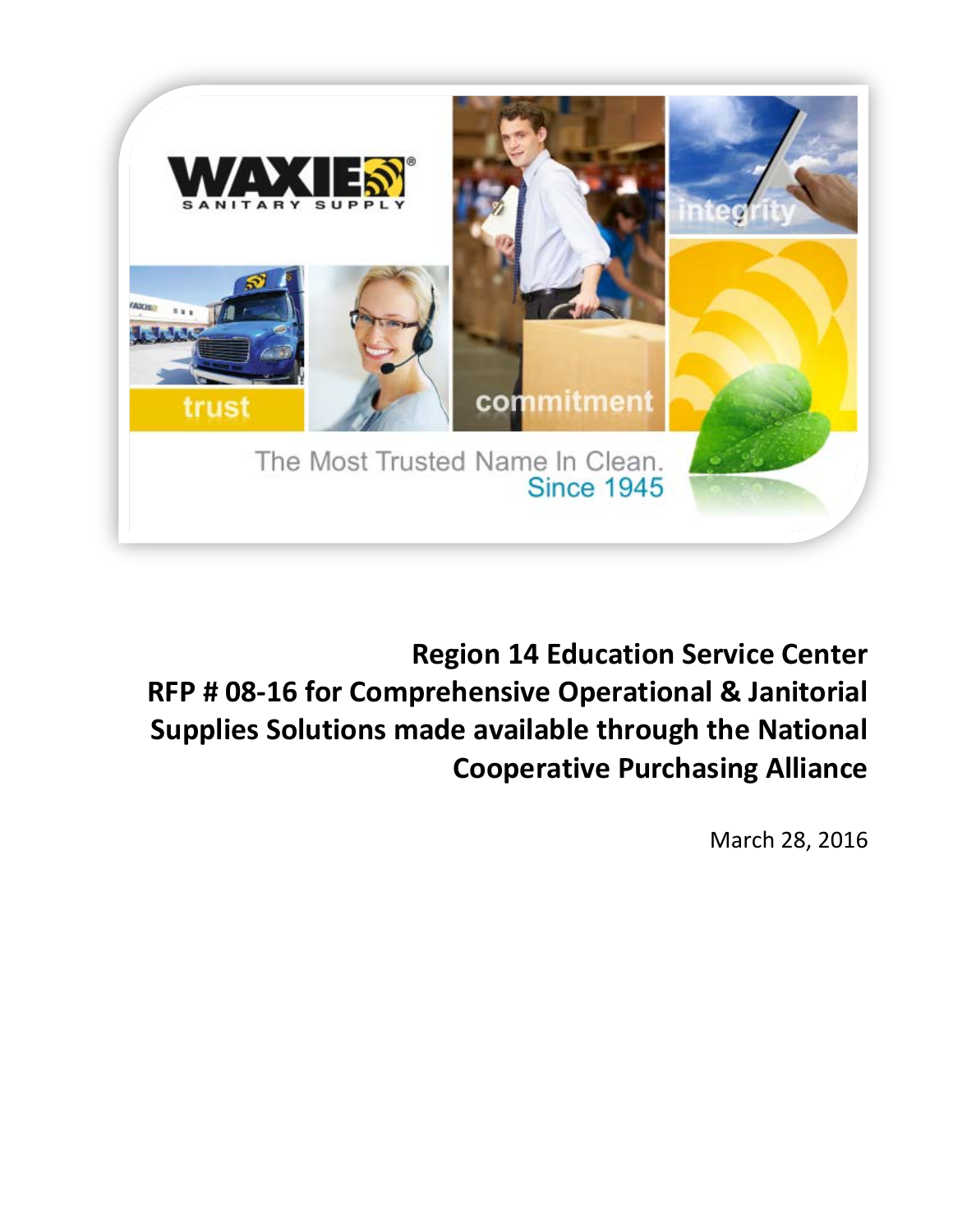





Region 14 Education Service Center 1850 Highway 351 Abilene, Texas 79601

#### Re: **Solicitation No. 08-16**

Dear Region 14 ESC/NCPA,

WAXIE Sanitary Supply ("WAXIE") is pleased to submit this response to the Region 14 Education Service Center ("Region 14 ESC") RFP #08-16 for Comprehensive Operational & Janitorial Supplies Solutions.

WAXIE offers a fundamental change to how institutional supplies are procured in the Public Sector. We are replacing the current multiple channel, highly specialized approach that results in a large number of supply contracts, ordering systems, points of communication, and sources of confusion with an intuitive, single ordering platform for multiple commodities.

WAXIE and our program partner, Brighton Cromwell, developed the ability to source through primary and secondary manufacturing and master distribution sources delivering a smooth ordering experience and a single invoice for orders across multiple commodity groups. This ordering system automatically chooses the lowest cost available to each customer for each item and the least expensive contract compliant delivery method.

Public Sector agencies will save substantially on the direct cost of supplies in all categories and will benefit significantly in the administration of these procurements. The costs for ordering, delivery, receiving, and payables can all be reduced. Supply ordering system training can be standardized across multiple departments making it much easier to implement than multiple contract channels.

WAXIE currently enjoys a substantial volume of business through our existing contract with Region 14 ESC for Janitorial Supplies Maintenance and Repair. This new method of consolidation of contracts, ordering, fulfillment, and invoicing will present Region 14 members and Public Sector agencies across the United States an opportunity to reduce their supply chain spend for a broad array of common institutional supplies.

In order to most clearly respond to Region 14 ESC's RFP, WAXIE is providing responses or acknowledgements immediately below each section or sub-section in blue font. If you have any questions regarding our submitted information please contact me at mmuscara@waxie.com or (480) 213-1709.

Thank you again for the opportunity to present our proposal and we look forward to continuing to work together to bring value and sustainability to the Public Sector supply chain.

Sincerely,

Michael Muscara Corporate Accounts Director

**WAXIE Corporate Headquarters** | 9353 Waxie Way, San Diego, CA 92123 | (858) 292-8111 www.waxie.com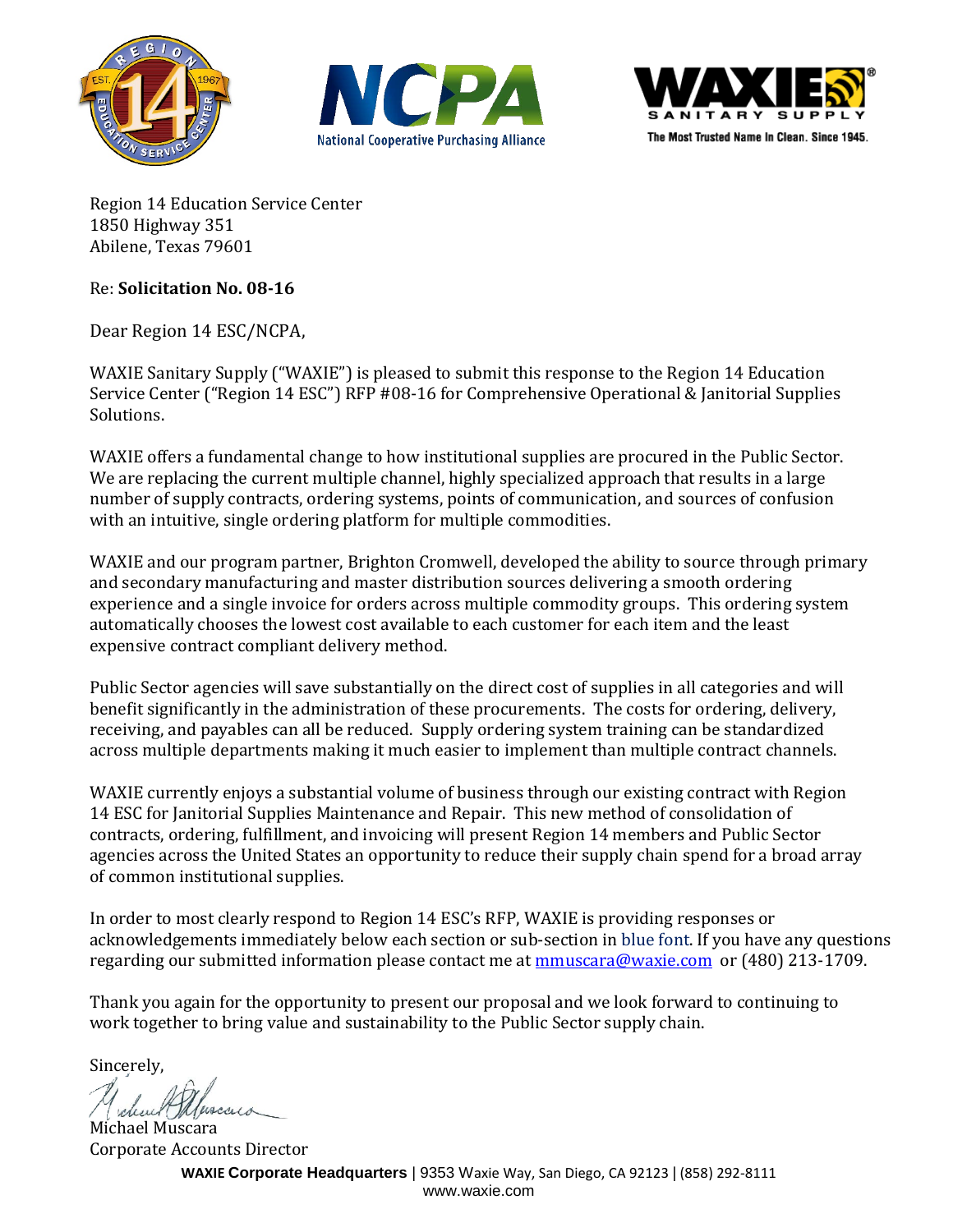### Request for Proposal (RFP) for Comprehensive Operational & Janitorial Supplies Solutions

### Solicitation Number: 08-16

# Publication Date: Monday, February 15th , 2016

Notice to Respondent:

# Submittal Deadline: Tuesday, March 29<sup>th</sup>, 2016, 2:00 pm CST

Questions regarding this solicitation must be submitted to questions@ncpa.us no later than Tuesday, March 22<sup>nd</sup>, 2016. All questions and answers will be posted to http://www.ncpa.us/solicitations.

It is the intention of Region 14 Education Service Center (herein "Region 14 ESC") to establish a Master Agreement for Comprehensive Operational and Janitorial Supplies Solutions for use by Region 14 ESC and other public agencies supported under this contract. This Request for Proposal is issued on behalf of the National Cooperative Purchasing Alliance through a public agency clause, which provides that any county, city, special district, local government, school district, private K-12 school, higher education institution, state, other government agency, healthcare organization or nonprofit organization may purchase Products and Services through this contract. Respondents will be required to execute the NCPA Administration Agreement upon award.

This contract will allow agencies to purchase on an "as needed" basis from a competitively awarded contract. Respondents are requested to submit their total line of available products and services. While this solicitation specifically covers Comprehensive Operational and Janitorial Supplies Solutions, respondents are encouraged to submit an offering on any or and all products and services available that they currently perform in their normal course of business.

Responses shall be received no later than the submittal deadline in the offices of Region 14 ESC at the address below:

**Region 14 Education Service Center 1850 Highway 351 Abilene, Texas 79601**

Immediately following the deadline, all responses will be publically opened and the respondents recorded. Any response received later than the specified deadline, whether delivered in person or mailed, will be disqualified. Faxed or electronically submitted responses cannot be accepted.

Responses must be sealed and plainly marked with the company name and the opening date and time. Two (2) bound and signed copies of the proposals and Two (2) electronic copies on CD, DVD, or flash drives (i.e. pin or jump drives) shall be provided.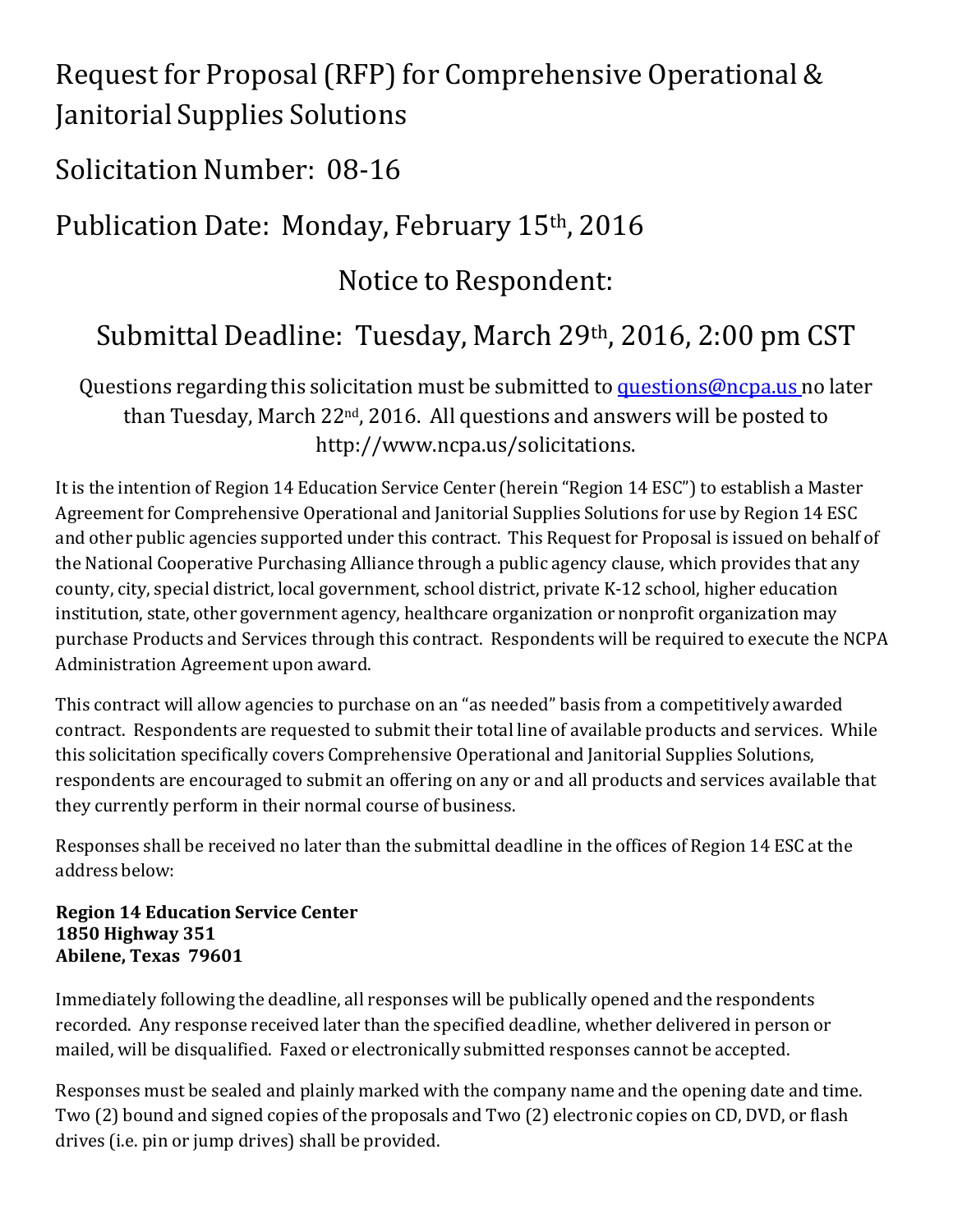

# Competitive Solicitation by

# Region 14 Education Service Center

For

Comprehensive Operational & Janitorial Supplies Solutions

On behalf of itself and other Government Agencies

And made available through the

National Cooperative Purchasing Alliance

RFP # 08-16

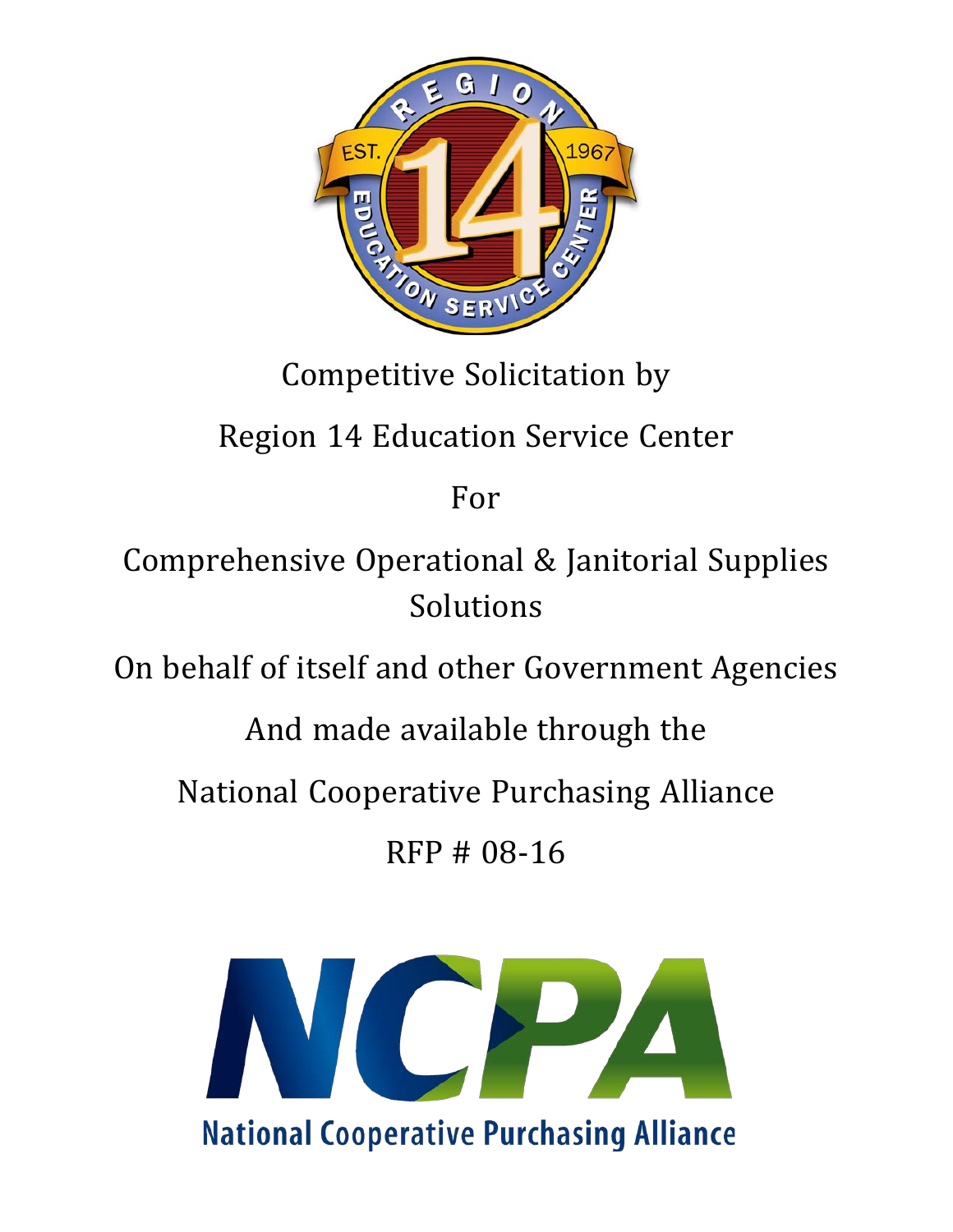# Introduction / Scope

- ♦ Region 14 ESC on behalf of itself and all states, local governments, school districts, and higher education institutions in the United States of America, and other government agencies and nonprofit organizations (herein "Public Agency" or collectively "Public Agencies") is soliciting proposals from qualified vendors to enter into a Master Agreement for a complete line of Comprehensive Operational and Janitorial Supplies Solutions.
- ♦ Region 14 ESC, as the lead public agency, has partnered with NCPA to make the resultant contract available to all participating agencies in the United States. NCPA provides marketing and administrative support for the awarded vendor that promotes the successful vendor's products and services to Public Agencies nationwide. The Vendor will execute the NCPA Administration Agreement (Tab 2) upon award. Vendor should thoroughly review all documents and note any exceptions to NCPA terms and conditions in their proposal.
- ♦ Awarded vendor(s) shall perform covered services under the terms of this agreement. Respondents shall provide pricing based on a discount from their standard pricing schedules for products and/or services offered. Electronic Catalog and/or price lists must accompany the proposal. Multiple percentage discount structure is also acceptable. Please specify where different percentage discounts apply. Additional pricing and/or discounts may be included.
- $\bullet$  Each service proposed is to be priced separately with all ineligible items identified. Services may be awarded to multiple vendors. Respondents may elect to limit their proposals to a single service within any category, or multiple services within any and all categories.
- ♦ National Cooperative Purchasing Alliance (NCPA)
	- ➢ The National Cooperative Purchasing Alliance (herein "NCPA") assists public agencies to increase their efficiency and reduce their costs when procuring goods and services. This is accomplished by awarding competitively solicited contracts that are leveraged nationally by combining the volumes and purchasing power of entities nationwide. Our contracts are available for use by any entity that must comply with procurement laws and regulations.
- ♦ It is the intention of Region 14 ESC and NCPA to achieve the following objectives through this RFP.
	- ➢ Provide a comprehensive competitively solicited Master Agreement offering Products and Services to Public Agencies;
	- ➢ Achieve cost savings of Vendors and Public Agencies through a single competitive solicitation process that eliminates the need for multiple proposals;
	- $\triangleright$  Combine the purchasing power of Public Agencies to achieve cost effective pricing;
	- $\triangleright$  Reduce the administrative and overhead costs of Vendors and Public Agencies through state of the art purchasing procedures.

WAXIE acknowledges and agrees to all aspects of the Introduction/Scope section.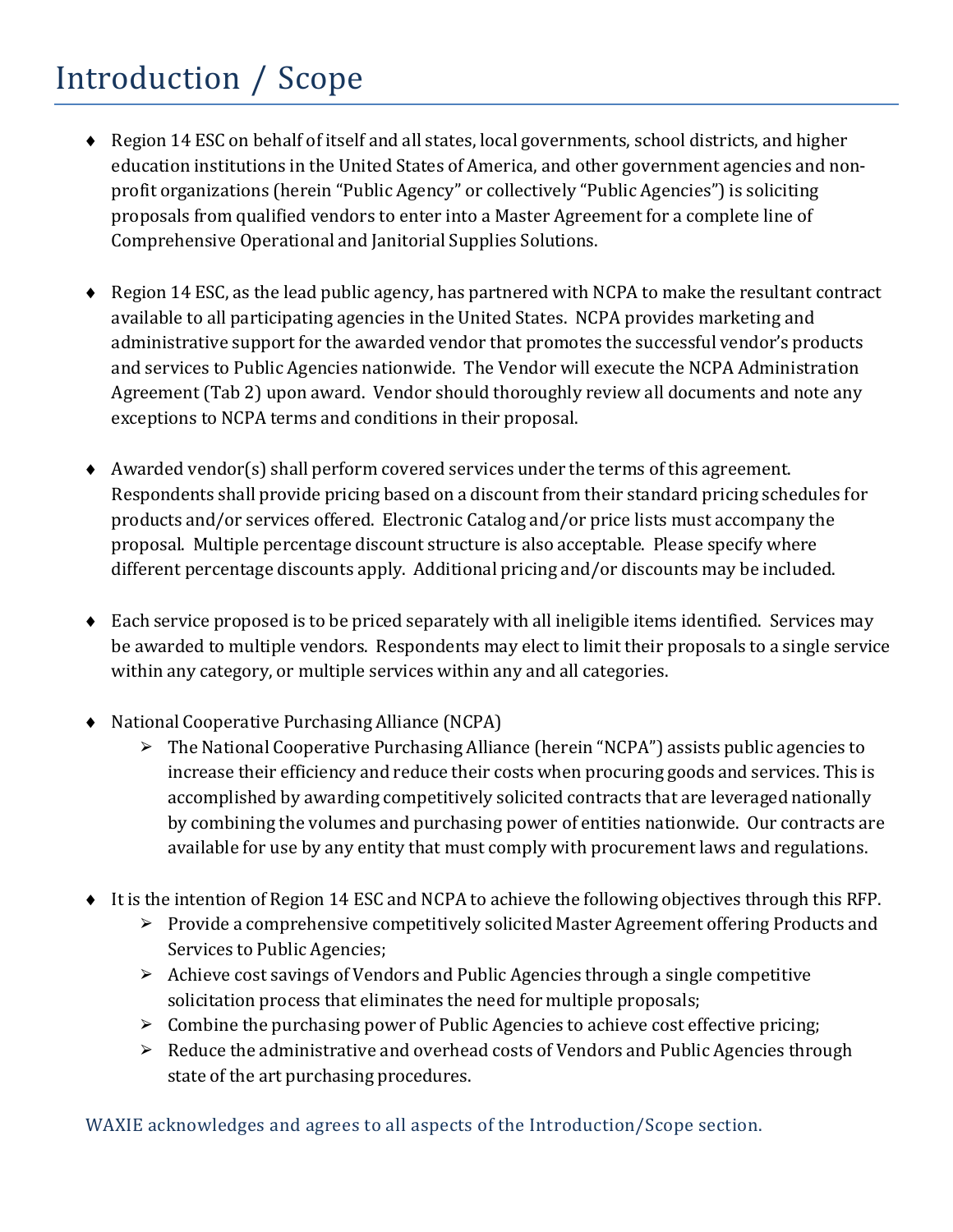- ♦ Submission of Response
	- $\triangleright$  Only sealed responses will be accepted. Faxed or electronically transmitted responses will not be accepted.
	- $\geq$  Sealed responses may be submitted on any or all items, unless stated otherwise. Region 14 ESC reserves the right to reject or accept any response.
	- $\triangleright$  Deviations to the terms, conditions and/or specifications shall be conspicuously noted in writing by the respondent and shall be included with the response.
	- $\triangleright$  Withdrawal of response will not be allowed for a period of 120 days following the opening. Pricing will remain firm for 120 days from submittal.
- ♦ Required Proposal Format
	- $\geq$  Responses shall be provided in a three-ring binder or report cover using 8.5 x 11 paper clearly identified with the name of Respondents company and solicitation responding to on the outside front cover and vertical spine. Two (2) bound and signed copies of the proposals and Two (2) electronic copies on CD, DVD, or flash drives (i.e. pin or jump drives) shall be provided. Tabs should be used to separate the proposal into sections, as identified below. Respondents failing to organize in the manner listed may be considered nonresponsive and may not be evaluated.
- ♦ Binder Tabs
	- $\geq$  Tab 1 Signature Form
	- $\triangleright$  Tab 2 NCPA Administration Agreement
	- ➢ Tab 3 Vendor Questionnaire
	- $\geq$  Tab 4 Vendor Profile
	- ➢ Tab 5 Products and Services / Scope
	- ➢ Tab 6 References
	- $\triangleright$  Tab 7 Pricing
	- $\geq$  Tab 8 Value Added Products and Services
	- $\geq$  Tab 9 Required Documents
- ♦ Shipping Label
	- $\triangleright$  The package must be clearly identified as listed below with the solicitation number and name of the company responding. All packaged must be sealed and delivered to the Region 14 ESC offices no later than the submittal deadline assigned for this solicitation.

| From:                                | Mike Muscara                                         |
|--------------------------------------|------------------------------------------------------|
| Company:                             | Waxie's Enterprises, Inc. dba WAXIE Sanitary Supply  |
| Address:                             | 9353 Waxie Way                                       |
| City, State, Zip:                    | San Diego, CA 92123                                  |
| <b>Solicitation Name and Number:</b> | RFP 08-16 for Comprehensive Operational & Janitorial |
|                                      | <b>Supplies Solutions</b>                            |
| Due Date and Time:                   | Tuesday, March $29th$ , 2016; 2:00pm CST             |

WAXIE acknowledges and agrees to all aspects of the Instructions to Respondents section.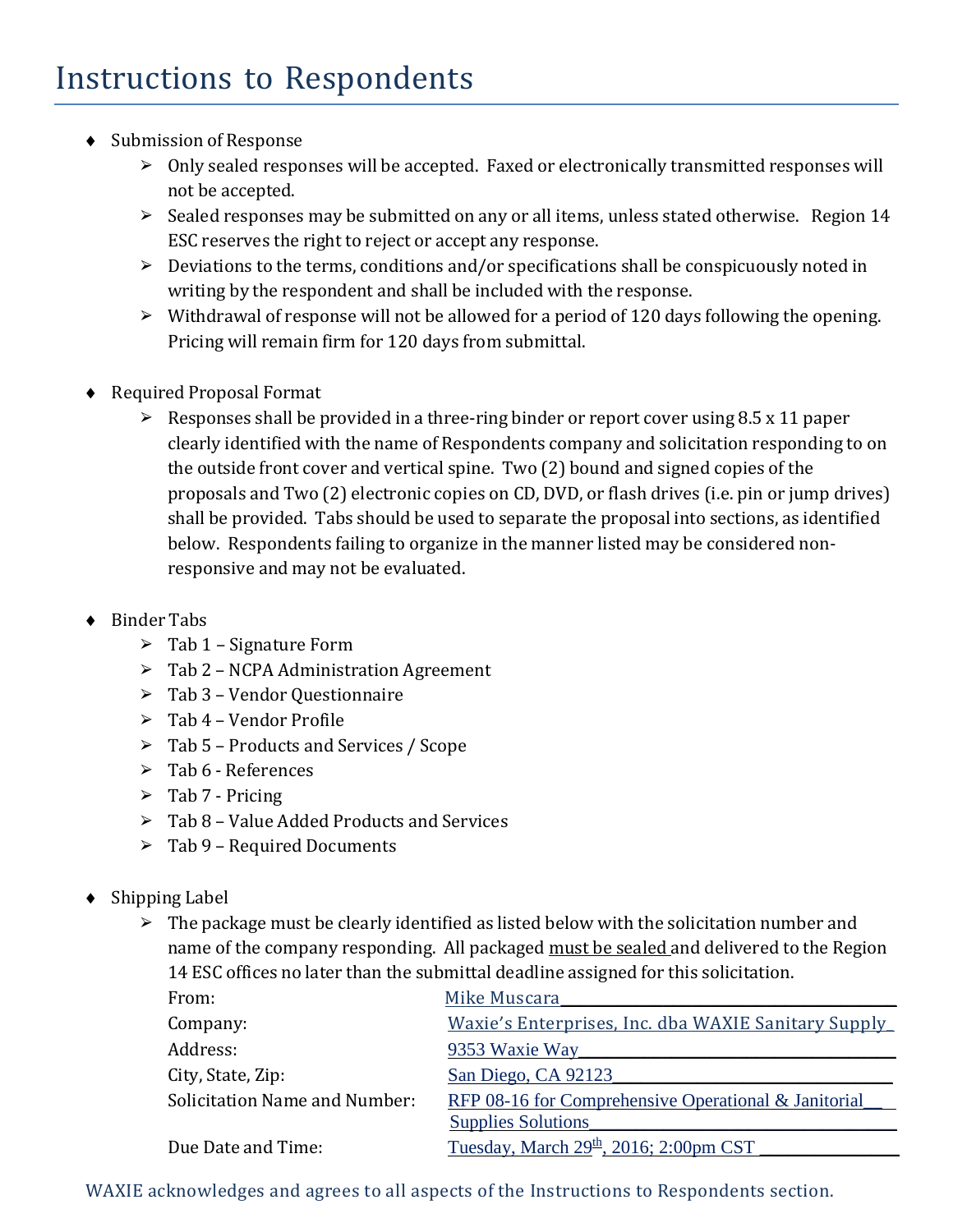### Tab 1 – Master Agreement General Terms and Conditions

- ♦ Customer Support
	- $\triangleright$  The vendor shall provide timely and accurate technical advice and sales support. The vendor shall respond to such requests within one (1) working day after receipt of the request.
- ♦ Assignment of Contract
	- $\triangleright$  No assignment of contract may be made without the prior written approval of Region 14 ESC. Awarded vendor is required to notify Region 14 ESC when any material change in operation is made.
- Disclosures
	- $\triangleright$  Respondent affirms that he/she has not given, offered to give, nor intends to give at any time hereafter any economic opportunity, future employment, gift, loan, gratuity, special discount, trip, favor or service to a public servant in connection with this contract.
	- $\triangleright$  The respondent affirms that, to the best of his/her knowledge, the offer has been arrived at independently, and is submitted without collusion with anyone to obtain information or gain any favoritism that would in any way limit competition or give an unfair advantage over other vendors in the award of this contract.
- ♦ Renewal of Contract
	- $\triangleright$  Unless otherwise stated, all contracts are for a period of three (3) years with an option to renew annually for an additional five (5) years if agreed to by Region 14 ESC and the vendor.
- ♦ Funding Out Clause
	- $\triangleright$  Any/all contracts exceeding one (1) year shall include a standard "funding out" clause. A contract for the acquisition, including lease, of real or personal property is a commitment of the entity's current revenue only, provided the contract contains either or both of the following provisions:
	- $\triangleright$  Retains to the entity the continuing right to terminate the contract at the expiration of each budget period during the term of the contract and is conditioned on a best efforts attempt by the entity to obtain appropriate funds for payment of the contract.
- ♦ Shipments (if applicable)
	- $\triangleright$  The awarded vendor shall ship ordered products within seven (7) working days for goods available and within four (4) to six (6) weeks for specialty items after the receipt of the order unless modified. If a product cannot be shipped within that time, the awarded vendor shall notify the entity placing the order as to why the product has not shipped and shall provide an estimated shipping date. At this point the participating entity may cancel the order if estimated shipping time is not acceptable.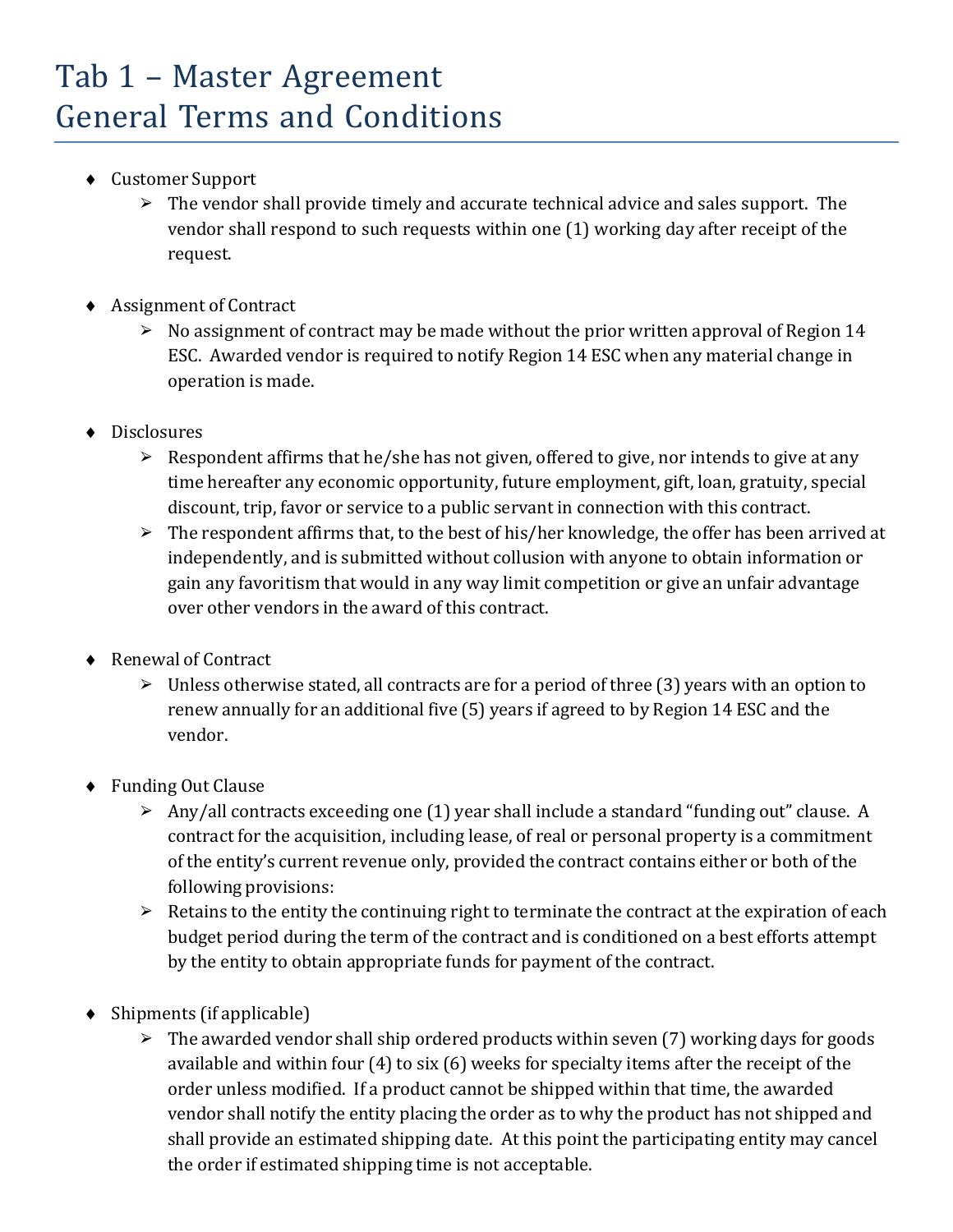- ♦ Tax Exempt Status
	- $\triangleright$  Since this is a national contract, knowing the tax laws in each state is the sole responsibility of the vendor.
- ♦ Payments
	- $\triangleright$  The entity using the contract will make payments directly to the awarded vendor or their affiliates as long as written request and approval by NCPA is provided to the awarded vendor.
- ♦ Adding authorized distributors/dealers
	- ➢ Awarded vendors are prohibited from authorizing additional distributors or dealers, other than those identified at the time of submitting their proposal, to sell under their contract award without notification and prior written approval from NCPA.
	- ➢ Awarded vendors must notify NCPA each time it wishes to add an authorized distributor or dealer.
	- $\triangleright$  Purchase orders and payment can only be made to awarded vendor unless otherwise approved by NCPA.
	- ➢ Pricing provided to members by added distributors or dealers must also be less than or equal to the pricing offered by the awarded contract holder, unless otherwise approved by NCPA.
- ♦ Pricing
	- ➢ All pricing submitted to shall include the administrative fee to be remitted to NCPA by the awarded vendor**.** It is the awarded vendor's responsibility to keep all pricing up to date and on file with NCPA.
	- ➢ All deliveries shall be freight prepaid, F.O.B. destination and shall be included in all pricing offered unless otherwise clearly stated in writing
	- WAXIE Sanitary Supply is offering the following price and delivery program:
		- o Within WAXIE Sanitary Supply's normal company owned truck delivery zones, all orders are delivered with no minimum order and no freight charges.
		- o Outside of WAXIE Sanitary Supply's normal company truck delivery zones, all orders shall have no minimum and shall be delivered on a freight prepay and add basis.

The same pricing and delivery parameters shall prevail for any subcontractors WAXIE utilizes for contract fulfillment in states where we do not operate.

Special Pricing and Delivery Terms:

#### Alaska

WAXIE Sanitary Supply operates in the State of Alaska. Due to Alaska's extraordinary environment and the distances and expense required to operate in Alaska, the following terms shall apply.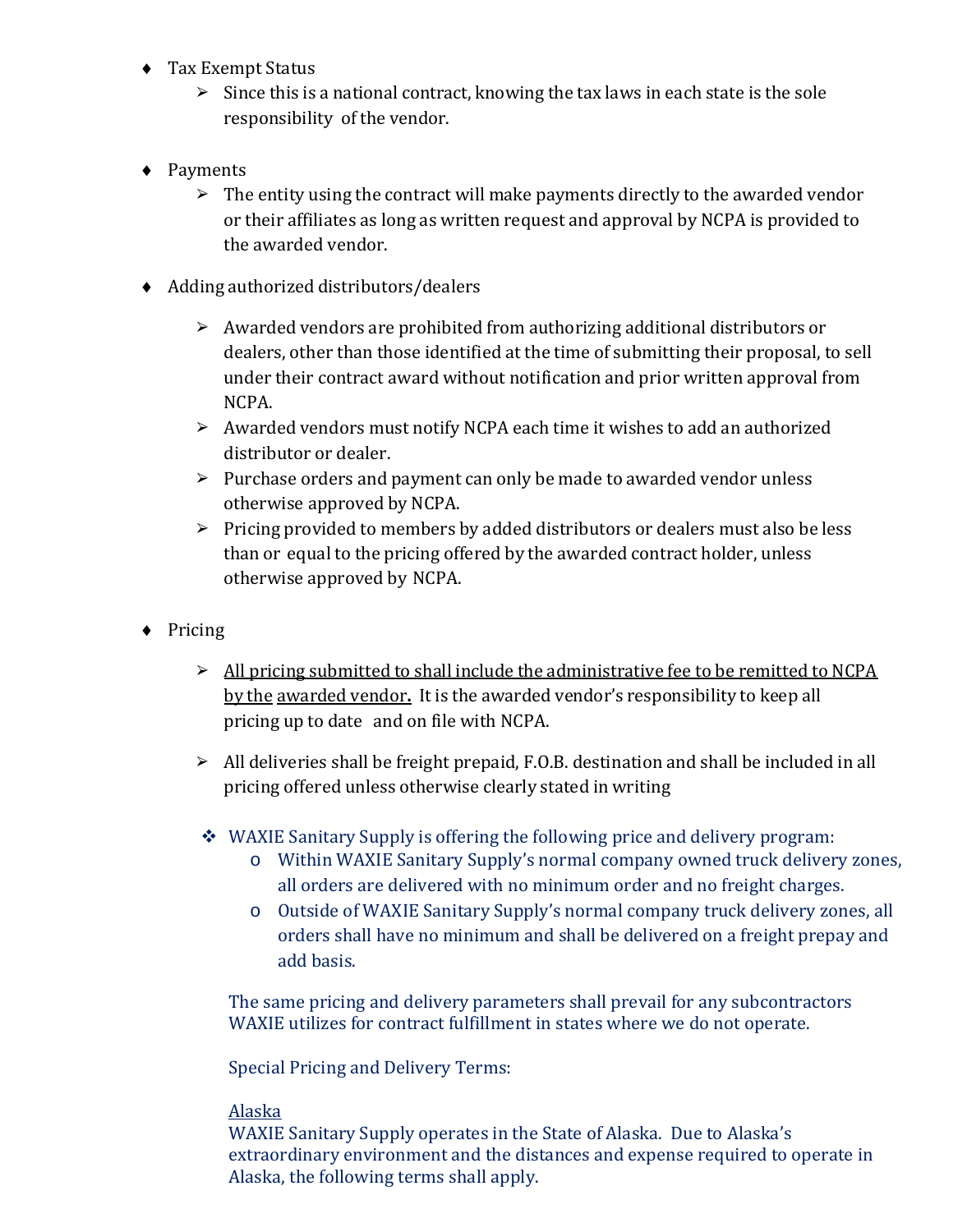A twenty-nine (29) cent per pound additional charge shall be added to all prices quoted for the continental U.S. for delivery in WAXIE Sanitary Supply's normal delivery area in Anchorage and Fairbanks.

Outside of WAXIE Sanitary Supply's normal truck delivery area in Anchorage and Fairbanks, the Alaska price plus freight on a prepay and add basis.

Delivery to remote areas is on an availability of transportation basis. Some areas have no deliveries in the winter months.

#### Hawaii, Puerto Rico and US Territories

All orders outside contiguous United States and Alaska will be charged contract price plus actual freight.

WAXIE prices are based on a category minimum discount off list price. Each line item is individually priced at or below the category discount percentage. This allows WAXIE to provide the best pricing for each line item and increases the contract's value to the end user.

List prices are based on manufacturers' or Master Distributors' list price in effect on April 1, 2016 or WAXIE list price effective on March 1, 2016. WAXIE publishes list prices on the first of each month. March 1, 2016 WAXIE Price Pages will be provided upon request. Category discounts are included on our price spreadsheet.

- ♦ Adding authorized distributors/dealers
	- ➢ Awarded vendors are prohibited from authorizing additional distributors or dealers, other than those identified at the time of submitting their proposal, to sell under their contract award without notification and prior written approval from NCPA.
	- ➢ Awarded vendors must notify NCPA each time it wishes to add an authorized distributor or dealer.
	- ➢ Purchase orders and payment can only be made to awarded vendor unless otherwise approved by NCPA.
	- $\triangleright$  Pricing provided to members by added distributors or dealers must also be less than or equal to the pricing offered by the awarded contract holder, unless otherwise approved by NCPA.
	- Since many Public Sector agencies require or prefer to work through a disadvantaged business partner WAXIE has developed a network of reputable small disadvantaged businesses that we authorize to support the contract through sales, customer service, and other commercially useful functions. The current list of companies is:
		- o Brighton Cromwell, a federal small business;
		- o Document Imaging Dimensions, a women and veteran owned business;
		- o MANS Distributing Inc., a women and minority owned business;
		- o J Hurley Company, a service related disabled veteran owned business;
		- o Vet Force Inc., a service related disabled veteran owned business; and
		- o Sustain One, a minority and women owned business.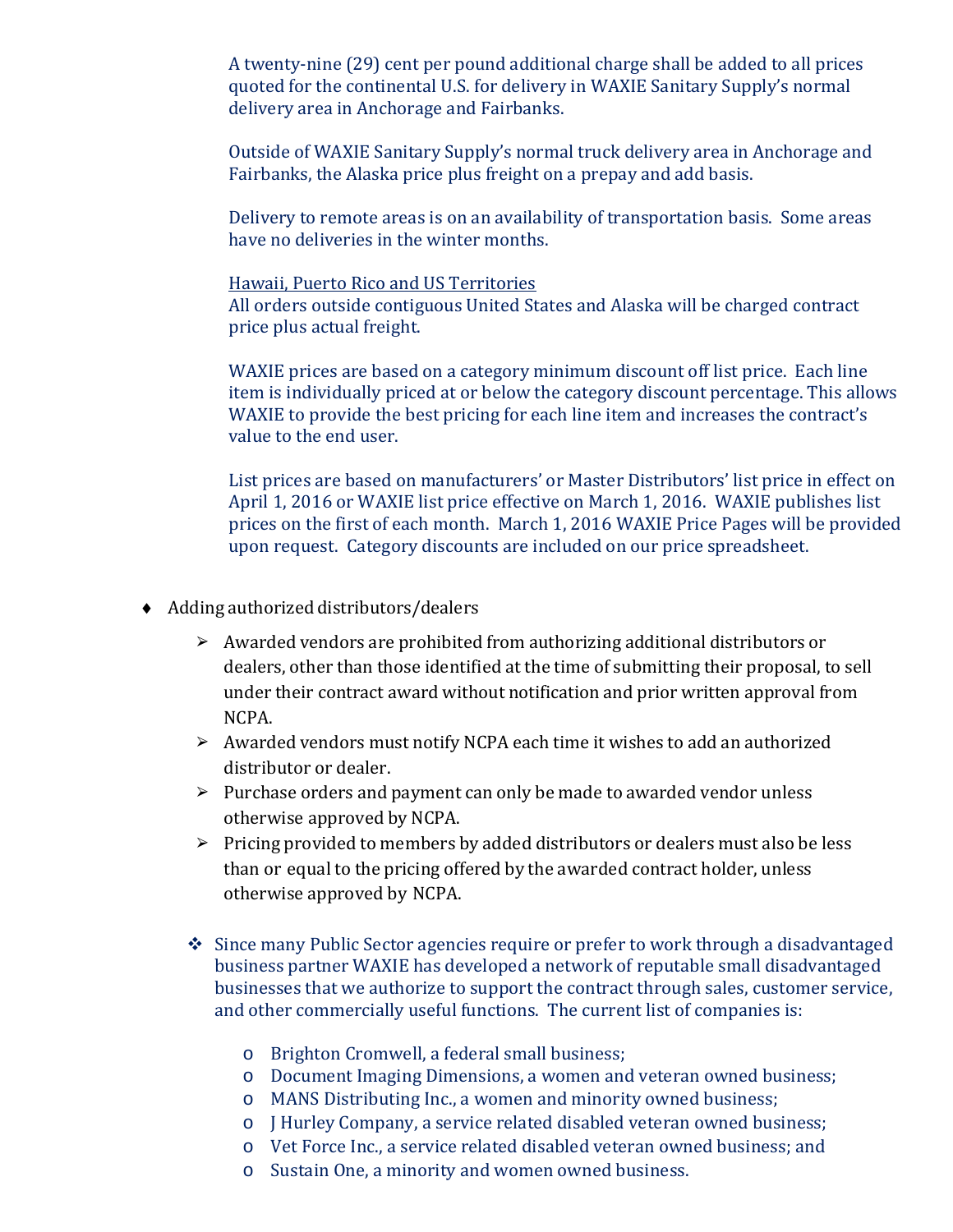- ♦ Warranty
	- $\triangleright$  Proposals should address each of the following:
		- Applicable warranty and/or guarantees of equipment and installations including any conditions and response time for repair and/or replacement of any components during the warranty period.
		- WAXIE's supplier and product selection practice combined with operational and logistical excellence insure uniform quality and consistency in product performance and customer service. WAXIE stands behind manufacturer's full warranty for all products we sell and distribute. If dissatisfied with performance of any product, all unopened and unused portion may be returned for credit within one year of the date of manufacture. Use product as directed, wear personal protection equipment where appropriate, and read and understand all precautionary statements.
		- Availability of replacement parts
		- $\cdot$  WAXIE has over \$2,000,000 in replacement parts in inventory at any given time. Most replacement parts will be delivered in the same time frame as normal product delivery. Parts requiring a special order will be shipped under freight conditions unless the customer chooses to expedite shipping. Expedited shipping charges will be the responsibility of the customer.
		- Life expectancy of equipment under normal use
		- $\triangle$  Manufacturers' warranties are the only warranties available to the customer. The life expectancy of the equipment varies based on a variety of factors including weather, intensity of use, daily maintenance and other factors. For these reasons, there is no standard for the life expectancy of Janitorial Equipment.
		- Detailed information as to proposed return policy on all equipment
		- WAXIE stands behind manufacturer's full warranty for all products we sell and distribute. If dissatisfied with performance of any product, all unopened and unused portion may be returned for credit within one year of the date of manufacture. Use product as directed, wear personal protection equipment where appropriate, and read and understand all precautionary statements.
- ♦ Indemnity
	- $\geq$  The awarded vendor shall protect, indemnify, and hold harmless Region 14 ESC and its participants, administrators, employees and agents against all claims, damages, losses and expenses arising out of or resulting from the actions of the vendor, vendor employees or vendor subcontractors in the preparation of the solicitation and the later execution of the contract.
	- $\div$  WAXIE requests reciprocal indemnification using the following language:

Region 14 ESC and its participants, administrators, employees and agents shall protect, indemnify, and hold harmless WAXIE and its officers, agents and employees against all claims, damages, losses and expenses arising out of or resulting from the actions of the end user in the preparation of the solicitation and the later execution of the contract.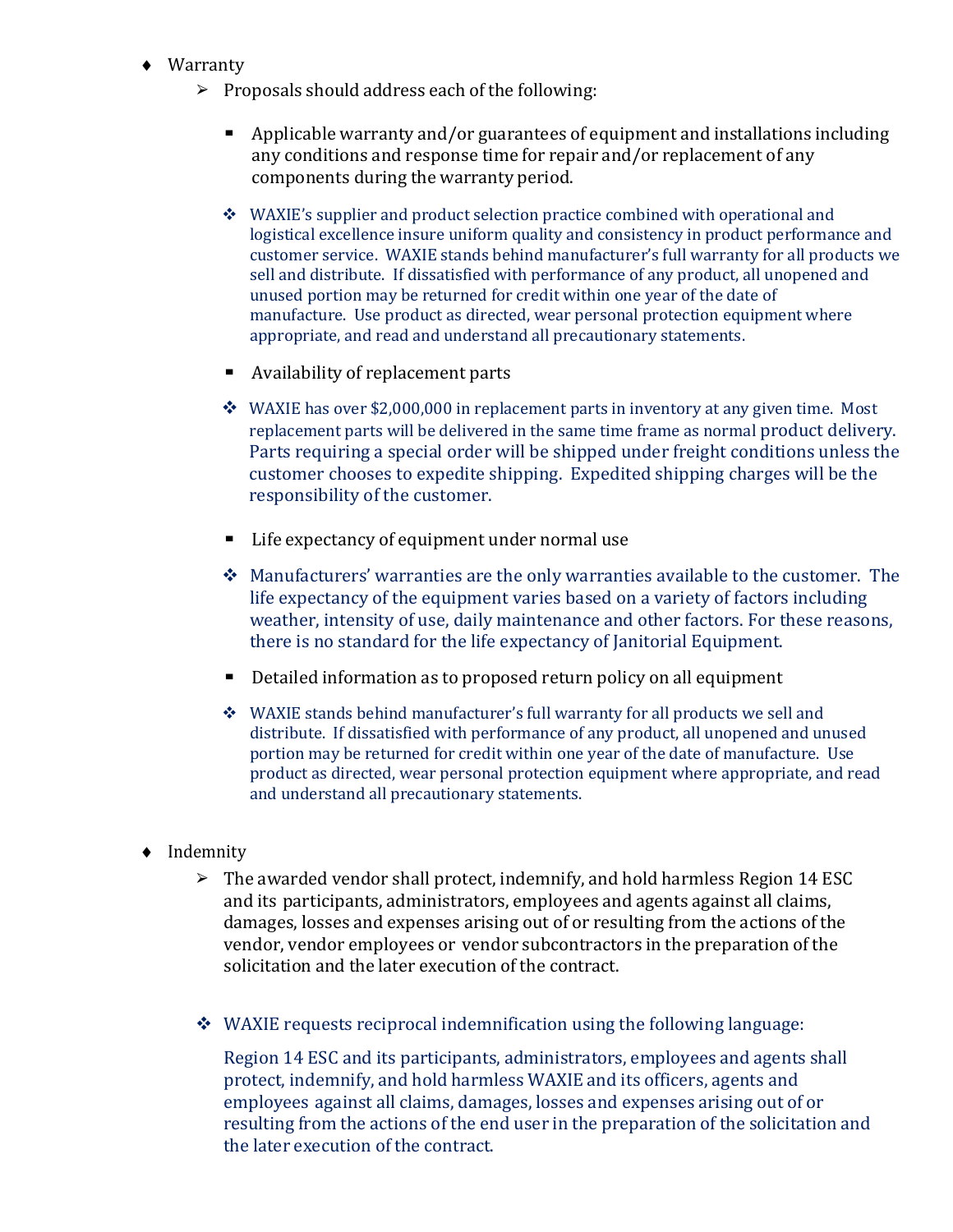- ♦ Franchise Tax
	- $\triangleright$  The respondent hereby certifies that he/she is not currently delinguent in the payment of any franchise taxes.
- ♦ Supplemental Agreements
	- $\triangleright$  The entity participating in this contract and awarded vendor may enter into a separate supplemental agreement to further define the level of service requirements over and above the minimum defined in this contract i.e. invoice requirements, ordering requirements, specialized delivery, etc. Any supplemental agreement developed as a result of this contract is exclusively between the participating entity and awarded vendor.
- ♦ Certificates of Insurance
	- $\triangleright$  Certificates of insurance shall be delivered to the Public Agency prior to commencement of work. The insurance company shall be licensed in the applicable state in which work is being conducted. The awarded vendor shall give the participating entity a minimum of ten (10) days notice prior to any modifications or cancellation of policies. The awarded vendor shall require all subcontractors performing any work to maintain coverage as specified.
	- WAXIE's corporate insurance policies do not provide a (10) day notice of modification/cancellation. However, WAXIE recently celebrated our 70th anniversary and in that time, WAXIE has never had a day without insurance coverage. In the extreme unlikelihood that insurance is cancelled by our carrier, WAXIE will notify Region 14 ESC at the first possible opportunity.
- ♦ Legal Obligations
	- $\triangleright$  It is the Respondent's responsibility to be aware of and comply with all local, state, and federal laws governing the sale of products/services identified in this RFP and any awarded contract and shall comply with all while fulfilling the RFP. Applicable laws and regulation must be followed even if not specifically identified herein.
- ♦ Protest
	- $\geq$  A protest of an award or proposed award must be filed in writing within ten (10) days from the date of the official award notification and must be received by 5:00 pm CST. No protest shall lie for a claim that the selected Vendor is not a responsible Bidder. Protests shall be filed with Region 14 ESC and shall include the following:
		- Name, address and telephone number of protester
		- Original signature of protester or its representative
		- Identification of the solicitation by RFP number
		- Detailed statement of legal and factual grounds including copies of relevant documents and the form of relief requested
	- ➢ Any protest review and action shall be considered final with no further formalities being considered.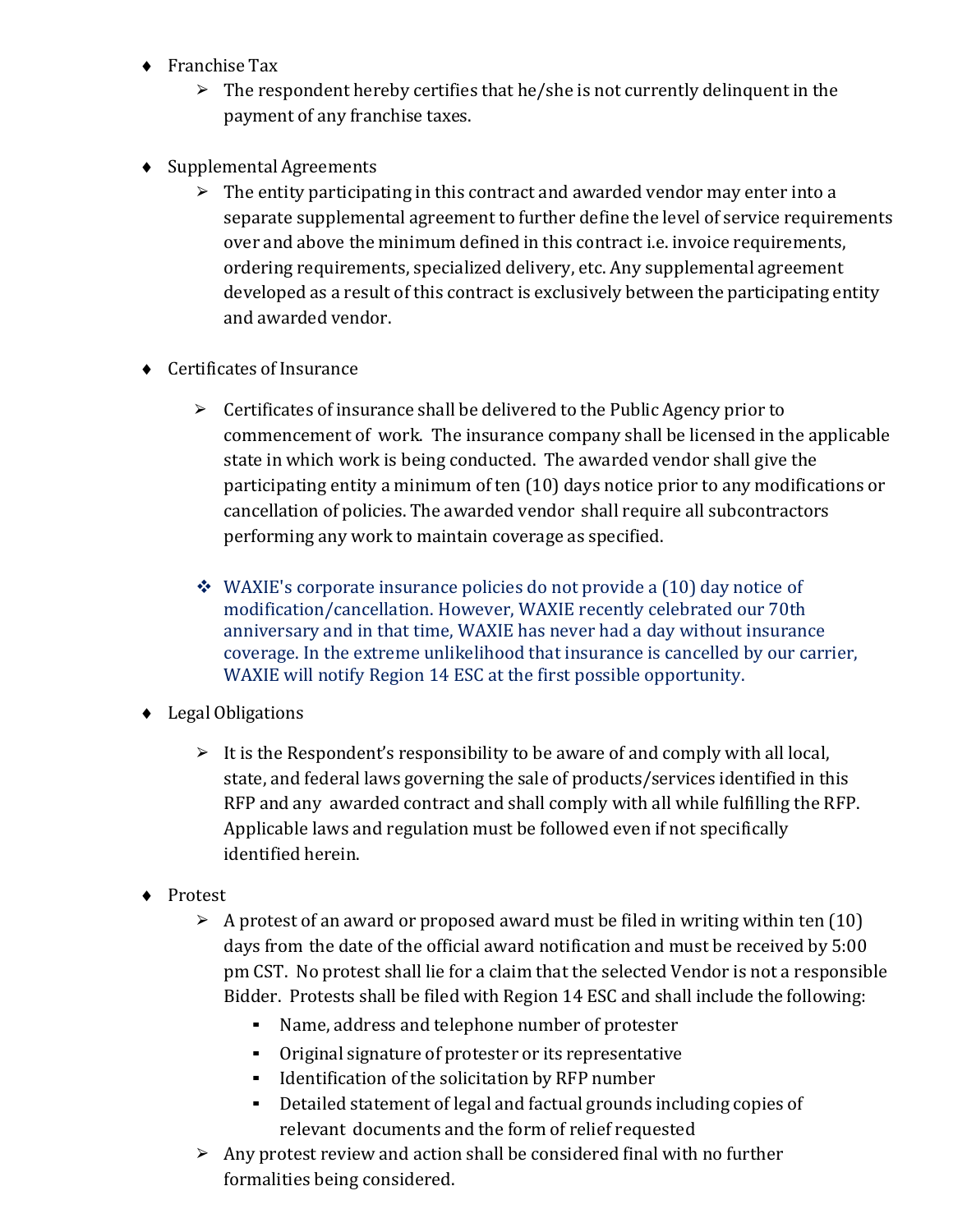- ♦ Force Majeure
	- ➢ If by reason of Force Majeure, either party hereto shall be rendered unable wholly or in part to carry out its obligations under this Agreement then such party shall give notice and full particulars of Force Majeure in writing to the other party within a reasonable time after occurrence of the event or cause relied upon, and the obligation of the party giving such notice, so far as it is affected by such Force Majeure, shall be suspended during the continuance of the inability then claimed, except as hereinafter provided, but for no longer period, and such party shall endeavor to remove or overcome such inability with all reasonable dispatch.
	- $\triangleright$  The term Force Majeure as employed herein, shall mean acts of God, strikes, lockouts, or other industrial disturbances, act of public enemy, orders of any kind of government of the United States or any civil or military authority; insurrections; riots; epidemics; landslides; lighting; earthquake; fires; hurricanes; storms; floods; washouts; droughts; arrests; restraint of government and people; civil disturbances; explosions, breakage or accidents to machinery, pipelines or canals, or other causes not reasonably within the control of the party claiming such inability. It is understood and agreed that the settlement of strikes and lockouts shall be entirely within the discretion of the party having the difficulty, and that the above requirement that any Force Majeure shall be remedied with all reasonable dispatch shall not require the settlement of strikes and lockouts by acceding to the demands of the opposing party or parties when such settlement is unfavorable in the judgment of the party having the difficulty
- ♦ Prevailing Wage
	- $\triangleright$  It shall be the responsibility of the Vendor to comply, when applicable, with the prevailing wage legislation in effect in the jurisdiction of the purchaser. It shall further be the responsibility of the Vendor to monitor the prevailing wage rates as established by the appropriate department of labor for any increase in rates during the term of this contract and adjust wage rates accordingly.
- ♦ Miscellaneous
	- $\triangleright$  Either party may cancel this contract in whole or in part by providing written notice. The cancellation will take effect 30 business days after the other party receives the notice of cancellation. After the 30th business day all work will cease following completion of final purchase order.
- ♦ Open Records Policy
	- $\geq$  Because Region 14 ESC is a governmental entity responses submitted are subject to release as public information after contracts are executed. If a vendor believes that its response, or parts of its response, may be exempted from disclosure, the vendor must specify page-by- page and line-by-line the parts of the response, which it believes, are exempt. In addition, the respondent must specify which exception(s) are applicable and provide detailed reasons to substantiate the exception(s).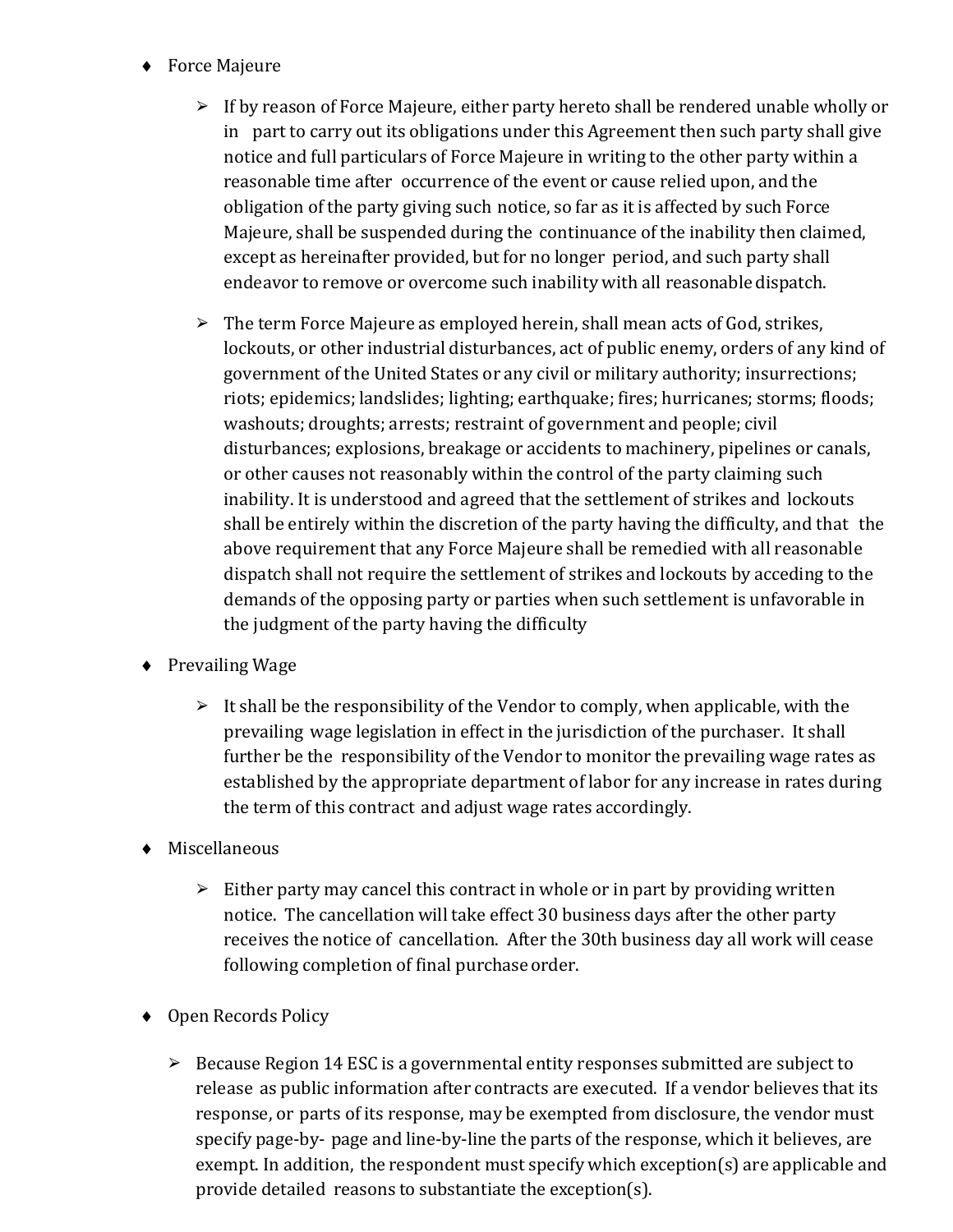➢ The determination of whether information is confidential and not subject to disclosure is the duty of the Office of Attorney General (OAG). Region 14 ESC must provide the OAG sufficient information to render an opinion and therefore, vague and general claims to confidentiality by the respondent are not acceptable. Region 14 ESC must comply with the opinions of the OAG. Region14 ESC assumes no responsibility for asserting legal arguments on behalf of any vendor. Respondent are advised to consult with their legal counsel concerning disclosure issues resulting from this procurement process and to take precautions to safeguard trade secrets and other proprietary information.

Except where indicated otherwise, WAXIE acknowledges and agrees to all other aspects of the General Terms and Conditions section.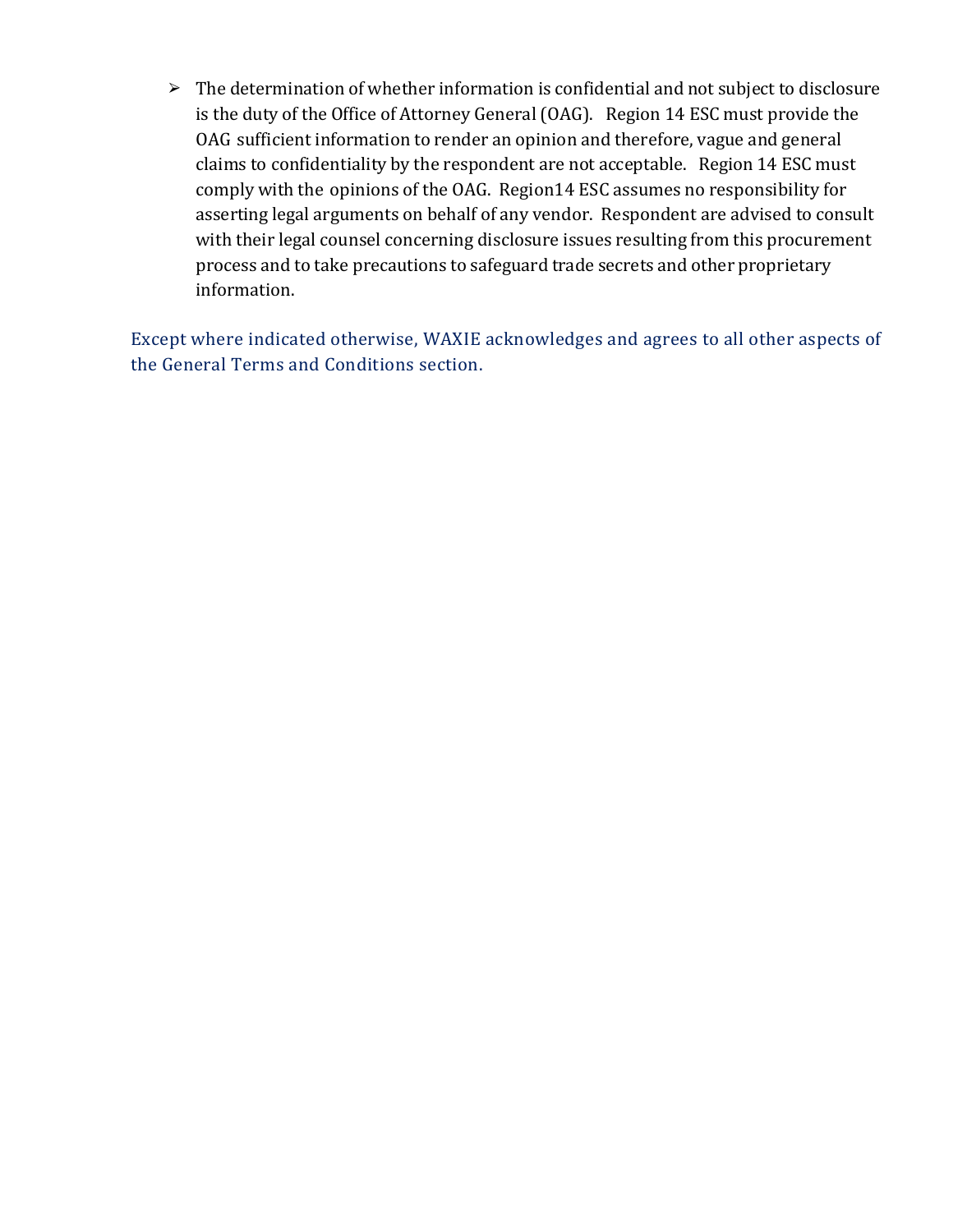### Process

Region 14 ESC will evaluate proposals in accordance with, and subject to, the relevant statutes, ordinances, rules, and regulations that govern its procurement practices. NCPA will assist Region 14 ESC in evaluating proposals. Award(s) will be made to the prospective vendor whose response is determined to be the most advantageous to Region 14 ESC, NCPA, and its participating agencies. To qualify for evaluation, response must have been submitted on time, and satisfy all mandatory requirements identified in this document.

- ♦ Contract Administration
	- $\triangleright$  The contract will be administered by Region 14 ESC. The National Program will be administered by NCPA on behalf of Region 14 ESC.
- ♦ Contract Term
	- $\geq$  The contract term will be for three (3) years starting from the date of the award. The contract may be renewed for up to five (5) additional one-year terms.
- ♦ Contract Waiver
	- $\triangleright$  Any waiver of any provision of this contract shall be in writing and shall be signed by the duly authorized agent of Region 14 ESC. The waiver by either party of any term or condition of this contract shall not be deemed to constitute waiver thereof nor a waiver of any further or additional right that such party may hold under this contract.
- ♦ Products and Services additions
	- $\triangleright$  Products and Services may be added to the resulting contract during the term of the contract by written amendment, to the extent that those products and services are within the scope of this RFP.
- ♦ Competitive Range
	- $\triangleright$  It may be necessary for Region 14 ESC to establish a competitive range. Responses not in the competitive range are unacceptable and do not receive further award consideration.
- ♦ Deviations and Exceptions
	- $\triangleright$  Deviations or exceptions stipulated in response may result in disqualification. It is the intent of Region 14 ESC to award a vendor's complete line of products and/or services, when possible.
- ♦ Estimated Quantities
	- ➢ The estimated dollar volume of Products and Services purchased under the proposed Master Agreement is \$35 - \$60 million dollars annually. This estimate is based on the anticipated volume of Region 14 ESC and current sales within the NCPA program. There is no guarantee or commitment of any kind regarding usage of any contracts resulting from this solicitation
- Evaluation
	- ➢ Region 14 ESC will review and evaluate all responses in accordance with, and subject to, the relevant statutes, ordinances, rules and regulations that govern its procurement practices. NCPA will assist the lead agency in evaluating proposals. Recommendations for contract awards will be based on multiple factors, each factor being assigned a point value based on its importance.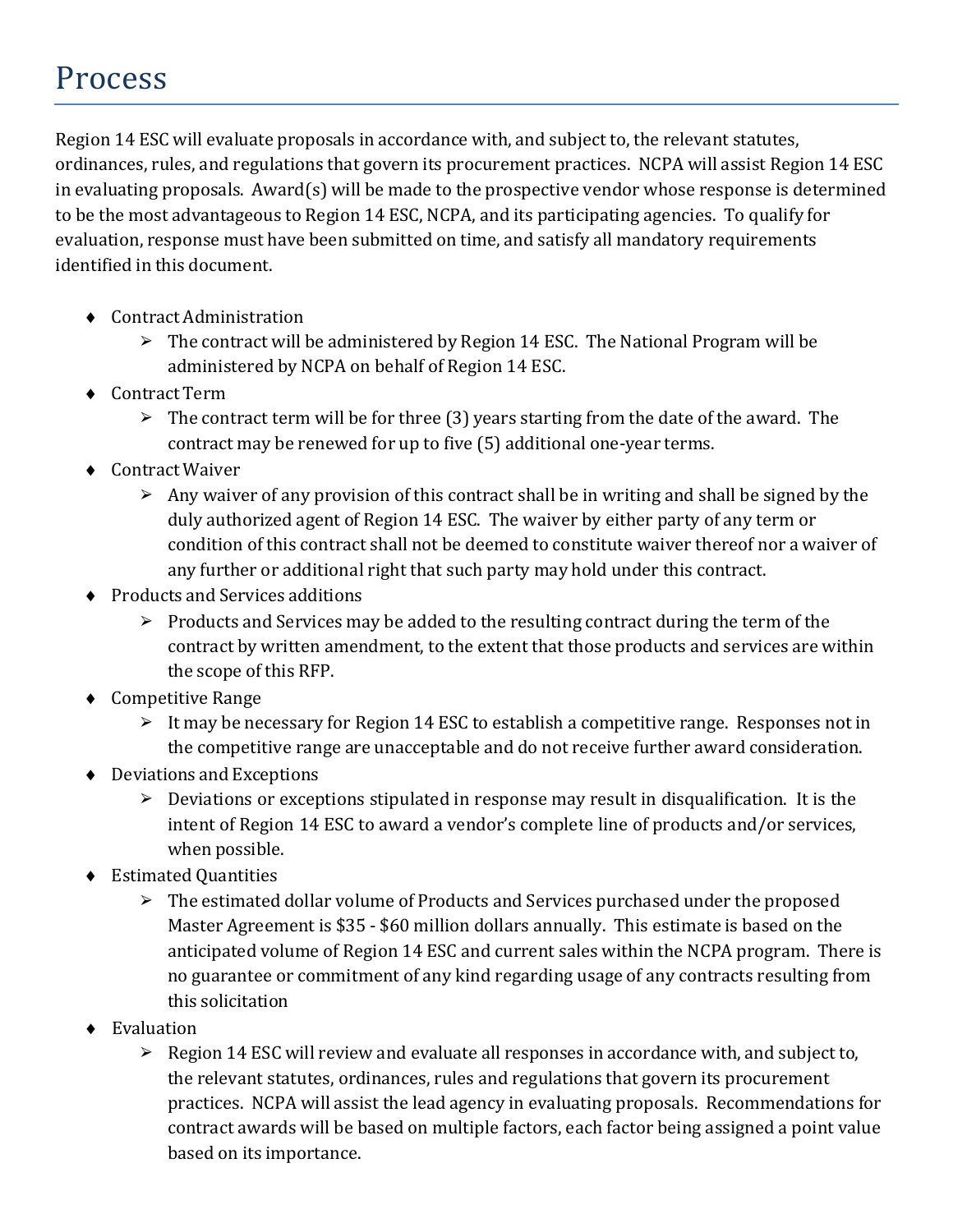- ♦ Formation of Contract
	- $\triangleright$  A response to this solicitation is an offer to contract with Region 14 ESC based upon the terms, conditions, scope of work, and specifications contained in this request. A solicitation does not become a contract until it is accepted by Region 14 ESC. The prospective vendor must submit a signed Signature Form with the response thus, eliminating the need for a formal signing process.
- ♦ NCPA Administrative Agreement
	- $\triangleright$  The vendor will be required to enter and execute the National Cooperative Purchasing Alliance Administration Agreement with NCPA upon award with Region 14 ESC. The agreement establishes the requirements of the vendor with respect to a nationwide contract effort.
- ♦ Clarifications / Discussions
	- $\triangleright$  Region 14 ESC may request additional information or clarification from any of the respondents after review of the proposals received for the sole purpose of elimination minor irregularities, informalities, or apparent clerical mistakes in the proposal. Clarification does not give respondent an opportunity to revise or modify its proposal, except to the extent that correction of apparent clerical mistakes results in a revision. After the initial receipt of proposals, Region 14 ESC reserves the right to conduct discussions with those respondent's whose proposals are determined to be reasonably susceptible of being selected for award. Discussions occur when oral or written communications between Region 14 ESC and respondent's are conducted for the purpose clarifications involving information essential for determining the acceptability of a proposal or that provides respondent an opportunity to revise or modify its proposal. Region 14 ESC will not assist respondent bring its proposal up to the level of other proposals through discussions. Region 14 ESC will not indicate to respondent a cost or price that it must meet to neither obtain further consideration nor will it provide any information about other respondents' proposals or prices.
- ♦ Multiple Awards
	- ➢ Multiple Contracts may be awarded as a result of the solicitation. Multiple Awards will ensure that any ensuing contracts fulfill current and future requirements of the diverse and large number of participating public agencies.
- ♦ Past Performance
	- ➢ Past performance is relevant information regarding a vendor's actions under previously awarded contracts; including the administrative aspects of performance; the vendor's history of reasonable and cooperative behavior and commitment to customer satisfaction; and generally, the vendor's businesslike concern for the interests of the customer.
	- $\div$  WAXIE is pleased to have had an agreement in place with Region 14 ESC over the past four years and we look forward to continuing to provide superior administrative performance, exceptional levels of customer satisfaction, and mandating that customers' interests drive every decision we make as well as every solution we offer.

WAXIE has been delivering superior customer service for over 75 years. Currently WAXIE manages over 5,000 public sector accounts throughout the US and rarely has a service related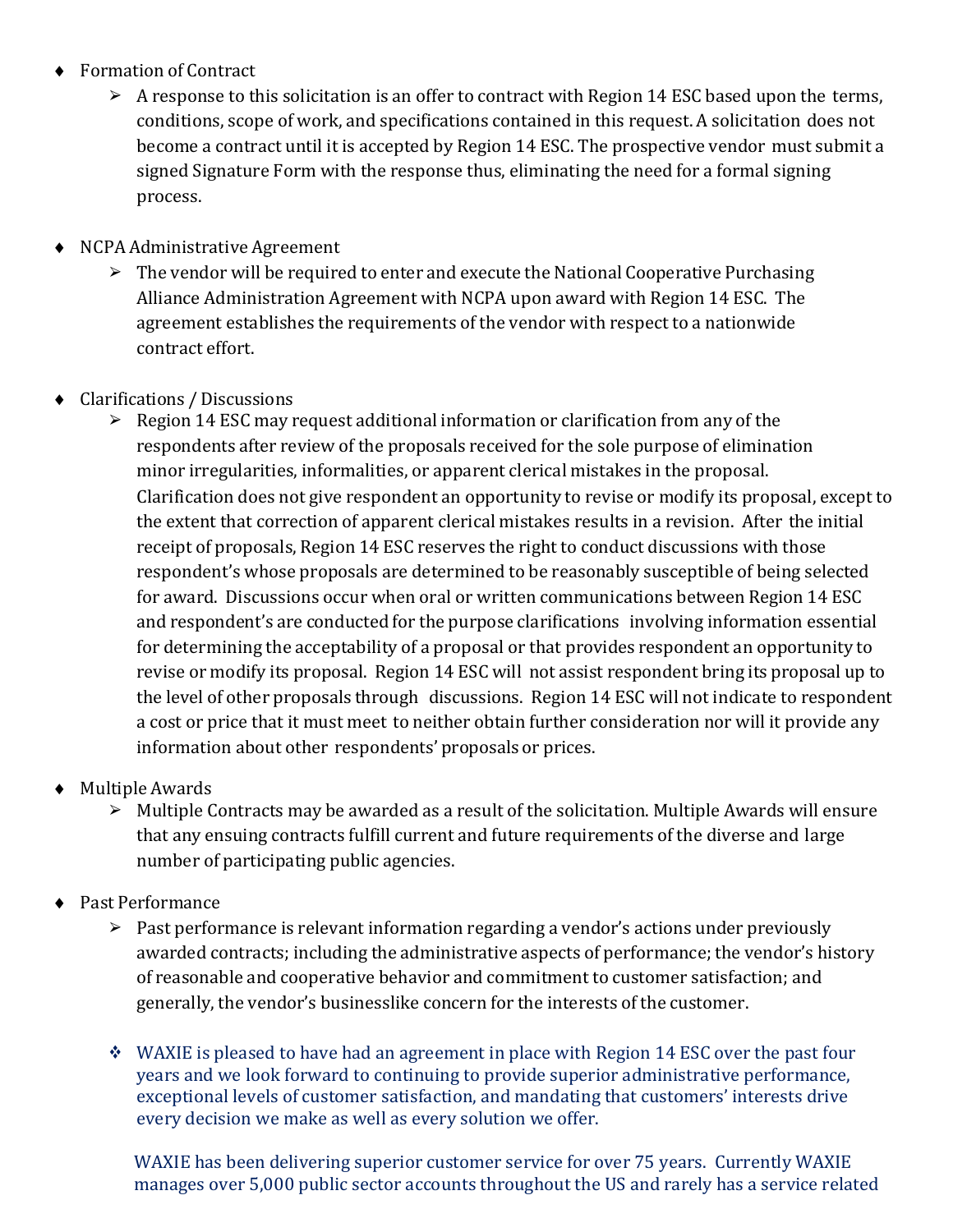issue. Our experience with State purchasing cooperatives and price group purchasing cooperatives in the public sector accounts for over 25% of our total business.

Our partner Brighton Cromwell is a very fast growing supply source integration and logistics company that has prospered under the difficult rules of business in the federal sector. Brighton Cromwell has a perfect record with the Defense Logistics Agency in delivering highly complex contract requirements worldwide including into active war zones.

Our combined customer touches, through orders and deliveries, exceed three million instances annually. Both of our companies are highly invested in customer service and highly capable of delivering superior service to all of our customers.

Except where indicated otherwise, WAXIE acknowledges and agrees to all other aspects of the Process section.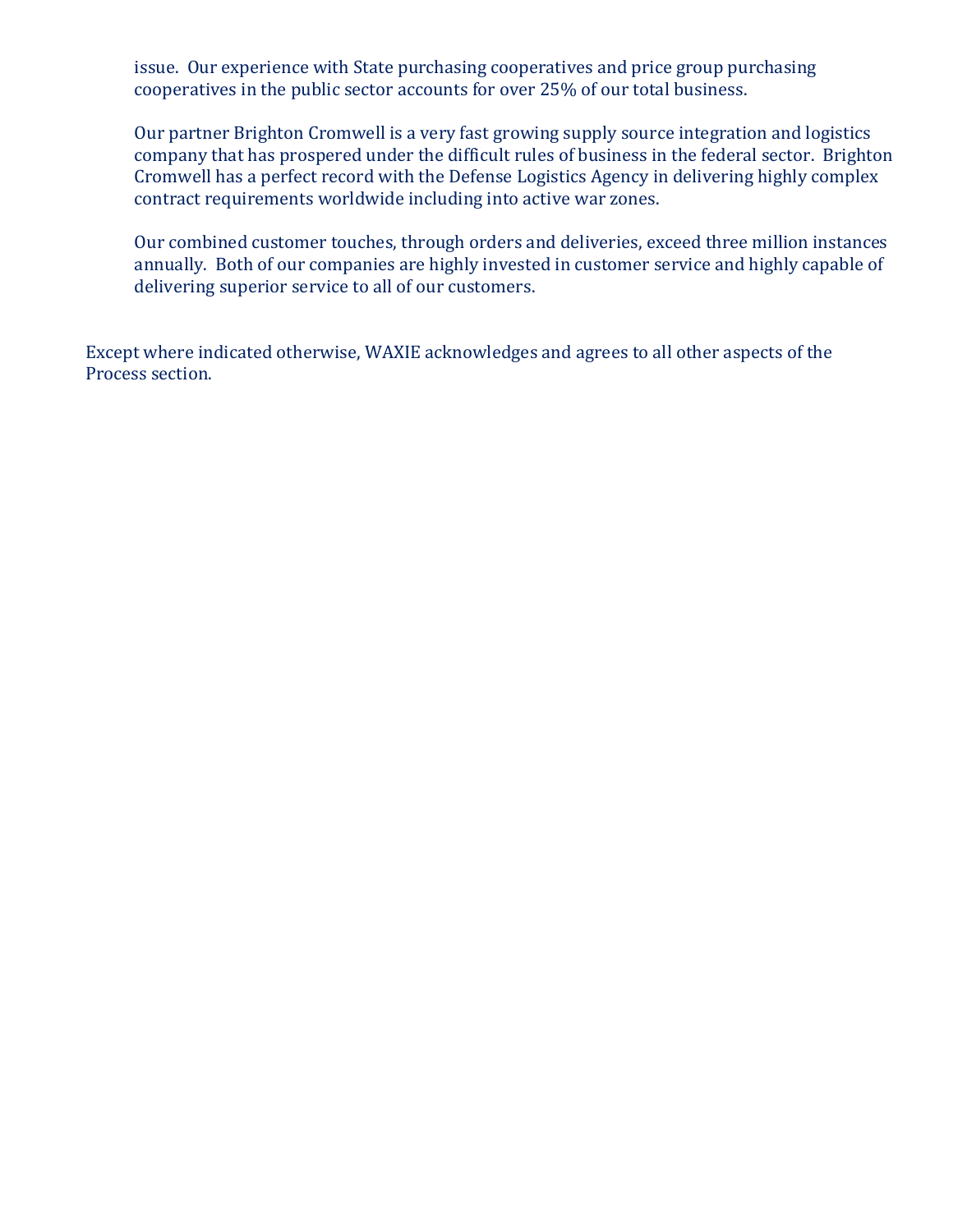- ♦ Pricing (40 points)
	- ➢ Electronic Price Lists
		- Products, Services, Warranties, etc. price list
		- Prices listed will be used to establish both the extent of a vendor's product lines, services, warranties, etc. available from a particular bidder and the pricing per item.
- ♦ Ability to Provide and Perform the Required Services for the Contract (25 points)
	- $\triangleright$  Product Delivery within participating entities specified parameters
	- $\triangleright$  Number of line items delivered complete within the normal delivery time as a percentage of line items ordered.
	- ➢ Vendor's ability to perform towards above requirements and desired specifications.
	- $\triangleright$  Quantity of line items available that are commonly purchased by the entity.
	- ➢ Quality of line items available compared to normal participating entity standards.
- ♦ References (15 points)
	- $\triangleright$  A minimum of ten (10) customer references for product and/or services of similar scope dating within past 3 years
- ♦ Technology for Supporting the Program (10 points)
	- $\triangleright$  Electronic on-line catalog, order entry use by and suitability for the entity's needs
	- ➢ Quality of vendor's on-line resources for NCPA members.
	- ➢ Specifications and features offered by respondent's products and/or services
- ♦ Value Added Services Description, Products and/or Services (10 points)
	- $\triangleright$  Marketing and Training
	- ➢ Customer Service

WAXIE acknowledges and agrees to all aspects of the Evaluation Criteria section.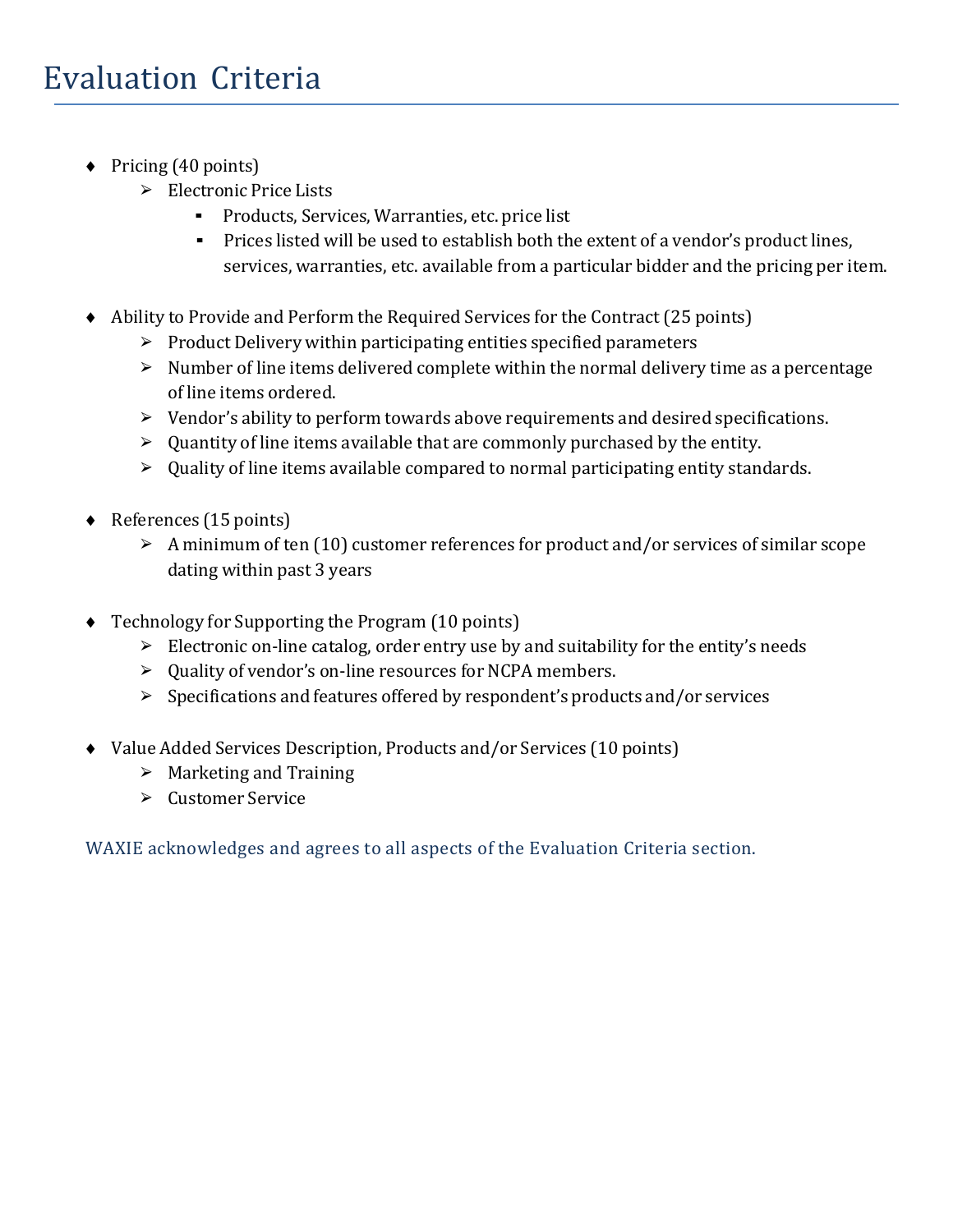The undersigned hereby proposes and agrees to furnish goods and/or services in strict compliance with the terms, specifications and conditions at the prices proposed within response unless noted in writing. The undersigned further certifies that he/she is an officer of the company and has authority to negotiate and bind the company named below and has not prepared this bid in collusion with any other Respondent and that the contents of this proposal as to prices, terms or conditions of said bid have not been communicated by the undersigned nor by any employee or agent to any person engaged in this type of business prior to the official opening of this proposal.

#### Prices are guaranteed: **120 days**

| Company name          | Waxie's Enterprises, Inc. dba WAXIE Sanitary Supply |
|-----------------------|-----------------------------------------------------|
| <b>Address</b>        | 9353 Waxie Way                                      |
| City/State/Zip        | San Diego, CA 92123                                 |
| Telephone No.         | Office: 800/292-9437 x641; Cell: 480/213-1709       |
| Fax No.               | 619/615-2150                                        |
| Email address         | mmuscara@waxie.com                                  |
| Printed name          | Mike Muscara                                        |
| Position with company | Corporate Account Director                          |
| Authorized signature  |                                                     |

Except where indicated otherwise, WAXIE acknowledges and agrees to all other aspects of Tab 1.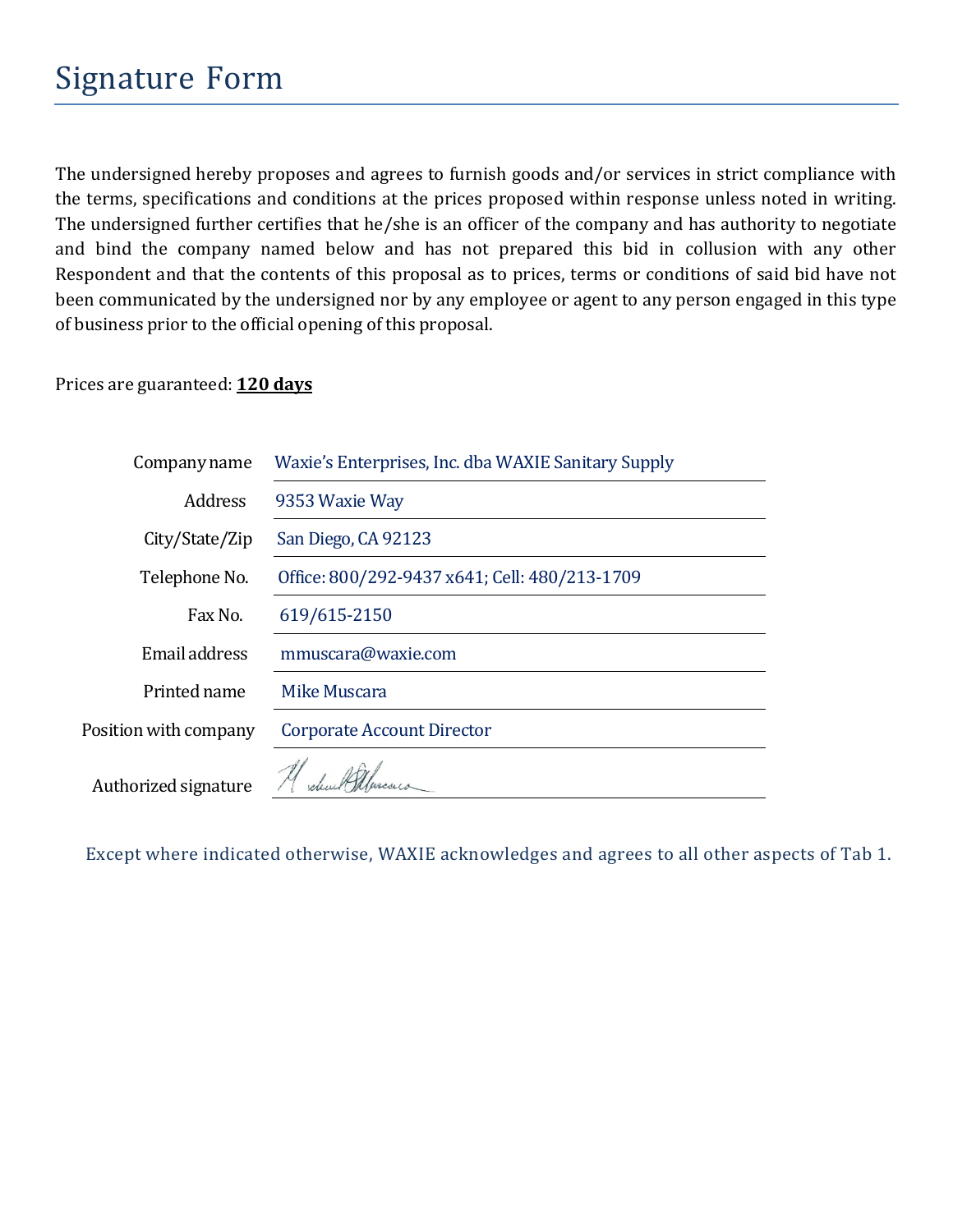### Tab 2 – NCPA Administration Agreement

This Administration Agreement is made as of\_\_\_\_\_\_\_\_\_\_April 11, 2016\_\_\_\_\_\_\_, by and between National Cooperative Purchasing Alliance ("NCPA") and \_\_\_\_\_\_ Waxie's Enterprises \_\_\_("Vendor").

#### **Recitals**

WHEREAS, Region 14 ESC has entered into a certain Master Agreement dated\_\_\_\_April 11, 2016\_\_\_, referenced as Contract Number\_\_\_\_\_\_\_\_ 02-27 \_\_\_\_\_\_, by and between Region 14 ESC and Vendor, as may be amended from time to time in accordance with the terms thereof (the "Master Agreement"), for the purchase of Comprehensive Operational and Janitorial Supplies Solutions;

WHEREAS, said Master Agreement provides that any state, city, special district, local government, school district, private K-12 school, technical or vocational school, higher education institution, other government agency or nonprofit organization (hereinafter referred to as "public agency" or collectively, "public agencies") may purchase products and services at the prices indicated in the Master Agreement;

WHEREAS, NCPA has the administrative and legal capacity to administer purchases under the Master Agreement to public agencies;

WHEREAS, NCPA serves as the administrative agent for Region 14 ESC in connection with other master agreements offered by NCPA

WHEREAS, Region 14 ESC desires NCPA to proceed with administration of the Master Agreement;

WHEREAS, NCPA and Vendor desire to enter into this Agreement to make available the Master Agreement to public agencies on a national basis;

NOW, THEREFORE, in consideration of the payments to be made hereunder and the mutual covenants contained in this Agreement, NCPA and Vendor hereby agree as follows:

- ♦ General Terms and Conditions
	- $\geq$  The Master Agreement, attached hereto as Tab 1 and incorporated herein by reference as though fully set forth herein, and the terms and conditions contained therein shall apply to this Agreement except as expressly changed or modified by this Agreement.
	- ➢ NCPA shall be afforded all of the rights, privileges and indemnifications afforded to Region 14 ESC under the Master Agreement, and such rights, privileges and indemnifications shall accrue and apply with equal effect to NCPA under this Agreement including, but not limited to, the Vendor's obligation to provide appropriate insurance and certain indemnifications to Region 14 ESC.
	- $\triangleright$  Vendor shall perform all duties, responsibilities and obligations required under the Master Agreement in the time and manner specified by the Master Agreement.
	- ➢ NCPA shall perform all of its duties, responsibilities, and obligations as administrator of purchases under the Master Agreement as set forth herein, and Vendor acknowledges that NCPA shall act in the capacity of administrator of purchases under the Master Agreement.
	- ➢ With respect to any purchases made by Region 14 ESC or any Public Agency pursuant to the Master Agreement, NCPA (a) shall not be construed as a dealer, re-marketer, representative, partner, or agent of any type of Vendor, Region 14 ESC, or such Public Agency, (b) shall not be obligated, liable or responsible (i) for any orders made by Region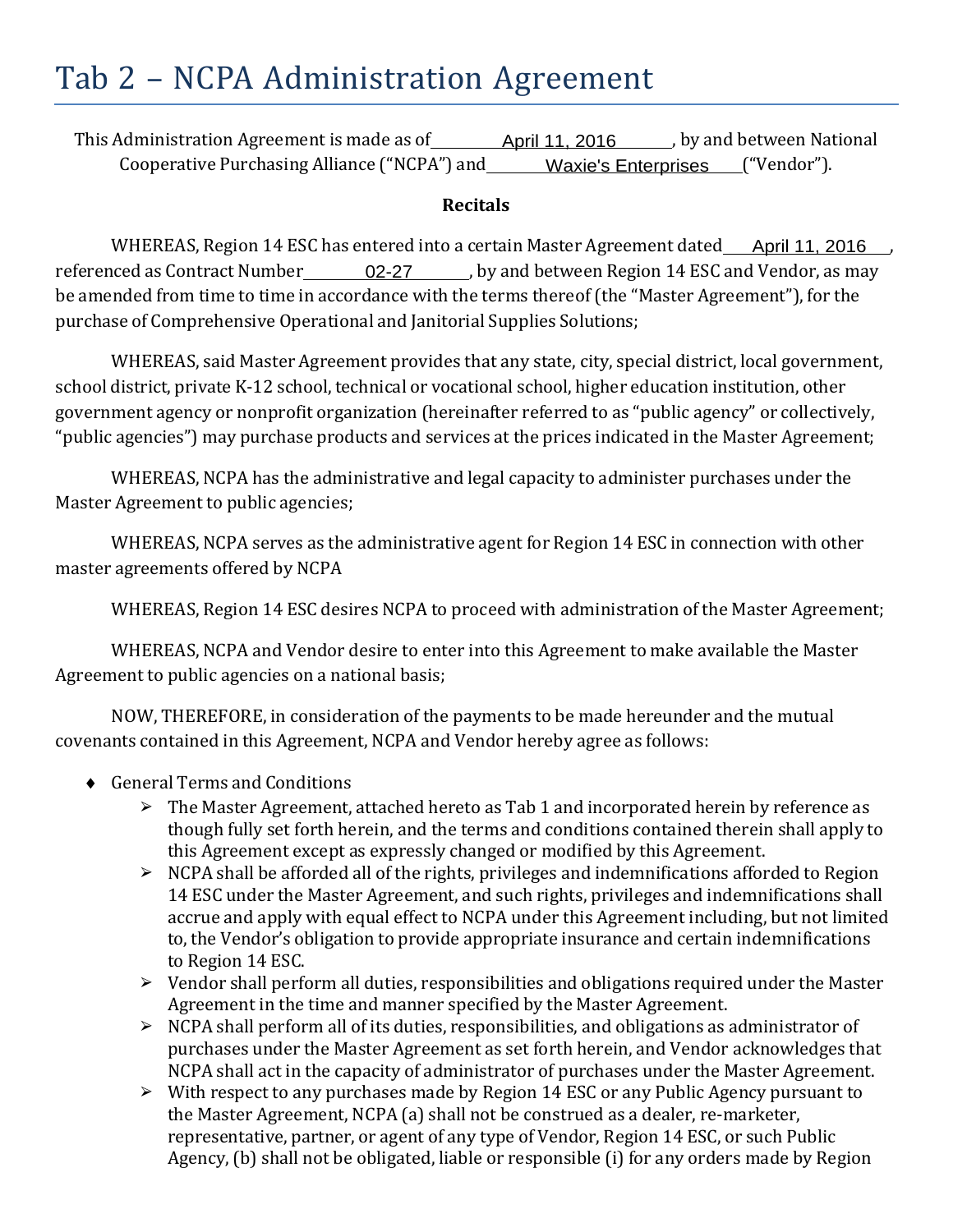14 ESC, any Public Agency or any employee of Region 14 ESC or Public Agency under the Master Agreement, or (ii) for any payments required to be made with respect to such order, and (c) shall not be obligated, liable or responsible for any failure by the Public Agency to (i) comply with procedures or requirements of applicable law, or (ii) obtain the due authorization and approval necessary to purchase under the Master Agreement. NCPA makes no representations or guaranties with respect to any minimum purchases required to be made by Region 14 ESC, any Public Agency, or any employee of Region 14 ESC or Public Agency under this Agreement or the Master Agreement.

- ➢ The Public Agency participating in the NCPA contract and Vendor may enter into a separate supplemental agreement to further define the level of service requirements over and above the minimum defined in this contract i.e. invoice requirements, ordering requirements, specialized delivery, etc. Any supplemental agreement developed as a result of this contract is exclusively between the Public Agency and Vendor. NCPA, its agents, members and employees shall not be made party to any claim for breach of such agreement.
- ♦ Term of Agreement
	- $\triangleright$  This Agreement shall be in effect so long as the Master Agreement remains in effect, provided, however, that the obligation to pay all amounts owed by Vendor to NCPA through the termination of this Agreement and all indemnifications afforded by Vendor to NCPA shall survive the term of this Agreement.
- ♦ Fees and Reporting
	- ➢ The awarded vendor shall electronically provide NCPA with a detailed monthly or quarterly report showing the dollar volume of all sales under the contract for the previous month or quarter. Reports shall be sent via e-mail to NCPA offices at reporting@ncpa.us. Reports are due on the fifteenth (15<sup>th</sup>) day after the close of the previous month or quarter. It is the responsibility of the awarded vendor to collect and compile all sales under the contract from participating members and submit one (1) report. The report shall include at least the following information as listed in the example below:

| <b>Entity Name</b> | <b>Zip Code</b> | <b>State</b> | PO or Job #  | <b>Sale Amount</b> |
|--------------------|-----------------|--------------|--------------|--------------------|
|                    |                 |              |              |                    |
|                    |                 |              |              |                    |
|                    |                 |              |              |                    |
|                    |                 |              | <b>Total</b> |                    |

➢ Each quarter NCPA will invoice the vendor based on the total of sale amount(s) reported. From the invoice the vendor shall pay to NCPA an administrative fee based upon the tiered fee schedule below. Vendor's annual sales shall be measured on a calendar year basis. Deadline for term of payment will be included in the invoice NCPA provides.

| <b>Annual Sales Through Contract</b> | <b>Administrative Fee</b> |
|--------------------------------------|---------------------------|
| $0 - $30,000,000$                    | $2\%$                     |
| $$30,000,001 - $50,000,000$          | 1.5%                      |
| $$50,000,001+$                       | $1\%$                     |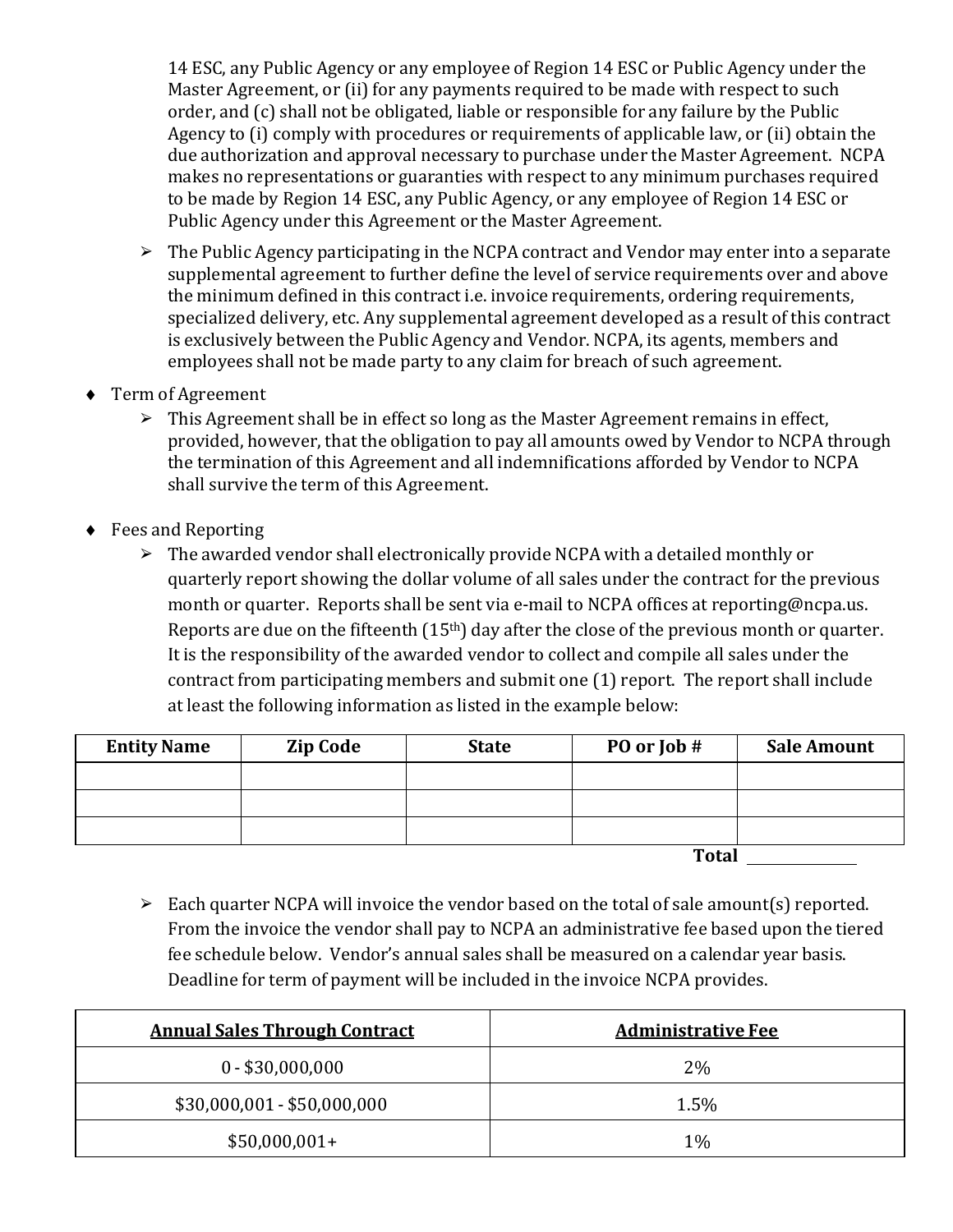- ➢ Supplier shall maintain an accounting of all purchases made by Public Agencies under the Master Agreement. NCPA and Region 14 ESC reserve the right to audit the accounting for a period of four (4) years from the date NCPA receives the accounting. In the event of such an audit, the requested materials shall be provided at the location designated by Region 14 ESC or NCPA. In the event such audit reveals an underreporting of Contract Sales and a resulting underpayment of administrative fees, Vendor shall promptly pay NCPA the amount of such underpayment, together with interest on such amount and shall be obligated to reimburse NCPA's costs and expenses for such audit.
- $\triangleright$  General Provisions
	- $\triangleright$  This Agreement supersedes any and all other agreements, either oral or in writing, between the parties hereto with respect to the subject matter hereof, and no other agreement, statement, or promise relating to the subject matter of this Agreement which is not contained herein shall be valid or binding.
	- $\triangleright$  Awarded vendor agrees to allow NCPA to use their name and logo within website, marketing materials and advertisement. Any use of NCPA name and logo or any form of publicity regarding this contract by awarded vendor must have prior approval from NCPA.
	- $\div$  WAXIE requests reciprocity using the following language:

NCPA and Region 14 ESC agree to allow WAXIE to use their names and logos within website, marketing materials and advertisement. Any use of WAXIE name and logo or any form of publicity regarding this contract by NCPA or Region 14 ESC must have prior approval by WAXIE.

- $\triangleright$  If any action at law or in equity is brought to enforce or interpret the provisions of this Agreement or to recover any administrative fee and accrued interest, the prevailing party shall be entitled to reasonable attorney's fees and costs in addition to any other relief to which such party may be entitled.
- $\triangleright$  Neither this Agreement nor any rights or obligations hereunder shall be assignable by Vendor without prior written consent of NCPA. Any assignment without such consent will be void.
- ➢ This Agreement and NCPA's rights and obligations hereunder may be assigned at NCPA's sole discretion, to an existing or newly established legal entity that has the authority and capacity to perform NCPA's obligations hereunder
- $\geq$  All written communications given hereunder shall be delivered to the addresses as set forth below.

Except where indicated otherwise, WAXIE acknowledges and agrees to all other aspects of Tab 2.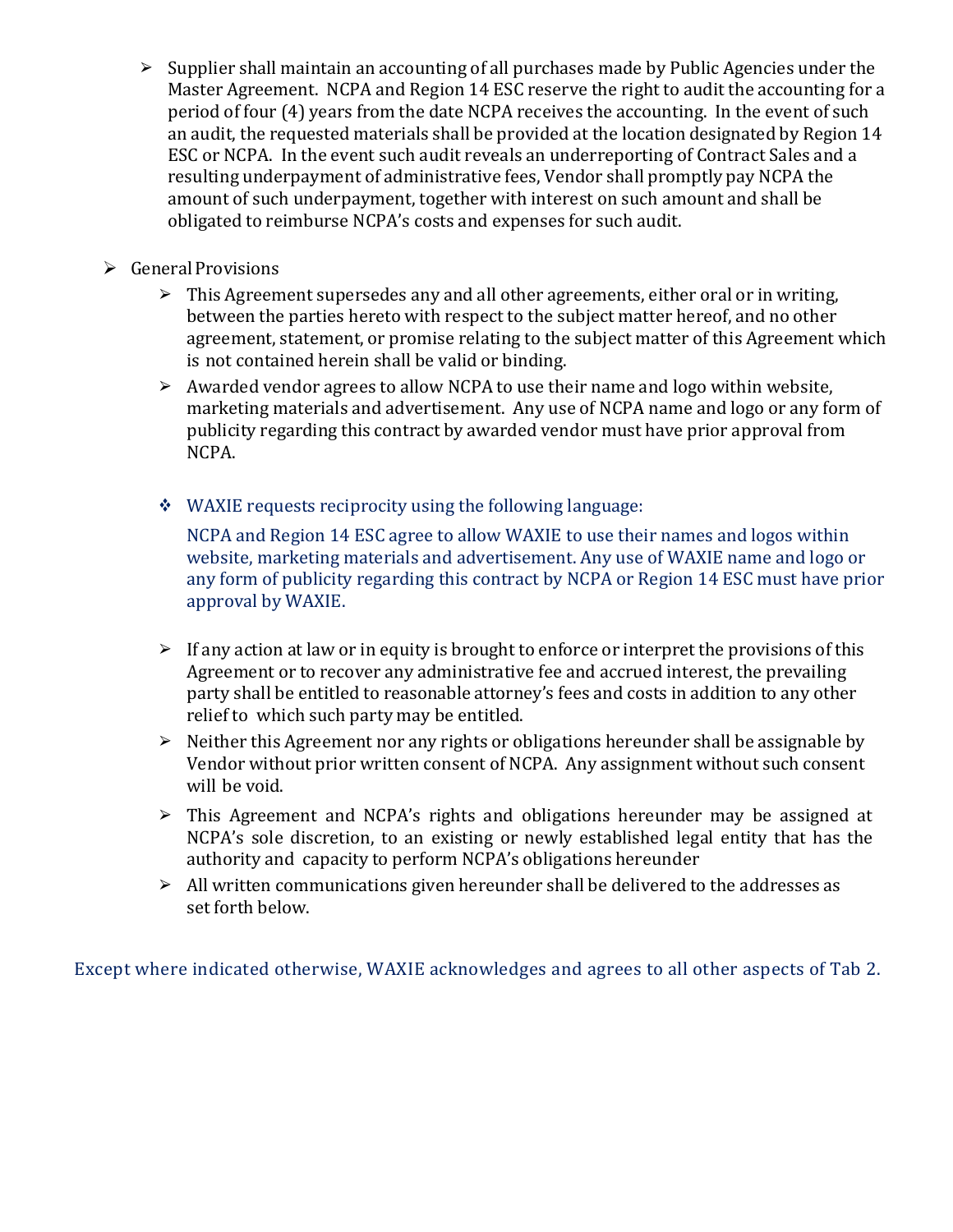| <b>National Cooperative Purchasing Alliance:</b> |                                | Vendor:    | <b>WAXIE Sanitary Supply</b> |
|--------------------------------------------------|--------------------------------|------------|------------------------------|
| Name:                                            | <b>Matthew Mackel</b>          | Name:      | Mike Muscara                 |
|                                                  |                                |            |                              |
| Title:                                           | Director, Business Development | Title:     | Corporate Accounts Director  |
| Address:                                         | PO Box 701273                  | Address:   | 9353 Waxie Way               |
|                                                  | Houston, TX 77270              |            | San Diego, CA 92123          |
| Signature:                                       |                                | Signature: |                              |
| Date:                                            | April 11, 2016                 | Date:      | March 28, 2016               |
|                                                  |                                |            |                              |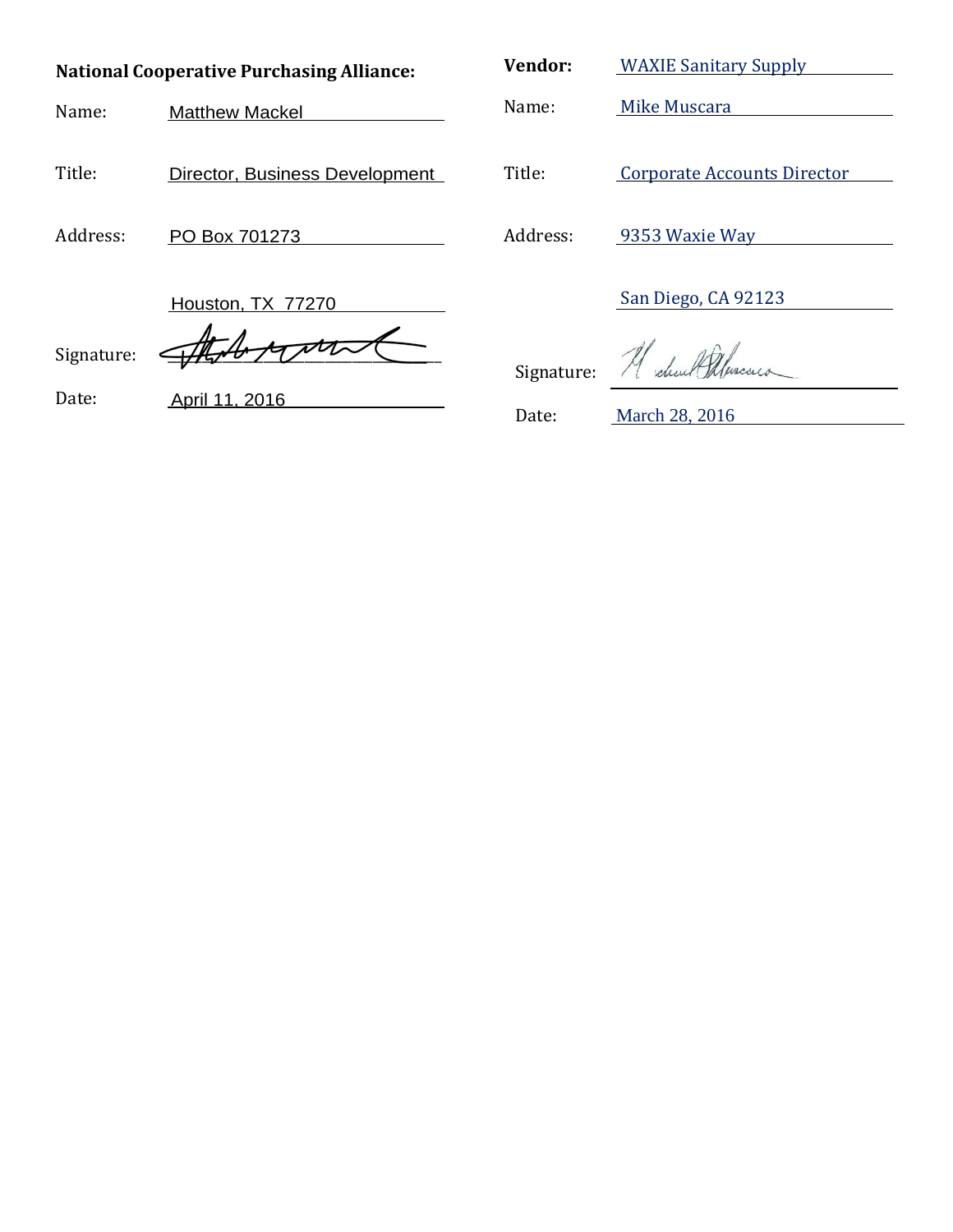## Tab 3 – Vendor Questionnaire

Please provide responses to the following questions that address your company's operations, organization, structure, and processes for providing products and services.

- $\triangleright$  States Covered
	- ➢ Bidder must indicate any and all states where products and services can be offered.
	- $\triangleright$  Please indicate the price co-efficient for each state if it varies.
	- $\div$  Pricing and any additional transportation charges are described completely in the General Terms and Conditions section of Tab 1 and in Tab 7

**\_\_X\_\_ 50 States & District of Columbia** (Selecting this box is equal to checking all boxes below)

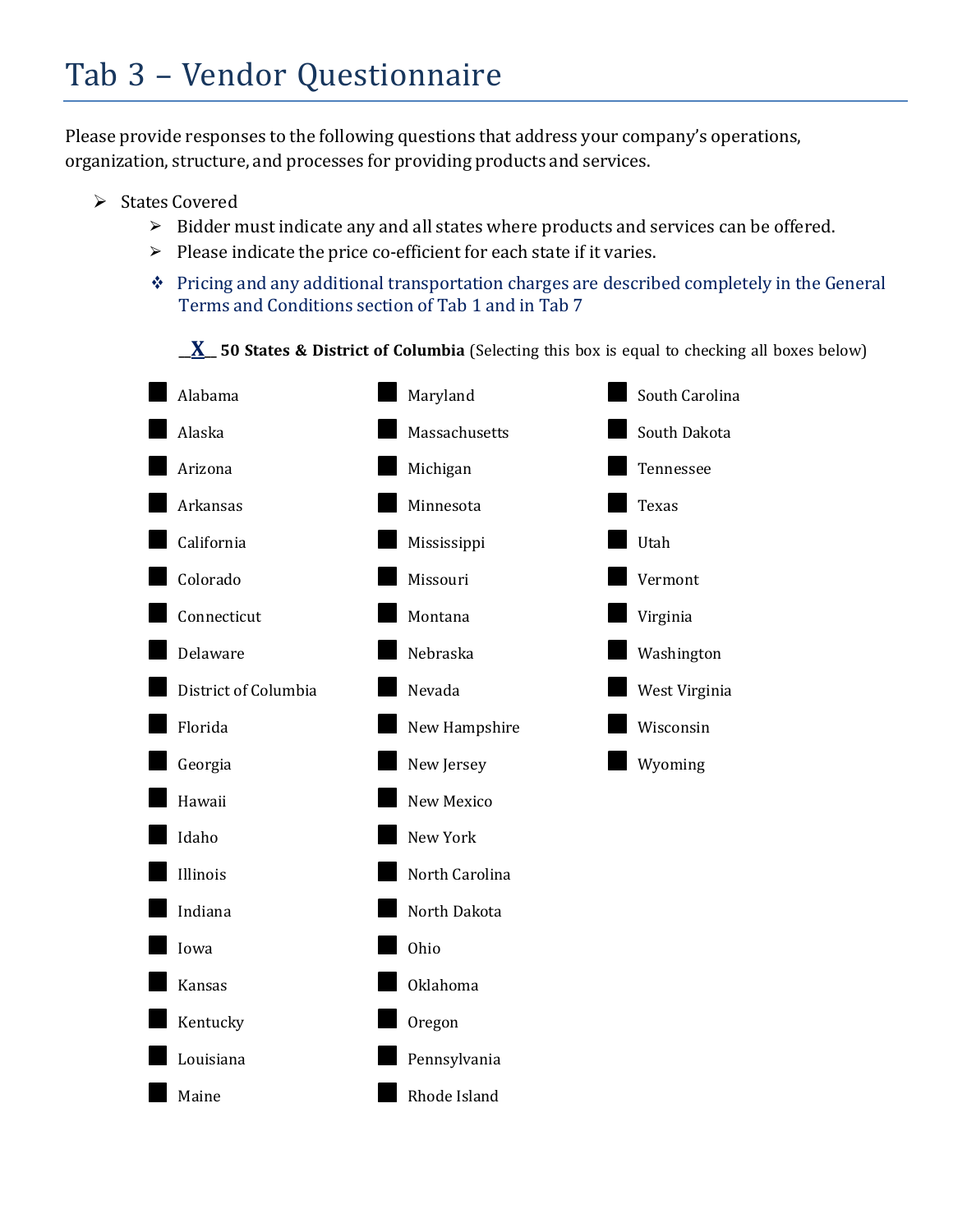**\_\_X\_\_ All US Territories and Outlying Areas** (Selecting this box is equal to checking all boxes below)

| American Somoa                                  | Northern Marina Islands |
|-------------------------------------------------|-------------------------|
| $\mathcal{A}$<br>Federated States of Micronesia | Puerto Rico             |
| ×<br>Guam                                       | S. Virgin Islands       |
| $\sim$<br>Midway Islands                        |                         |

Please reference our pricing and delivery program in the Pricing section of Tab 1 and in Tab 7.

- Minority and Women Business Enterprise (MWBE) and (HUB) Participation
	- $\triangleright$  It is the policy of some entities participating in NCPA to involve minority and women business enterprises (MWBE) and historically underutilized businesses (HUB) in the purchase of goods and services. Respondents shall indicate below whether or not they are an M/WBE or HUB certified.

 $\Box$ 

 $\Box$ 

- Minority / Women Business Enterprise
	- Respondent Certifies that this firm is a M/WBE
- HistoricallyUnderutilized Business
	- Respondent Certifies that this firm is a HUB
- $\triangleright$  Please note that WAXIE is not a Minority and Women Owned Business Enterprise. Since many Public Sector agencies require or prefer to work through a disadvantaged business partner, WAXIE has developed a network reputable small disadvantaged businesses that we are authorizing to support the contract through sales, customer service, and other commercially useful functions. The current list of such companies can be found in the Authorized Distributors section of Tab 1 in this response, including the Minority and Women Owned businesses MANS, Inc., Sustain One, and DID, Inc.
- ♦ Residency
	- Example 2 Responding Company's principal place of business is in the city of San Diego  $\blacksquare$ , State of CA
	- ➢ Felony Conviction Notice
	- $\triangleright$  Please Check Applicable Box;
		- $\Box$  A publically held corporation; therefore, this reporting requirement is not applicable. Is not owned or operated by anyone who has been convicted of a felony.
		- $\Box$  Is owned or operated by the following individual(s) who has/have been convicted of a felony
	- $\geq$  If the 3<sup>rd</sup> box is checked, a detailed explanation of the names and convictions must be attached.
- Distribution Channel
	- $\triangleright$  Which best describes your company's position in the distribution channel:
		-

 $\Box$  Manufacturer Direct  $\Box$  Certified education/government reseller

Authorized Distributor  $\Box$  Manufacturer marketing through reseller  $\Box$  Value-added reseller  $\Box$  Other:

 $\Box$  Value-added reseller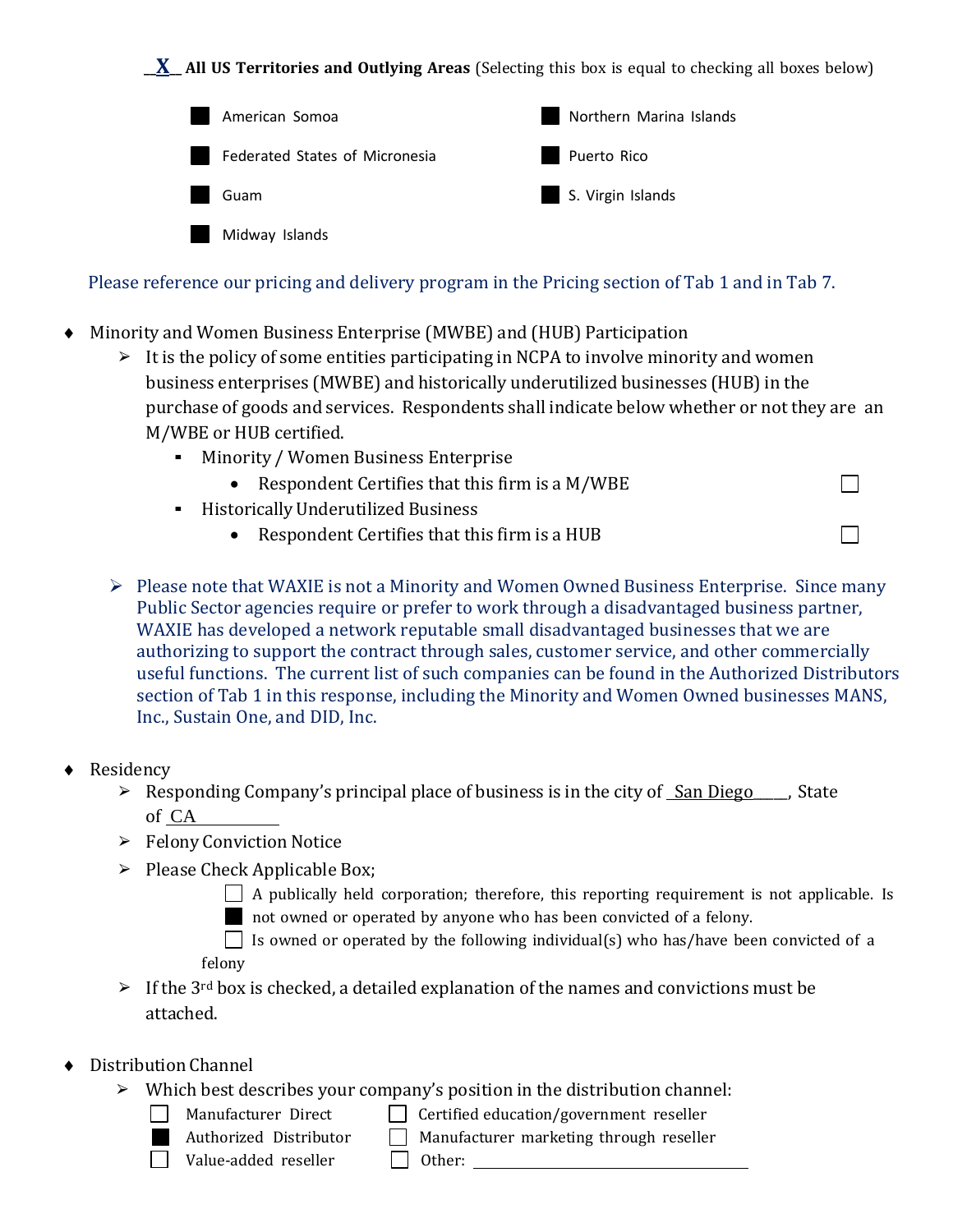- ♦ Processing Information
	- ➢ Provide company contact information for the following:
		- Sales Reports / Accounts Payable

| Contact Person: Sales Reports: Jorge Vazquez / Accounts Payable: Aldo Preciado                   |
|--------------------------------------------------------------------------------------------------|
| Title: <u>Jorge - Sales Analyst / Aldo – Market Segment Specialist</u>                           |
| Company: WAXIE Sanitary Supply                                                                   |
| Address: 9353 Waxie Way                                                                          |
| City: San Diego<br>State: CA Zip: 92123                                                          |
| Email: jvazquez@waxie.com/apreciado@waxie.com<br>Phone: $800/544 - 8054 \times 648 / \times 649$ |

▪ PurchaseOrders

| Contact Person: Aldo Preciado                               |  |
|-------------------------------------------------------------|--|
| Title: Market Segment Specialist                            |  |
| Company: WAXIE Sanitary Supply                              |  |
| Address: 9353 Waxie Way                                     |  |
| City: San Diego<br>State: CA Zip: 92123                     |  |
| Phone: $800/544-8054 \times 649$ Email: apreciado@waxie.com |  |

#### ▪ Sales and Marketing

| <b>Contact Person:</b> Mike Muscara                  |                      |  |
|------------------------------------------------------|----------------------|--|
| Title: Corporate Account Director                    |                      |  |
| Company: WAXIE Sanitary Supply                       |                      |  |
| Address: 9353 Waxie Way                              |                      |  |
| City: San Diego                                      | State: CA Zip: 92123 |  |
| Phone: Office: 800/292-9437 x641; Cell: 480/213-1789 |                      |  |
| Email: mmuscara@waxie.com                            |                      |  |

- ♦ Pricing Information
	- $\triangleright$  In addition to the current typical unit pricing furnished herein, the Vendor agrees to offer all future product introductions at prices that are proportionate to Contract Pricing.
		- If answer is no, attach <sup>a</sup> statement detailing how pricing for NCPA participants would be calculated for future product introductions.<br>  $\begin{array}{c}\n\blacksquare\n\end{array}$  Yes

 $\Box$  No

➢ Pricing submitted includes the required NCPA administrative fee. The NCPA fee is calculated based on the invoice price to the customer.

$$
Yes \qquad \qquad \Box \quad No
$$

 $\triangleright$  Vendor will provide additional discounts for purchase of a guaranteed quantity.<br>  $\blacksquare$  Yes  $\Box$  No

 $\Box$  No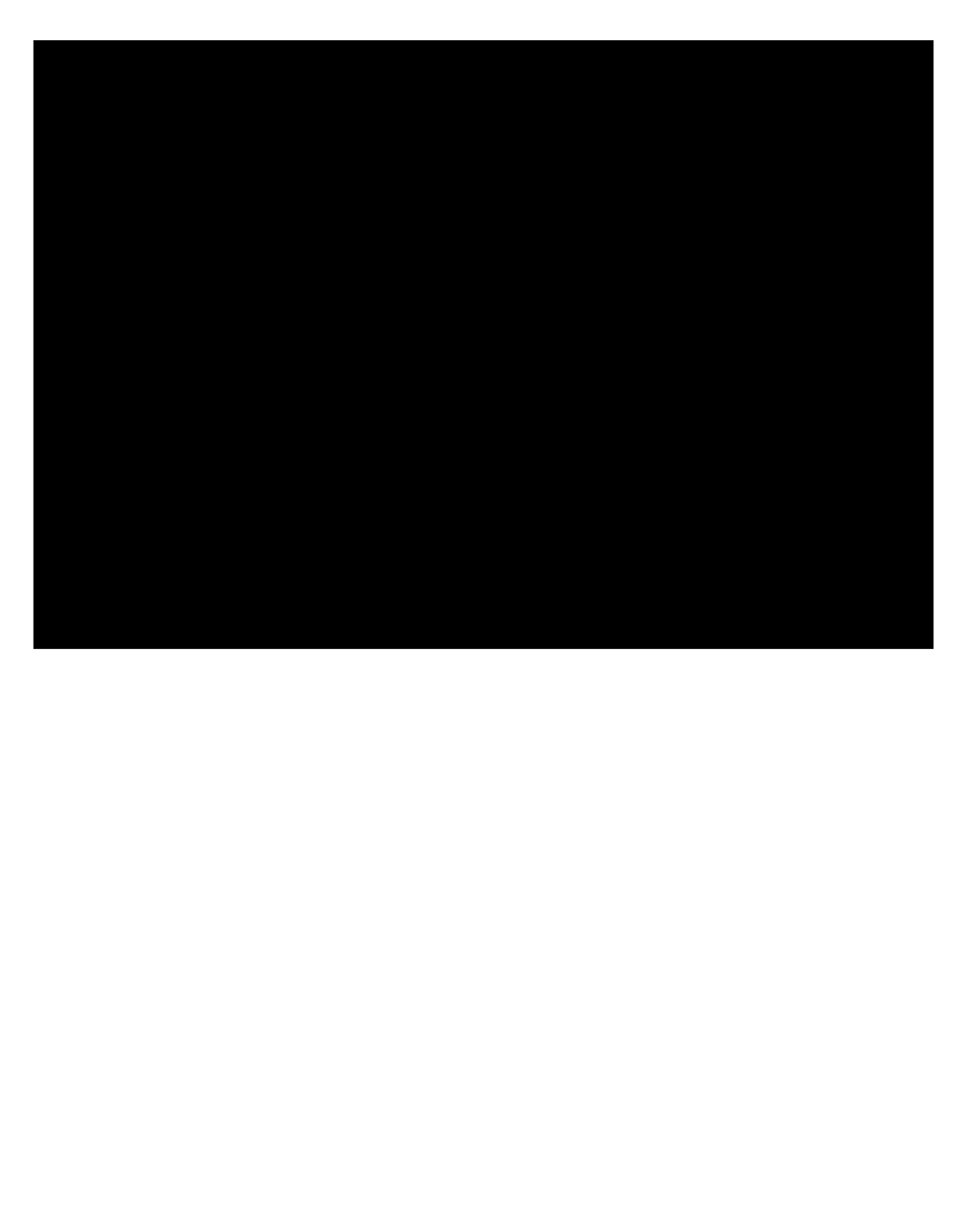### Tab 4 – Vendor Profile

Please provide the following information about your company:

- ♦ Company's official registered name.
	- $\triangleright$  Our legally registered name is Waxie's Enterprises, Inc.
- ♦ Brief history of your company, including the year it was established.
	- Founded in 1945, WAXIE Sanitary Supply is a 71-year-old, privately held, family owned company with a proud history of honoring our clients, communities, and family values. This attitude is embodied in our company motto: **"The Most Trusted Name In Clean. Since 1945."** WAXIE has long been focused on our customers and prides ourselves on helping businesses keep their facilities cleaner, healthier, greener and safer. We are passionate about what we do and committed to delivering that passion to our customers.

WAXIE is among the largest distributors of sanitary supplies and equipment in the Western USA and is one of the largest family owned distributors in the nation. We differentiate ourselves by having orders delivered on time, at the right price, with exceptional customer service. We are here to listen to our clients and respond to their needs. Our average fill rate on orders is 97%.

For the past 7 decades, WAXIE has remained the industry leader in the distribution of quality institutional supplies to the Public Sector, commercial, industrial, and contractor markets in the United States and abroad.

- ♦ Company's Dun & Bradstreet (D&B) number.
	- $\div$  02-914-2577
- ♦ Company's organizational chart of those individuals that would be involved in the contract.
	- Please see **Exhibit A** for an organizational charts of WAXIE individuals to be involved in this contract. We have included our corporate and operational zone organizational charts.
- ♦ Corporate office location.
	- $\geq$  List the number of sales and services offices for states being bid in solicitation.
	- $\bullet$  WAXIE's corporate office is located in San Diego, CA. Additionally, we have (21) twentyone sales and services offices located throughout Alaska, Arizona, California, Colorado, Idaho, Nevada, Oregon, Utah, and Washington.
	- $\triangleright$  List the names of key contacts at each with title, address, phone and e-mail address.
	- Please see **Exhibit B** for a listing of all of our office locations and the key contact information for each.
- ♦ Define your standard terms of payment.
	- WAXIE's standard payment terms are Net 30.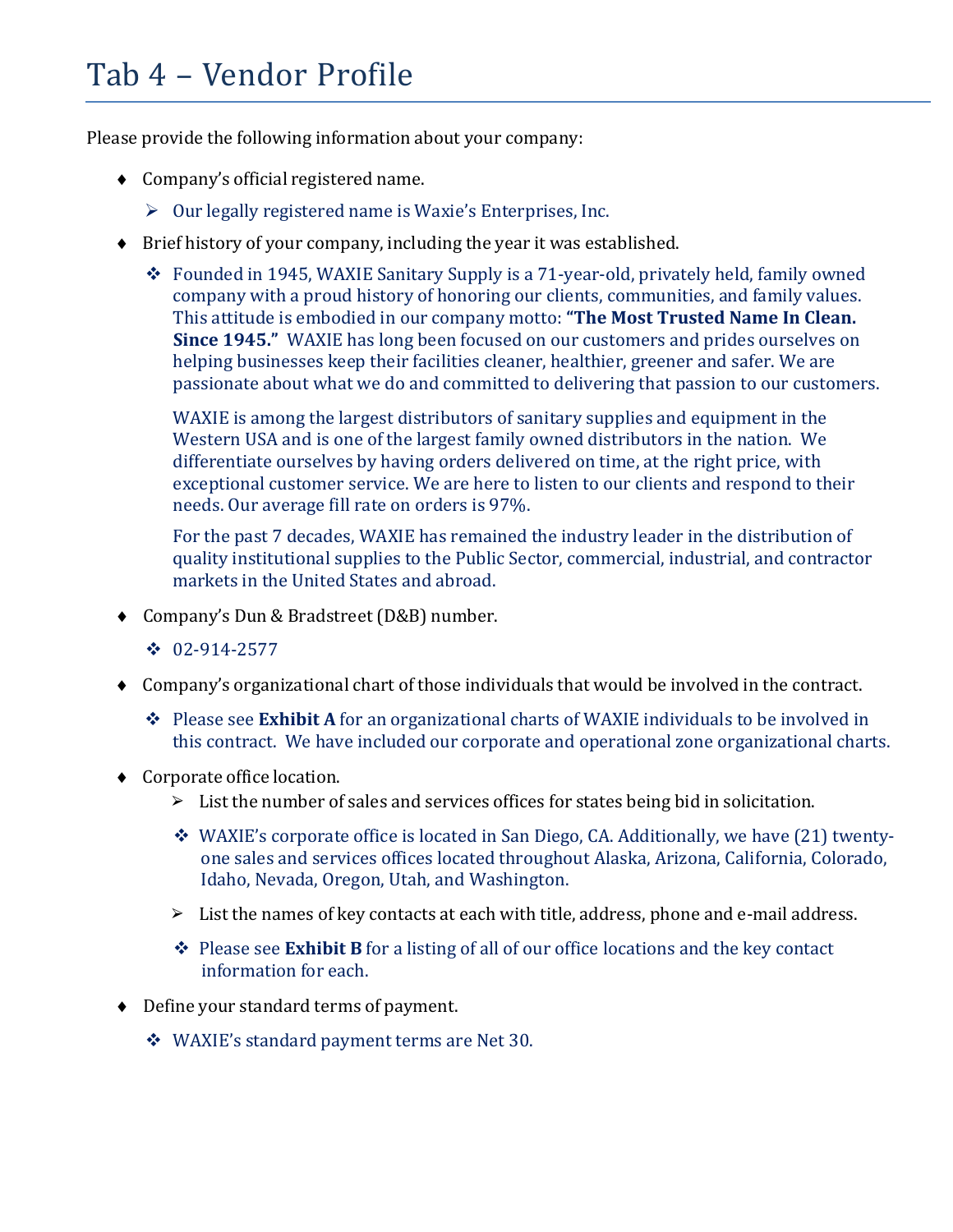- ♦ Who is your competition in the marketplace?
	- $\triangleleft$  Our competition includes the following:

W.W. Grainger, Inc. Staples, Inc. Office Depot, Inc. MSC Corp. Fastenal Veritiv Corp. W.B. Mason, Inc. Woolsley, Inc.



- ♦ What differentiates your company from competitors?
- $\div$  WAXIE, a relatively small company, has been able to set standards for sustainable supply chain development in the institutional supply segment for Public Sector contracts. Through the creative use of discounting and programs that encourage customers to change procurement process behavior, WAXIE has contributed to the greening of the supply chain since 2004. Those same sustainability principles are currently applied through all of the categories we can source. We are able to accomplish this by creating specific programs that match the needs of individual customers, under the umbrella of our national group purchasing contracts.

Through negotiated Supplemental Agreements WAXIE encourages sustainability enhancing behaviors from our contract customers such as:

- Full electronic commerce with order to invoice;
- Automated payment handled electronically with no exchange of paper invoices or checks;
- Increases in order size through order volume discounting;
- Purchase of third party verified green products whenever possible;
- Participation in a complete Deliver Clean Savings account audit that brings substantial supply chain savings;
- Drop shipment large volume orders for many products.

All of these programs allow us to reduce our operating costs and the impact on the environment of contract fulfillment, and pass those savings along to our contract customers.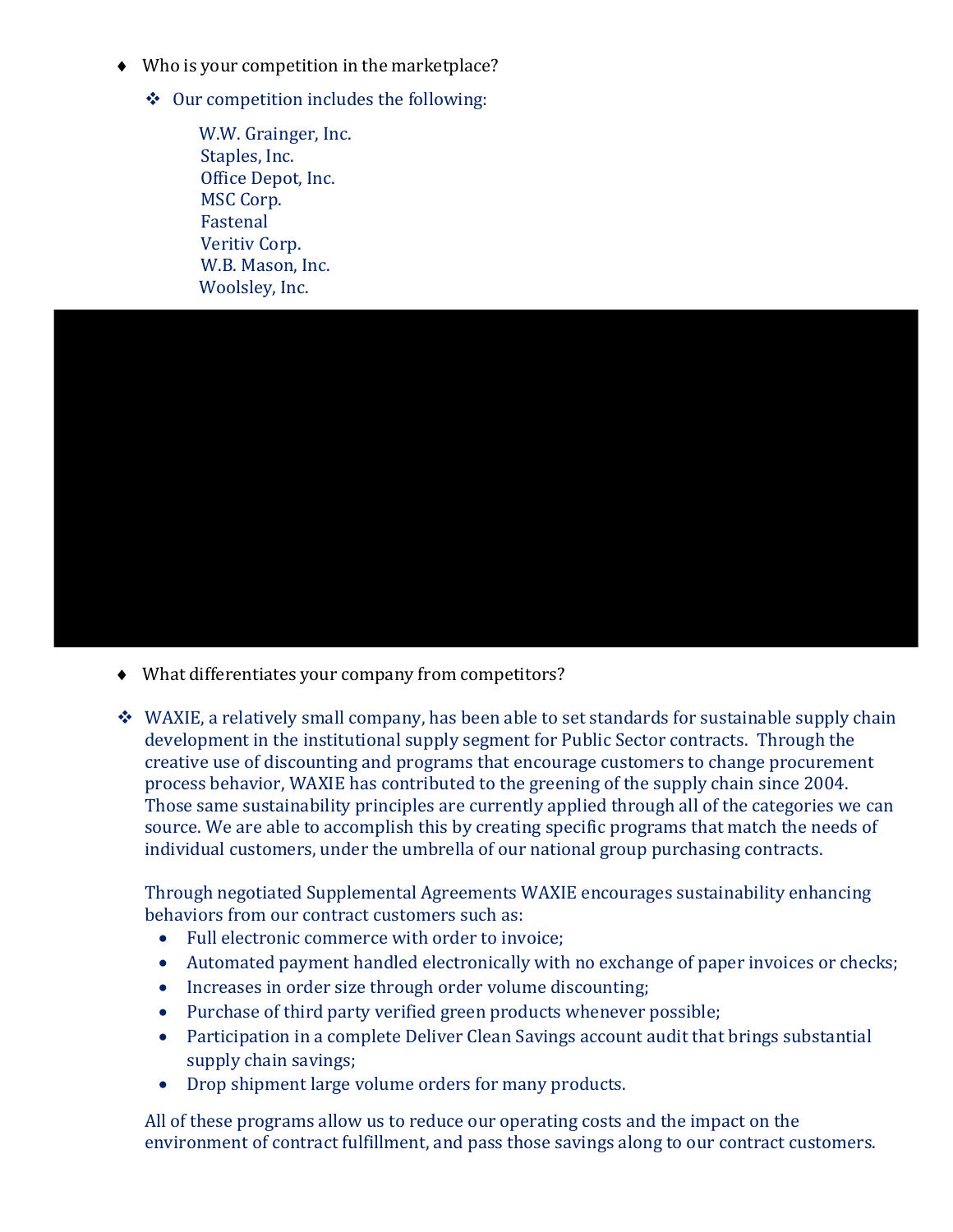- ♦ Describe how your company will market this contract if awarded.
- Marketing Initiatives WAXIE, Brighton Cromwell, our Disadvantaged Business partners, and our manufacturers will do the following to market the Region14/NCPA contract nationally:

### **WAXIE**

- Our sales force of over 200 will be trained in all features and benefits of the contract and will bring the contract to all available Public Sector entities eligible for its use as our first option.
- WAXIE's teleservice sales force will also be trained and will be marketing the contract to Public Sector agencies throughout the United States.
- WAXIE will feature the NCPA contract at all of the trade shows we attend including NIGP nationally, state wide ASBO's, statewide purchasing groups like CAPPO in CA, Corrections Industries, NASPO, and many others.
- WAXIE will transmit contract information regularly to both current and prospective customers via a robust email marketing campaign.

### **Brighton Cromwell**

- Brighton Cromwell will educate its internal telesales and external sales force on the features and benefits of the contract and use the contract as its first choice for nonfederal Public Sector opportunities.
- Brighton Cromwell will coordinate both email and telemarketing outreach programs to prospective NCPA clients.
- Brighton Cromwell will communicate to all current customers through the contract web ordering portal www.waxiencpa.com.
- Brighton Cromwell will use SEO and related tools to include social media to identify, market to, and promote the use of the NCPA contract.

**Disadvantaged Business affiliates** – All of our participating customers provide additional exposure for the contract at trade shows and through their web sites.

- ♦ Describe how you intend to introduce NCPA to your company.
- WAXIE enjoys an existing contract with Region 14 ESC and NCPA; our sales force is very aware of the strength of that contract. The new contract information will be communicated at sales meetings at every branch office of WAXIE and Brighton Cromwell. In addition, a detailed SOP Manual will be created for the new contract and placed in an online reference area that all Sales and Operations personnel can access. On our website www.waxie.com, a new contract page with all information necessary for current and prospective customers will be posted within thirty (30) days of award.
- ♦ Describe your firm's capabilities and functionality of your on-line catalog / ordering website.
- \* The WAXIE/Brighton Cromwell ecommerce platform is a proven, tested application allowing users to access over 150,000 standard stocked, priced parts and to request price and availability for non-stocked items. The site (www.waxiencpa.com) houses dozens of commodity groups supporting fleet, facilities, food service, laundry, and office supply. The system is fully mobile enabled and has the following features:
	- User friendly/intuitive screen for ordering parts.
	- Fully "cloud" based solution with no software or firmware installation required.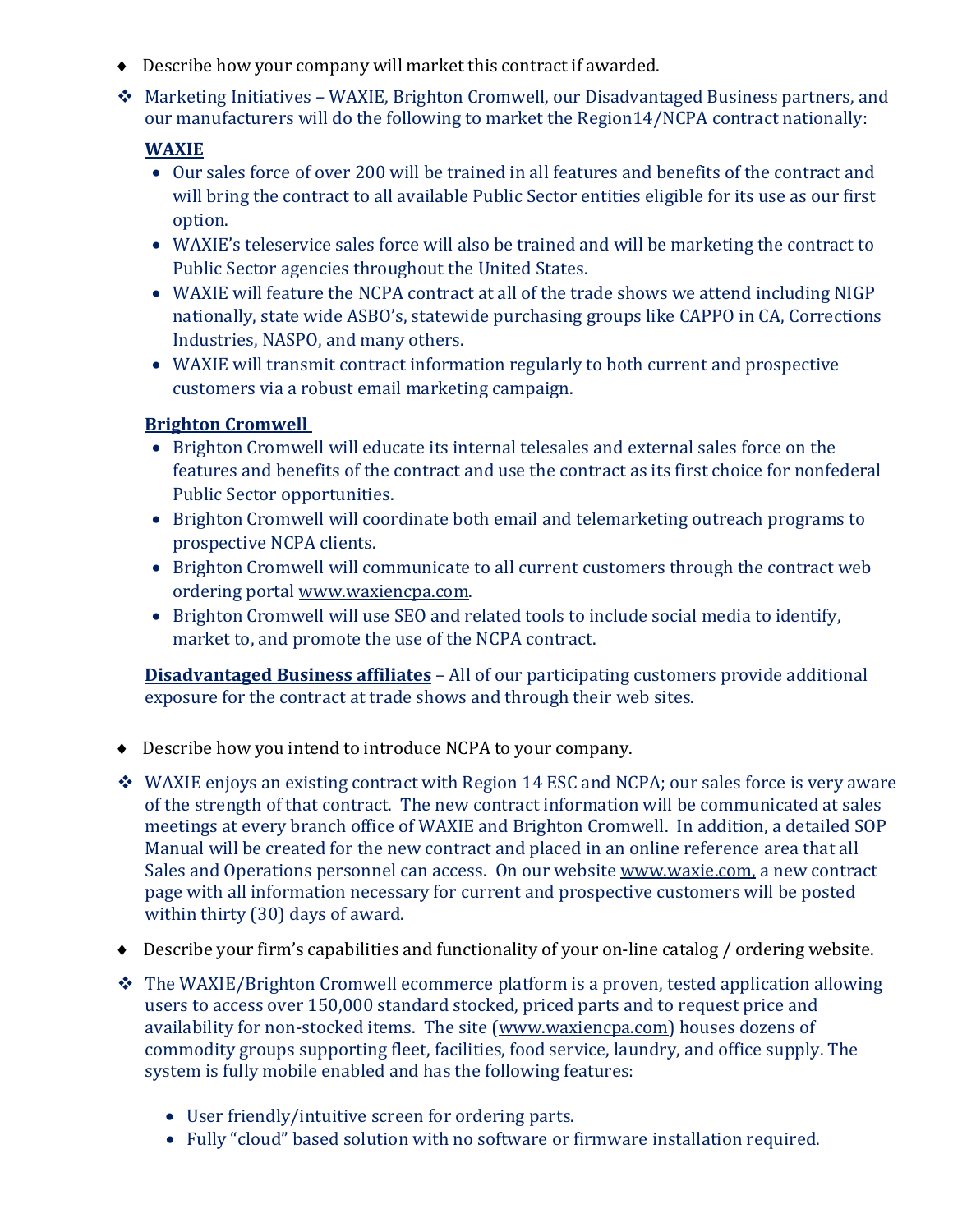- The ability to login remotely and to validate the user as an approved user.
- The ability to search by part number and nomenclature or drill into commodities.
- The ability to request pricing and availability for non-catalog items regardless of brand name or user location
- The ability to create a multi-part order "cart" or a single line item order.
- The ability to place orders for multiple product lines and commodities on one purchase order.
- The ability to create orders from remote and mobile locations in real time.
- A print option for all orders placed to include the PO#.
- The ability to store and edit multiple "shopping carts" for future re-use/reorder.
- The ability to update parts quantities up to the point of order confirmation.
- The ability to run user purchase history reports online.
- The ability to support multiple ship-to locations for an individual approved user.
- The ability to assign individual approved users rights, restrictions, and roles.
- Functionality to provide users ability to access status of all orders and deliveries.
- Messaging capability to allow for approved users to communicate with customer service.
- Live customer service and dedicated client support representatives.
- On-line help/tutorial.
- Print capability.
- Daily data backup.
- Program and database security IAW commercially accepted standards.
- Off-site DPR and "hot site" dual capability is live as part of a disaster mitigation plan.
- ♦ Describe your company's Customer Service Department (hours of operation, number of service centers, etc.)
- WAXIE employs over 50 Customer Service Representatives supporting over 200 sales professionals and all of our customers. Each of our 21 locations provides local customer service and our Home Office provides customer service to all of our GPO contract customers as well as our other corporate and strategic accounts.

Hours of operation for customer service are 8am Eastern to 5pm Pacific. Customers may call in to 800/544-8054 x649 to contact Aldo Preciado, the primary contact for orders and service inquiries. Aldo can also be reached by email at aprecaido@waxie.com.

Additional customer service support is provided by Brighton Cromwell for any web related customer services issues or inquiries. Brighton Cromwell customer service is available between 6:00am to 4:00pm Pacific with on-call support available until 5:00pm Pacific. Dedicated customer service can be reached via email or by calling 973/252-4100.

- ♦ Green Initiatives
	- $\triangleright$  As our business grows, we want to make sure we minimize our impact on the Earth's climate. We are taking every step we can to implement innovative and responsible environmental practices throughout NCPA to reduce our carbon footprint, reduce waste, energy conservation, ensure efficient computing and much more. To that effort we ask respondents to provide their companies environmental policy and/or green initiative.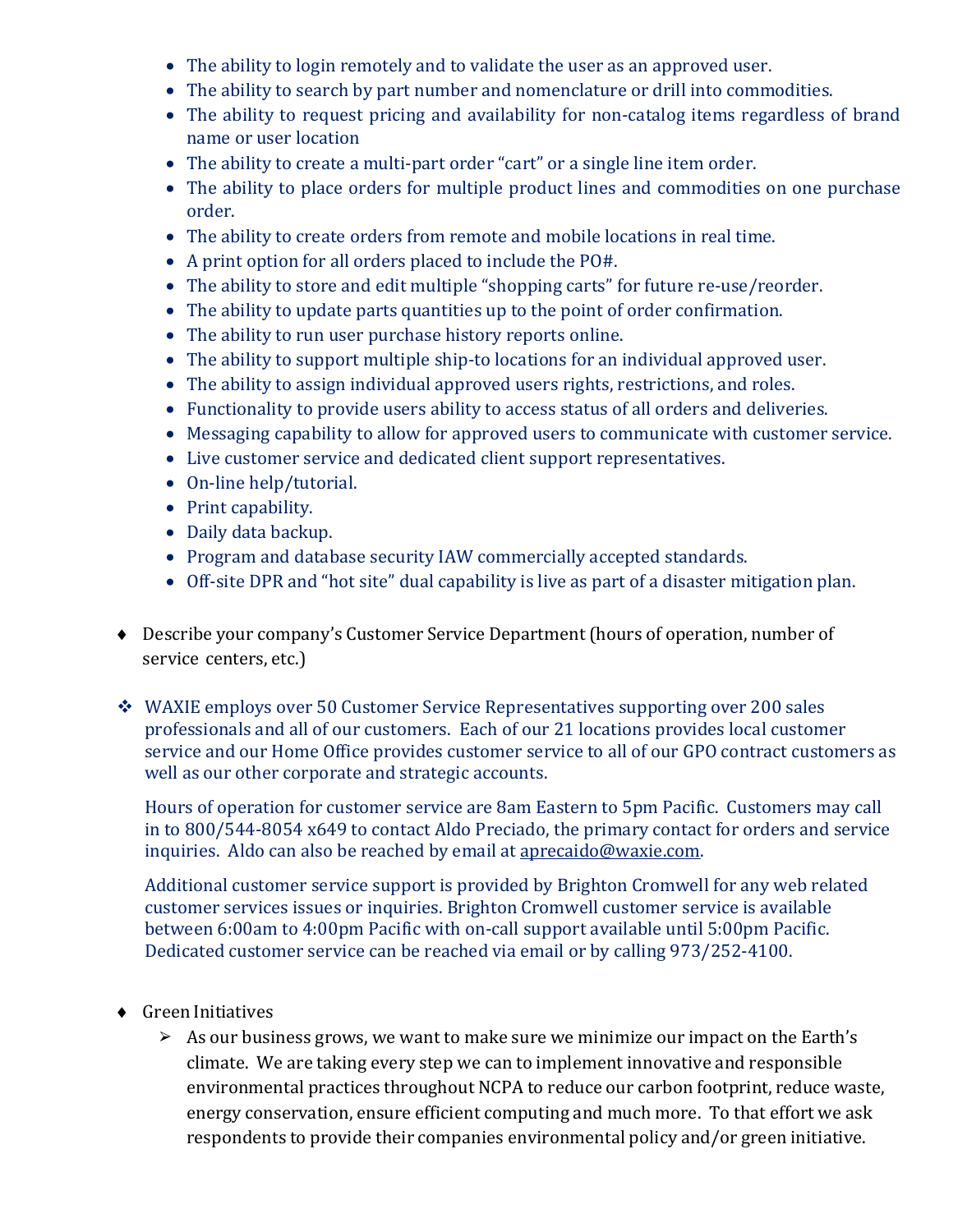WAXIE shares NCPA's and Region 14 ESC's emphasis on minimizing our impact on the Earth's climate as well as employing environmentally responsible practices. WAXIE is a leader in green and sustainable options for our partners. WAXIE is committed to being an industry leader in promoting responsible business practices that support sustainable communities that are secure, economically prosperous, environmentally responsible and healthy places in which to live and work. Sustainability has emerged as a global theme of the 21st century – it is a concept which balances the interconnectedness of the environment, the economy and our quality of life. Please see **Exhibit C** for our *Commitment to Sustainability* brochure.

WAXIE has led the development of sustainable supply chain contracts in the Public Sector since 2004 and we are recognized as a leader in both the sale of and development of green cleaning products as well as operating our company as environmentally appropriately as possible. Here are some of our initiatives:

- WAXIE has committed to building all new buildings to LEED Silver and has two new Regional Inventory Centers that are LEED Silver Certified, Salt Lake City, UT and Mesa, AZ. The WAXIE Livermore facility is currently seeking LEED-EB certification.
- WAXIE has converted our four California Regional Inventory Centers to LED lighting.
- Photovoltaic Solar Panels have been installed at all California locations. Other locations are being evaluated for solar power.
- WAXIE has purchased and operates several CNG powered delivery trucks. These trucks are being operated out of our Santa Ana, CA facility and the program will be expanded to other areas as CNG filling stations become more common.
- WAXIE has the largest selection of green cleaning products, sanitary paper, and hand care products in the US.
- WAXIE has introduced a new line of bio-based products under our brand.
- WAXIE is a member of the USGBC with ten LEED EB Accredited Professionals on staff.
- WAXIE recycles all of its corrugated card board, office paper, plastic wrap, and pallets at all of our facilities.
- Brighton Cromwell offers a full line of EPA approved Energy Star items. This includes lighting, power tools, appliances, HVAC items, plumbing supplies, building materials and more.
- Brighton Cromwell actively promotes brands such as GreenWorks, a line of energy efficient, chargeable outdoor power products.
- Brighton Cromwell participates in the "Envirolink" program, with over 2,000 stocked items that save water, are energy efficient, are recyclable, conserve resources, or are Energy Star qualified.
- Brighton Cromwell is a leading provider of pre-packaged vehicle maintenance and repair kits which results in dramatically reduced packaging and environmental waste.
- Brighton Cromwell recycles all its corrugated card board, office paper, plastic wrap, and pallets at all of its facilities.

Over the past 12 years, WAXIE has developed a wealth of tools and initiatives to support a more environmentally sustainable portfolio of products and programs.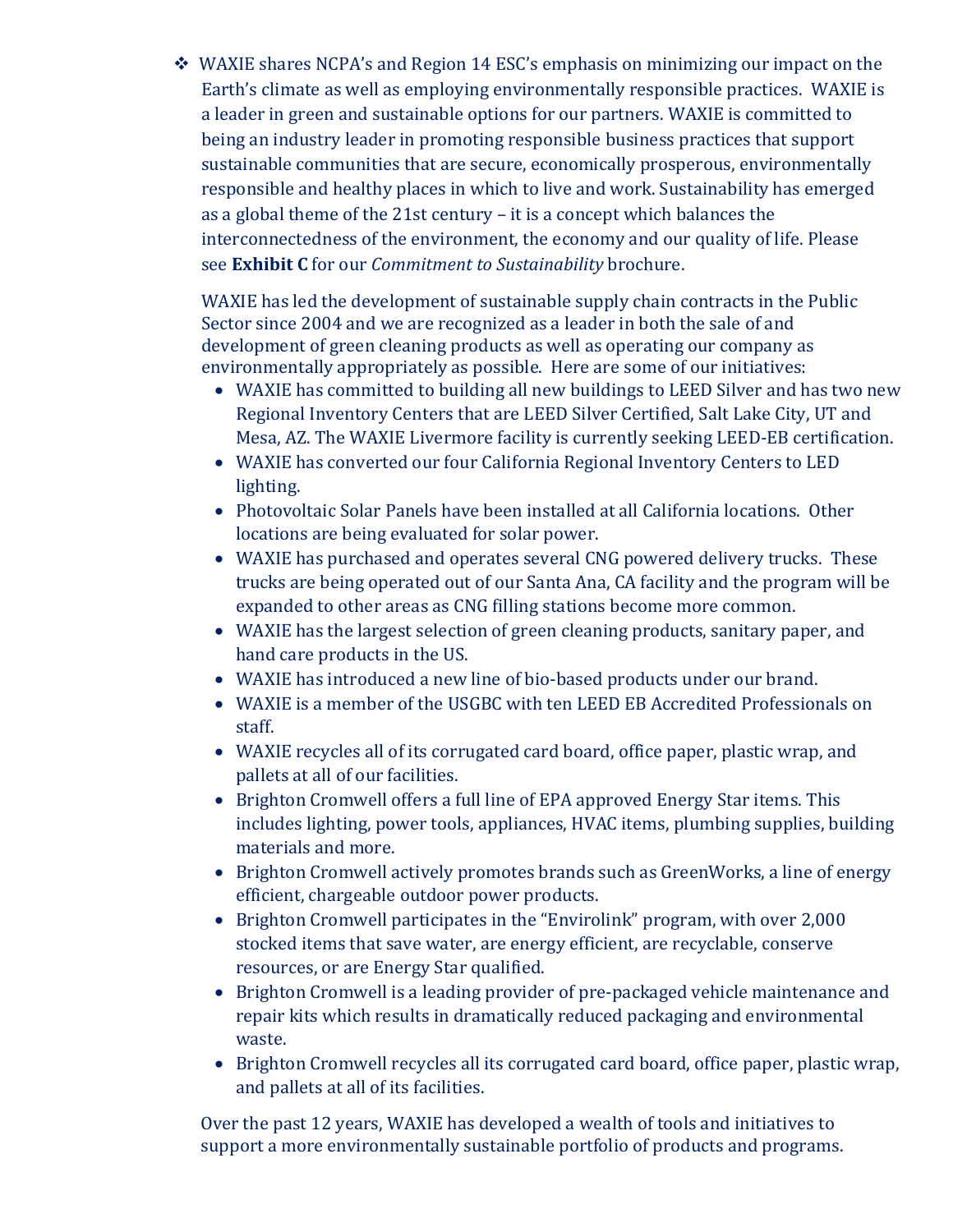Our WAXIE GPS® Green Partner Support<sup>™</sup> program is unparalleled in helping organizations reach their sustainability goals. This program and process allows WAXIE to determine customized needs in a balanced approach summarizing and measuring for management oversight; while still conducting site surveys and providing the right product mix for customer-facing operations. Please see **Exhibit D** for our *Green Partner Support* brochure.

- ♦ Vendor Certifications (if applicable)
	- ➢ Provide a copy of all current licenses, registrations and certifications issued by federal, state and local agencies, and any other licenses, registrations or certifications from any other governmental entity with jurisdiction, allowing respondent to perform the covered services including, but not limited to, licenses, registrations, or certifications. Certifications can include M/WBE, HUB, and manufacturer certifications for sales and service.
	- **◆ Please see Exhibit E** for a listing of our licenses and registrations.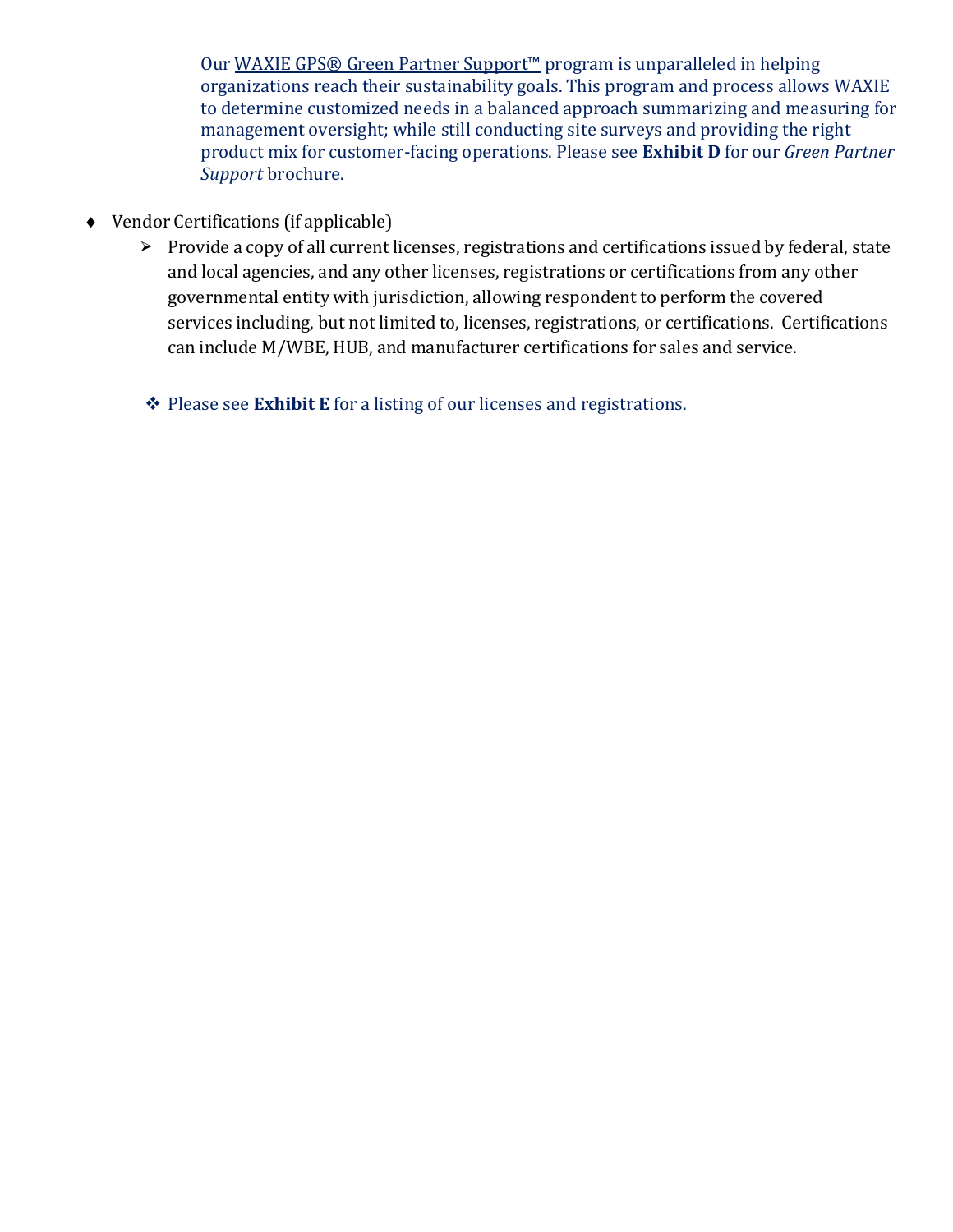### Tab 5 – Products and Services

- ♦ Respondent shall perform and provide these products and/or services under the terms of this agreement. The supplier shall assist the end user with making a determination of their individual needs.
- ♦ The following is a list of suggested (but not limited to) categories. List all categories along with manufacturer that you are responding with:

| Cleaning Supplies - Floor and carpet cleaning tools, window<br>cleaning tools, general purpose cleaning tools and accessories.<br>30%<br><b>Cleaning Chemicals</b><br>30%<br><b>3M Cleaning Tools</b><br>15%<br><b>3M Diamond Grit Floor Pads</b><br>15%<br><b>Spartan Chemical</b><br>20%<br><b>Dilution Control Cleaning Chemical Systems</b><br>30%<br><b>Floor Finishes and Floor Sealers</b><br>40%<br><b>Wood Floor Cleaning and Maintenance Products</b><br>30%<br><b>Battery Operated Cleaning Equipment</b><br>18%<br><b>Cord electric Powered Equipment</b><br>28%<br>Gas, diesel and propane powered cleaning equipment<br>10%<br><b>Direct Wired Electrical Equipment</b><br>10%<br><b>Equipment Parts and Accessories</b><br>10%<br>Paper Products - Toilet Tissue, Paper Towels, Facial Tissues<br>50%<br><b>Plastic Can Liners</b><br>50%<br><b>Laundry Products</b><br>40%<br><b>Ware Washing Products</b><br>40%<br><b>Food Service Disposable Products</b><br>30%<br><b>Air Filters</b><br>12%<br><b>Appliances</b><br>10%<br>12%<br>Automotive<br><b>Building Materials</b><br>10%<br><b>Electrical Repairs and Equipment</b><br>15%<br><b>Electronics &amp; Technology</b><br>11%<br>12%<br>Farm & Ranch<br><b>Fasteners</b><br>15%<br>Furniture<br>10%<br>General<br>7%<br><b>Hand Tools</b><br>11%<br>10%<br><b>HVAC</b><br>15%<br>Lamps, Ballasts, Fixtures<br>Lawn & Garden<br>10%<br><b>Material Handling</b><br>10%<br><b>Office Supplies</b><br>10%<br><b>Paint and Accessories</b><br>7% | ❖ Contract Category | <b>Minimum Category</b><br><b>Discount</b> |
|----------------------------------------------------------------------------------------------------------------------------------------------------------------------------------------------------------------------------------------------------------------------------------------------------------------------------------------------------------------------------------------------------------------------------------------------------------------------------------------------------------------------------------------------------------------------------------------------------------------------------------------------------------------------------------------------------------------------------------------------------------------------------------------------------------------------------------------------------------------------------------------------------------------------------------------------------------------------------------------------------------------------------------------------------------------------------------------------------------------------------------------------------------------------------------------------------------------------------------------------------------------------------------------------------------------------------------------------------------------------------------------------------------------------------------------------------------------------------------------------------------------------|---------------------|--------------------------------------------|
|                                                                                                                                                                                                                                                                                                                                                                                                                                                                                                                                                                                                                                                                                                                                                                                                                                                                                                                                                                                                                                                                                                                                                                                                                                                                                                                                                                                                                                                                                                                      |                     |                                            |
|                                                                                                                                                                                                                                                                                                                                                                                                                                                                                                                                                                                                                                                                                                                                                                                                                                                                                                                                                                                                                                                                                                                                                                                                                                                                                                                                                                                                                                                                                                                      |                     |                                            |
|                                                                                                                                                                                                                                                                                                                                                                                                                                                                                                                                                                                                                                                                                                                                                                                                                                                                                                                                                                                                                                                                                                                                                                                                                                                                                                                                                                                                                                                                                                                      |                     |                                            |
|                                                                                                                                                                                                                                                                                                                                                                                                                                                                                                                                                                                                                                                                                                                                                                                                                                                                                                                                                                                                                                                                                                                                                                                                                                                                                                                                                                                                                                                                                                                      |                     |                                            |
|                                                                                                                                                                                                                                                                                                                                                                                                                                                                                                                                                                                                                                                                                                                                                                                                                                                                                                                                                                                                                                                                                                                                                                                                                                                                                                                                                                                                                                                                                                                      |                     |                                            |
|                                                                                                                                                                                                                                                                                                                                                                                                                                                                                                                                                                                                                                                                                                                                                                                                                                                                                                                                                                                                                                                                                                                                                                                                                                                                                                                                                                                                                                                                                                                      |                     |                                            |
|                                                                                                                                                                                                                                                                                                                                                                                                                                                                                                                                                                                                                                                                                                                                                                                                                                                                                                                                                                                                                                                                                                                                                                                                                                                                                                                                                                                                                                                                                                                      |                     |                                            |
|                                                                                                                                                                                                                                                                                                                                                                                                                                                                                                                                                                                                                                                                                                                                                                                                                                                                                                                                                                                                                                                                                                                                                                                                                                                                                                                                                                                                                                                                                                                      |                     |                                            |
|                                                                                                                                                                                                                                                                                                                                                                                                                                                                                                                                                                                                                                                                                                                                                                                                                                                                                                                                                                                                                                                                                                                                                                                                                                                                                                                                                                                                                                                                                                                      |                     |                                            |
|                                                                                                                                                                                                                                                                                                                                                                                                                                                                                                                                                                                                                                                                                                                                                                                                                                                                                                                                                                                                                                                                                                                                                                                                                                                                                                                                                                                                                                                                                                                      |                     |                                            |
|                                                                                                                                                                                                                                                                                                                                                                                                                                                                                                                                                                                                                                                                                                                                                                                                                                                                                                                                                                                                                                                                                                                                                                                                                                                                                                                                                                                                                                                                                                                      |                     |                                            |
|                                                                                                                                                                                                                                                                                                                                                                                                                                                                                                                                                                                                                                                                                                                                                                                                                                                                                                                                                                                                                                                                                                                                                                                                                                                                                                                                                                                                                                                                                                                      |                     |                                            |
|                                                                                                                                                                                                                                                                                                                                                                                                                                                                                                                                                                                                                                                                                                                                                                                                                                                                                                                                                                                                                                                                                                                                                                                                                                                                                                                                                                                                                                                                                                                      |                     |                                            |
|                                                                                                                                                                                                                                                                                                                                                                                                                                                                                                                                                                                                                                                                                                                                                                                                                                                                                                                                                                                                                                                                                                                                                                                                                                                                                                                                                                                                                                                                                                                      |                     |                                            |
|                                                                                                                                                                                                                                                                                                                                                                                                                                                                                                                                                                                                                                                                                                                                                                                                                                                                                                                                                                                                                                                                                                                                                                                                                                                                                                                                                                                                                                                                                                                      |                     |                                            |
|                                                                                                                                                                                                                                                                                                                                                                                                                                                                                                                                                                                                                                                                                                                                                                                                                                                                                                                                                                                                                                                                                                                                                                                                                                                                                                                                                                                                                                                                                                                      |                     |                                            |
|                                                                                                                                                                                                                                                                                                                                                                                                                                                                                                                                                                                                                                                                                                                                                                                                                                                                                                                                                                                                                                                                                                                                                                                                                                                                                                                                                                                                                                                                                                                      |                     |                                            |
|                                                                                                                                                                                                                                                                                                                                                                                                                                                                                                                                                                                                                                                                                                                                                                                                                                                                                                                                                                                                                                                                                                                                                                                                                                                                                                                                                                                                                                                                                                                      |                     |                                            |
|                                                                                                                                                                                                                                                                                                                                                                                                                                                                                                                                                                                                                                                                                                                                                                                                                                                                                                                                                                                                                                                                                                                                                                                                                                                                                                                                                                                                                                                                                                                      |                     |                                            |
|                                                                                                                                                                                                                                                                                                                                                                                                                                                                                                                                                                                                                                                                                                                                                                                                                                                                                                                                                                                                                                                                                                                                                                                                                                                                                                                                                                                                                                                                                                                      |                     |                                            |
|                                                                                                                                                                                                                                                                                                                                                                                                                                                                                                                                                                                                                                                                                                                                                                                                                                                                                                                                                                                                                                                                                                                                                                                                                                                                                                                                                                                                                                                                                                                      |                     |                                            |
|                                                                                                                                                                                                                                                                                                                                                                                                                                                                                                                                                                                                                                                                                                                                                                                                                                                                                                                                                                                                                                                                                                                                                                                                                                                                                                                                                                                                                                                                                                                      |                     |                                            |
|                                                                                                                                                                                                                                                                                                                                                                                                                                                                                                                                                                                                                                                                                                                                                                                                                                                                                                                                                                                                                                                                                                                                                                                                                                                                                                                                                                                                                                                                                                                      |                     |                                            |
|                                                                                                                                                                                                                                                                                                                                                                                                                                                                                                                                                                                                                                                                                                                                                                                                                                                                                                                                                                                                                                                                                                                                                                                                                                                                                                                                                                                                                                                                                                                      |                     |                                            |
|                                                                                                                                                                                                                                                                                                                                                                                                                                                                                                                                                                                                                                                                                                                                                                                                                                                                                                                                                                                                                                                                                                                                                                                                                                                                                                                                                                                                                                                                                                                      |                     |                                            |
|                                                                                                                                                                                                                                                                                                                                                                                                                                                                                                                                                                                                                                                                                                                                                                                                                                                                                                                                                                                                                                                                                                                                                                                                                                                                                                                                                                                                                                                                                                                      |                     |                                            |
|                                                                                                                                                                                                                                                                                                                                                                                                                                                                                                                                                                                                                                                                                                                                                                                                                                                                                                                                                                                                                                                                                                                                                                                                                                                                                                                                                                                                                                                                                                                      |                     |                                            |
|                                                                                                                                                                                                                                                                                                                                                                                                                                                                                                                                                                                                                                                                                                                                                                                                                                                                                                                                                                                                                                                                                                                                                                                                                                                                                                                                                                                                                                                                                                                      |                     |                                            |
|                                                                                                                                                                                                                                                                                                                                                                                                                                                                                                                                                                                                                                                                                                                                                                                                                                                                                                                                                                                                                                                                                                                                                                                                                                                                                                                                                                                                                                                                                                                      |                     |                                            |
|                                                                                                                                                                                                                                                                                                                                                                                                                                                                                                                                                                                                                                                                                                                                                                                                                                                                                                                                                                                                                                                                                                                                                                                                                                                                                                                                                                                                                                                                                                                      |                     |                                            |
|                                                                                                                                                                                                                                                                                                                                                                                                                                                                                                                                                                                                                                                                                                                                                                                                                                                                                                                                                                                                                                                                                                                                                                                                                                                                                                                                                                                                                                                                                                                      |                     |                                            |
|                                                                                                                                                                                                                                                                                                                                                                                                                                                                                                                                                                                                                                                                                                                                                                                                                                                                                                                                                                                                                                                                                                                                                                                                                                                                                                                                                                                                                                                                                                                      |                     |                                            |
|                                                                                                                                                                                                                                                                                                                                                                                                                                                                                                                                                                                                                                                                                                                                                                                                                                                                                                                                                                                                                                                                                                                                                                                                                                                                                                                                                                                                                                                                                                                      |                     |                                            |
|                                                                                                                                                                                                                                                                                                                                                                                                                                                                                                                                                                                                                                                                                                                                                                                                                                                                                                                                                                                                                                                                                                                                                                                                                                                                                                                                                                                                                                                                                                                      |                     |                                            |
|                                                                                                                                                                                                                                                                                                                                                                                                                                                                                                                                                                                                                                                                                                                                                                                                                                                                                                                                                                                                                                                                                                                                                                                                                                                                                                                                                                                                                                                                                                                      |                     |                                            |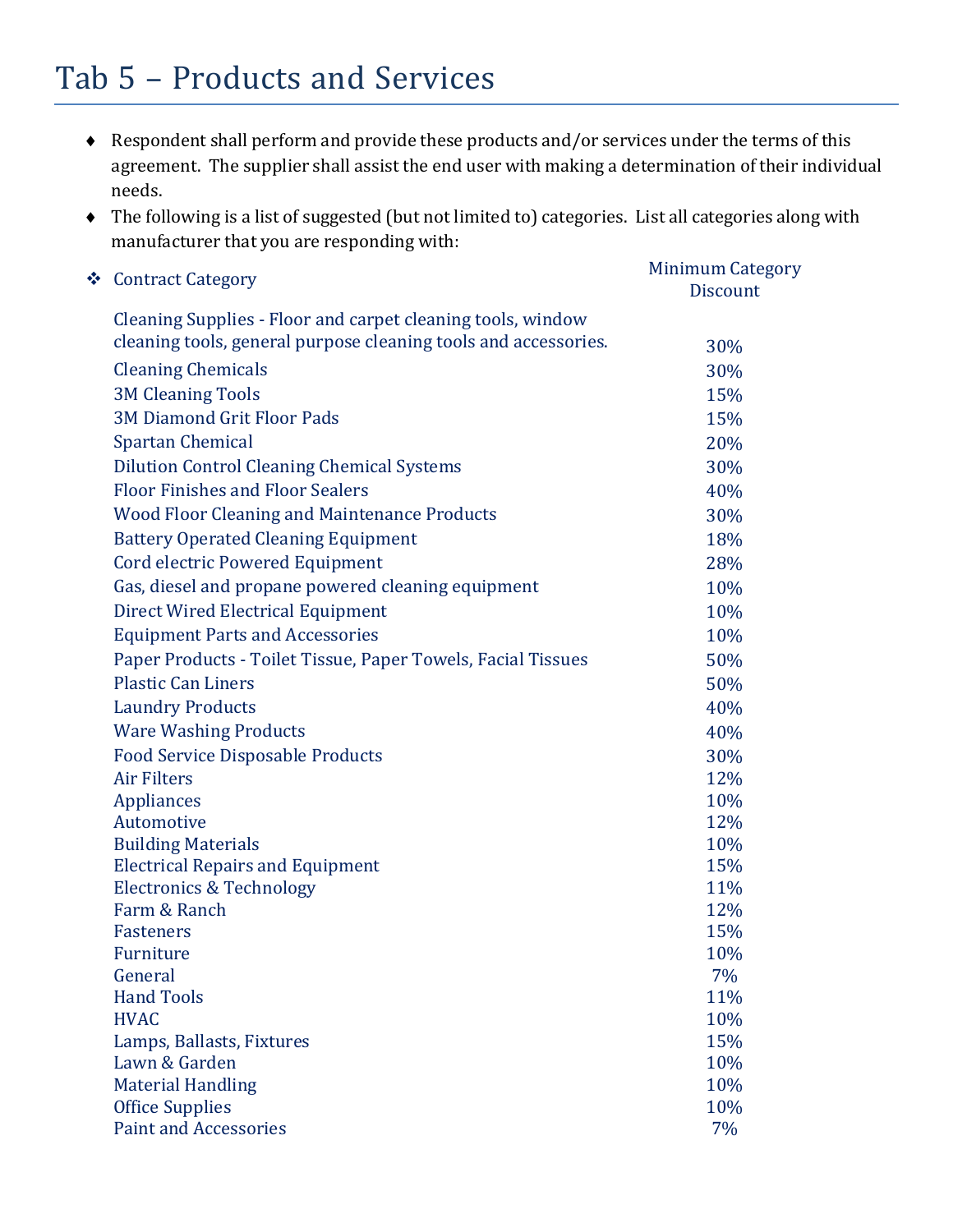| Plumbing                     | <b>15%</b> |
|------------------------------|------------|
| <b>Pneumatic Tools</b>       | $7\%$      |
| Power Tools & Accessories    | $7\%$      |
| Safety & Security            | $12\%$     |
| <b>Welding and Soldering</b> | 8%         |

WAXIE understands and acknowledges the requirements in Tab 5. We have substituted our products and services categories for the sample categories that appeared on the original RFP. WAXIE will add categories beyond those listed above as they become available.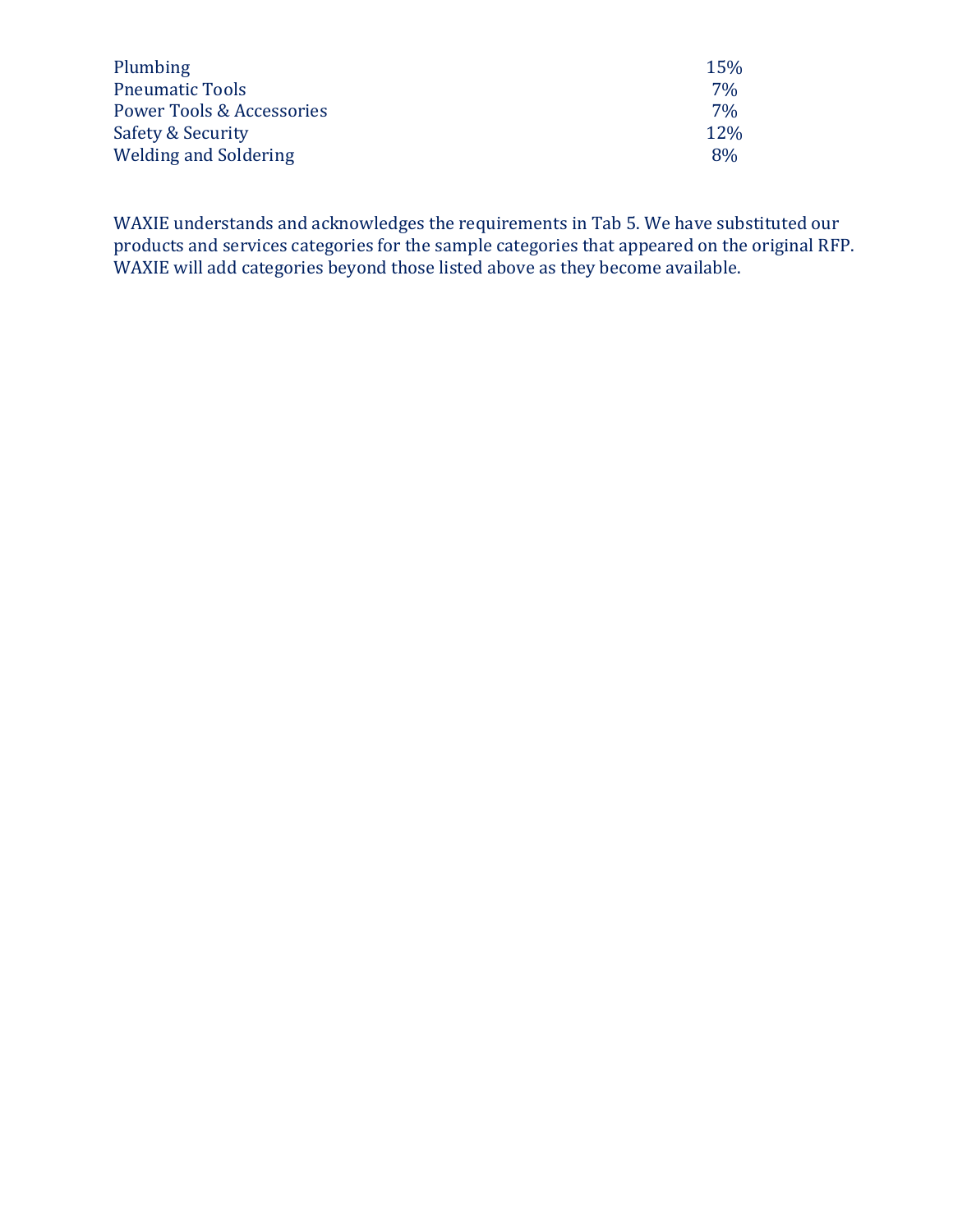### Tab 6 – References

- ♦ Provide at least ten (10) customer references for products and/or services of similar scope dating within the past three (3) years. Please provide a range of references across all eligible government entity groups including K-12, higher education, city, county, or non-profit entities.
- ♦ All references should include the following information from the entity:
	- ➢ Entity Name
	- ➢ Contact Name and Title
	- ➢ City and State
	- ➢ Phone
	- ➢ Years Serviced
	- ➢ Description of Services
	- ➢ Annual Volume
	- Please see **Exhibit F** for a comprehensive list of WAXIE's customer references.

WAXIE acknowledges and understands the quantity and range of references being requested in Tab 6. We are confident the quantity, quality, and range of government entity groups provided in Exhibit E will not only satisfy but exceed this requirement.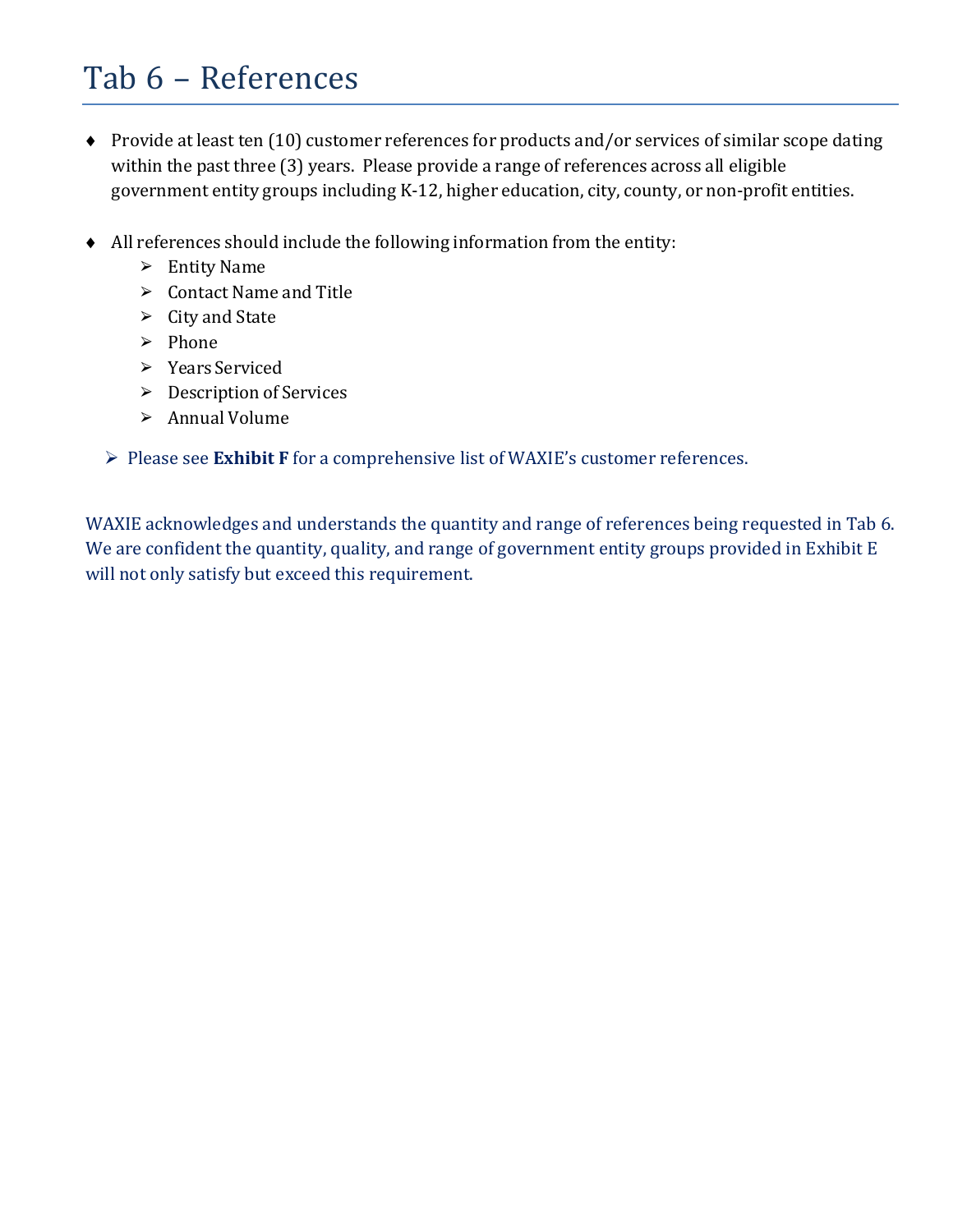# Tab 7 – Pricing

- ♦ Please submit price list electronically (pricing can be submitted as Discount off MSRP, cost plus, etc). Products, services, warranties, etc. should be included in price list. Prices submitted will be used to establish the extent of a respondent's products and services (Tab 5) that are available and also establish pricing per item.
	- Please see **Exhibit J** of our electronic submission for our complete price list.
- ♦ Price lists must contain the following:
	- ➢ Product name and part number (include both manufacturer part number and respondent part number if different from manufacturers).
	- ➢ Description
	- ➢ Vendor's List Price
	- $\triangleright$  Percent Discount to NCPA participating entities
- ♦ Submit price list electronically on CD, DVD, or Flash Drive. Include respondents name, name of solicitation, and date on media of choice.
- ♦ Not To Exceed Pricing
	- $\triangleright$  NCPA requests pricing be submitted as "not to exceed pricing" for any participating entity.
	- $\triangleright$  The awarded vendor can adjust submitted pricing lower but cannot exceed original pricing submitted for solicitation.
	- $\triangleright$  NCPA requests that vendor honor lower pricing for similar size and scope purchases to other members.

As indicated in the General Terms and Conditions of Tab 1, WAXIE offers the following policies with regard to pricing:

- WAXIE Sanitary Supply is offering the following price and delivery program:
	- o Within WAXIE Sanitary Supply's normal company owned truck delivery zones, all orders are delivered with no minimum order and no freight charges.
	- o Outside of WAXIE Sanitary Supply's normal company truck delivery zones, all orders shall have a no minimum and shall be delivered on a freight prepay and add basis.

The same pricing and delivery parameters shall prevail for any subcontractors WAXIE utilizes for contract fulfillment in states where we do not operate.

Special Pricing and Delivery Terms:

#### Alaska

WAXIE Sanitary Supply operates in the State of Alaska. Due to Alaska's extraordinary environment and the distances and expense required to operate in Alaska, the following terms shall apply.

A twenty-nine (29) cent per pound additional charge shall be added to all prices quoted for the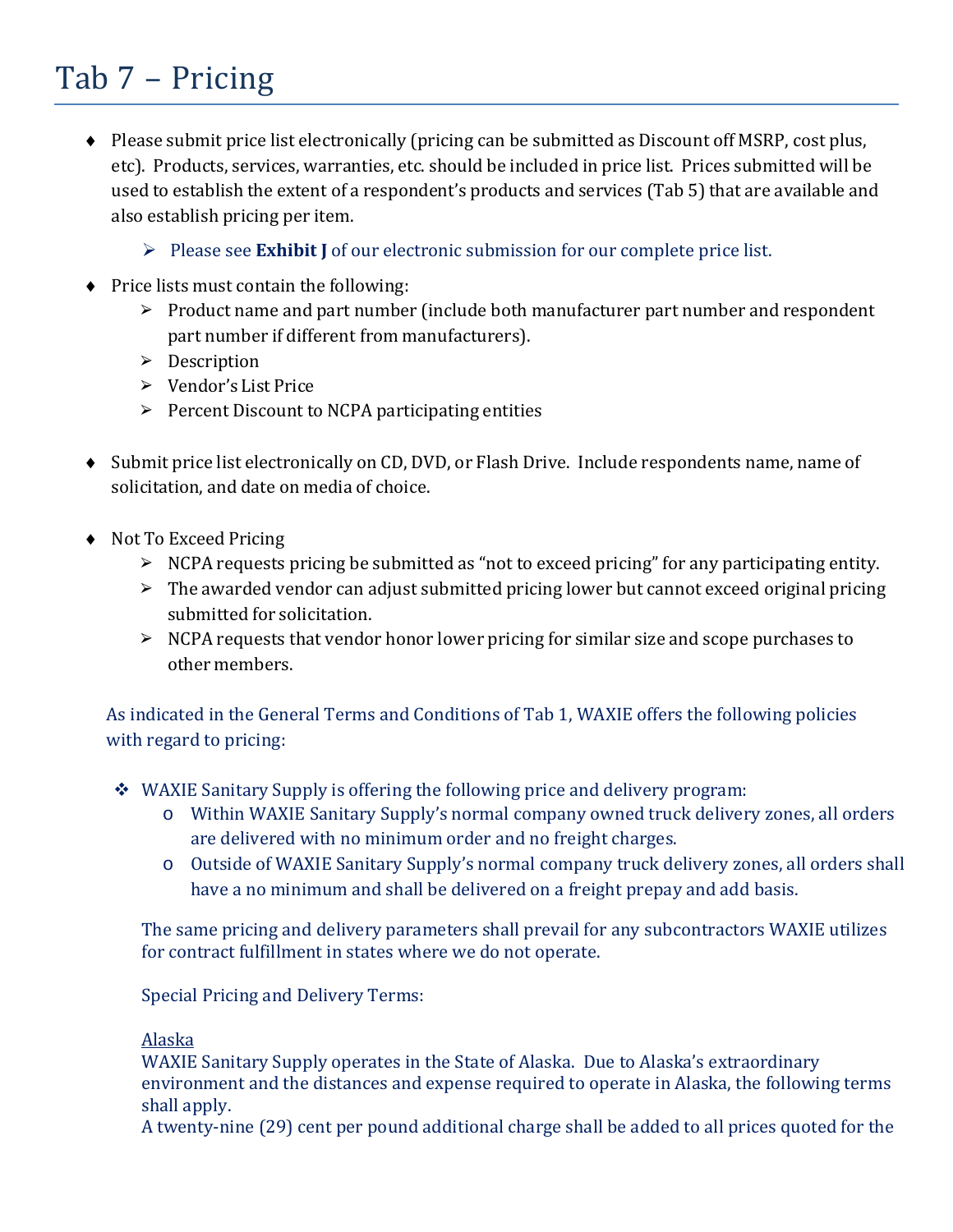continental U.S. for delivery in WAXIE Sanitary Supply's normal delivery area in Anchorage and Fairbanks.

Outside of WAXIE Sanitary Supply's normal truck delivery area in Anchorage and Fairbanks, the Alaska price plus freight on a prepay and add basis.

Delivery to remote areas is on an availability of transportation basis. Some areas have no deliveries in the winter months.

#### Hawaii, Puerto Rico and US Territories

All orders outside contiguous United States and Alaska will be charged contract price plus actual freight.

WAXIE prices are based on a category minimum discount off list price. WAXIE prices are based on a minimum discount by category. Each line item is individually priced at or below the category discount percentage. This allows WAXIE to provide the best pricing for each line item and increases the contract's value to the end user.

List prices are based on manufacturers' or Master Distributors' list price in effect on April 1, 2016 or WAXIE list price effective on March 1, 2016. WAXIE publishes list prices on the first of each month. March 1, 2016 WAXIE Price Pages will be provided upon request. Category discounts are included on our price spreadsheet.

WAXIE acknowledges and understands the pricing requirements as delineated in Tab 7.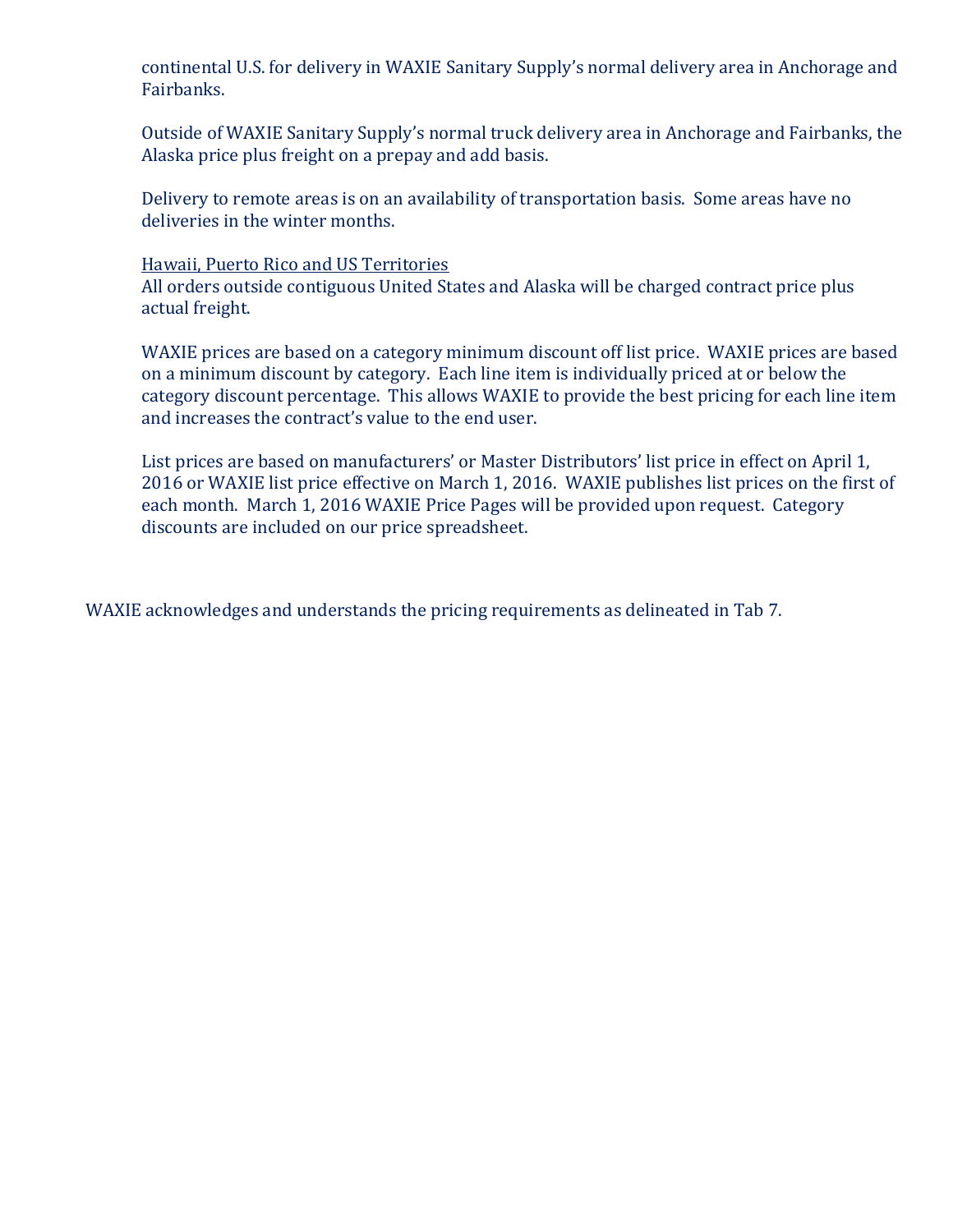### Tab 8 – Value Added Products and Services

- ♦ Include any additional products and/or services available that vendor currently performs in their normal course of business that is not included in the scope of the solicitation that you think will enhance and add value to this contract for Region 14 ESC and all NCPA participating entities.
- WAXIE adds value to our partnerships in numerous ways, Including but limited to the following:
	- WAXIE Deliver Clean Savings (DCS<sup>®</sup>)
	- WAXIE Green Partner Support (GPS®)
	- WAXIE Web Based Training
	- WAXIE Onsite Training
	- WAXIE Specialists
	- Brighton Cromwell "Spot Buy" Functionality
	- Dedicated Customer Support

#### **WAXIE Deliver Clean Savings**

Qualifying customers can take advantage of WAXIE's premier consulting service for supply chain analysis. To qualify, customers must agree to purchase their supplies from WAXIE through the NCPA contract and participate fully in the survey process. The program requires participation by procurement as well as all necessary operating departments. Cost reductions of 20-25% hard costs are a common result. Please see **Exhibit G** for the WAXIE DCS Brochure for Higher Education and a sample DCS power point presentation.

#### **WAXIE Green Partner Support**

Customers that are interested in working with WAXIE to investigate all areas of sustainability in their buildings can utilize WAXIE's GPS program. The program is designed to survey and recommend product and process changes that have a lasting positive effect on the environment. The program allows for tracking green product spend as well as employee training on the proper products and processes to reduce the overall impact on the environment of cleaning operations. Please see **Exhibit H** for our GPS program brochure along with a sample outcome.

#### **WAXIE Web Based Training**

WAXIE's online training provides basic custodial operations training and testing online. The program allows supervisors to track and archive employee performance. All modules are available in English and Spanish. Please see **Exhibit I** for WAXIE's online training brochure.

#### **WAXIE Onsite training**

Customers can receive customized training programs onsite through WAXIE's over 200 sales professionals and through our manufacturer's representatives and their training staffs.

#### **WAXIE Specialists**

WAXIE offers the most knowledgeable and well trained consulting capacity of any facility supply company. WAXIE employs Equipment and Chemical Specialists at all our locations to provide answers and best practices with regard to utilization and efficacy of the equipment and chemical products we sell.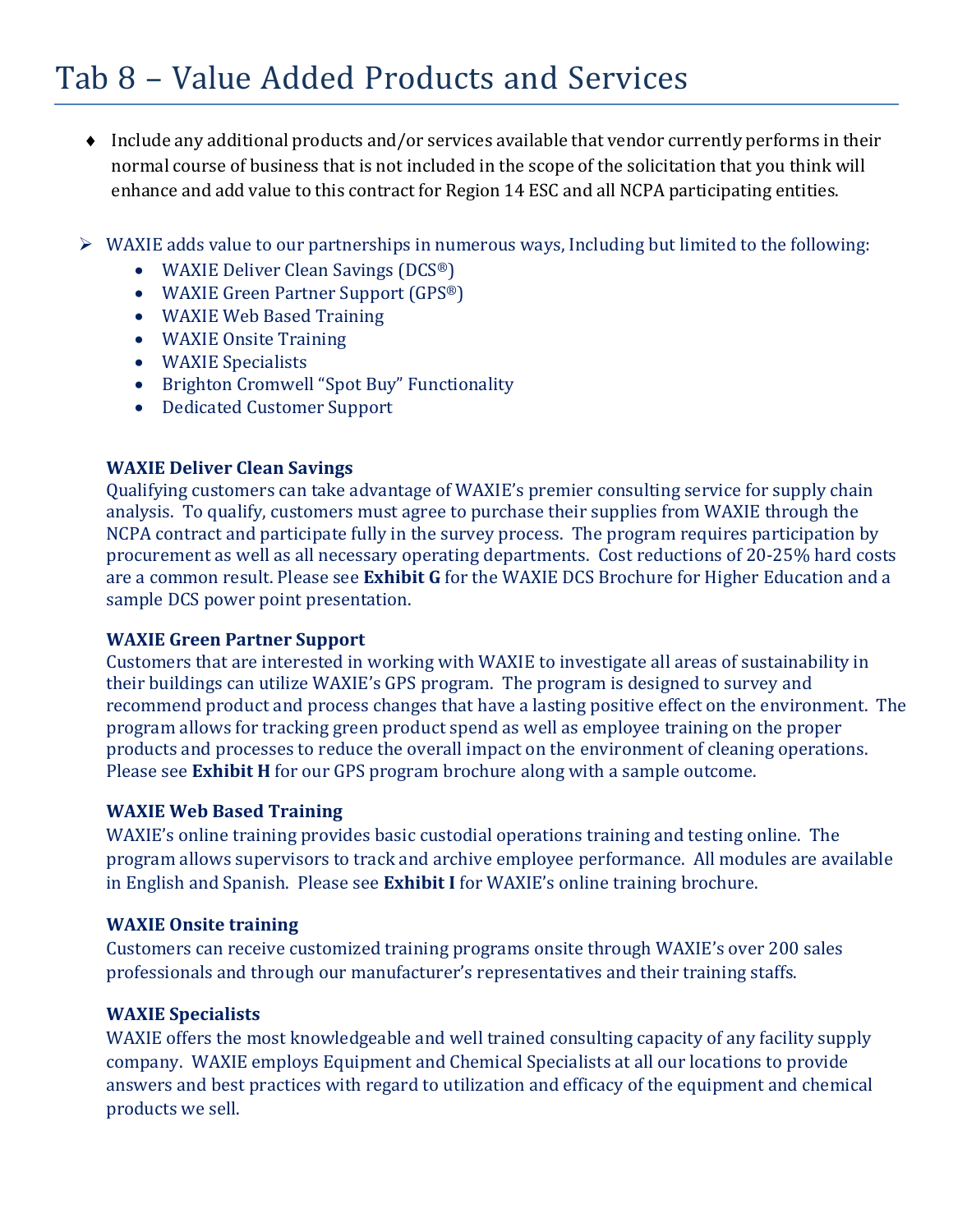### **Brighton Cromwell "Spot Buy" Functionality**

Customers can inquire about pricing and availability for virtually any item within the contract scope. Brighton Cromwell is not restricted in its product offering by geographic or product boundaries. As sourcing and procurement professionals Brighton Cromwell is able to provide product well outside of its standard, stocked items and supply chain.

#### **Dedicated Customer Support**

Customers can access dedicated contract specific customer service professionals. These individuals are able to respond to any and all questions or concerns related to the website (www.waxiencpa.com), product scope, spot buys, or order status.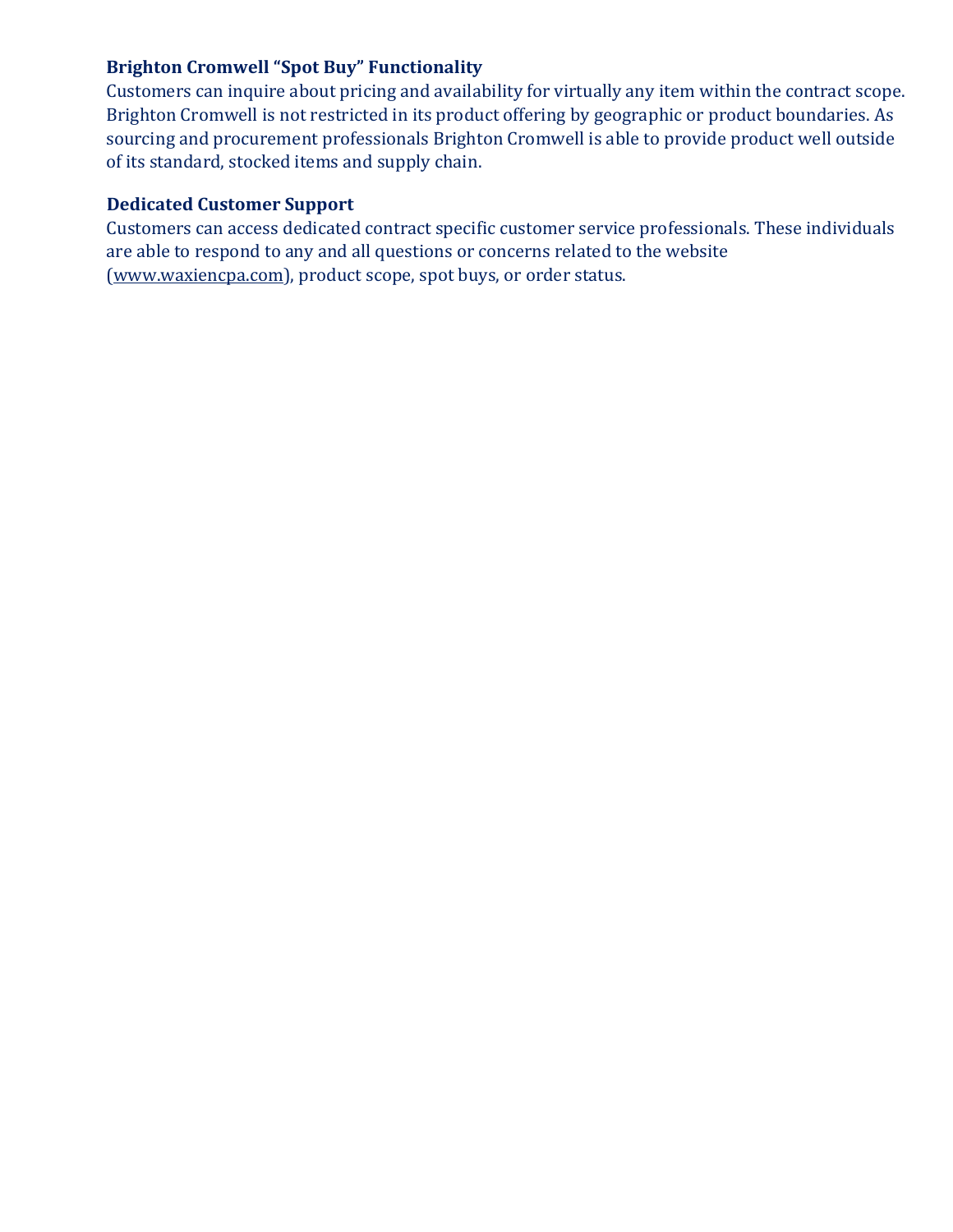# Tab 9 – Required Documents

- ♦ Clean Air and Water Act / Debarment Notice
- $\bullet$  Contractors Requirements
- ♦ Antitrust Certification Statements
- ♦ FEMA Standard Terms and Conditions Addendum for Contracts and Grants
- ♦ Required Clauses for Federal Assistance by FTA
- ♦ State Notice Addendum

WAXIE acknowledges and understands and is please to sign all documents contained in Tab 9.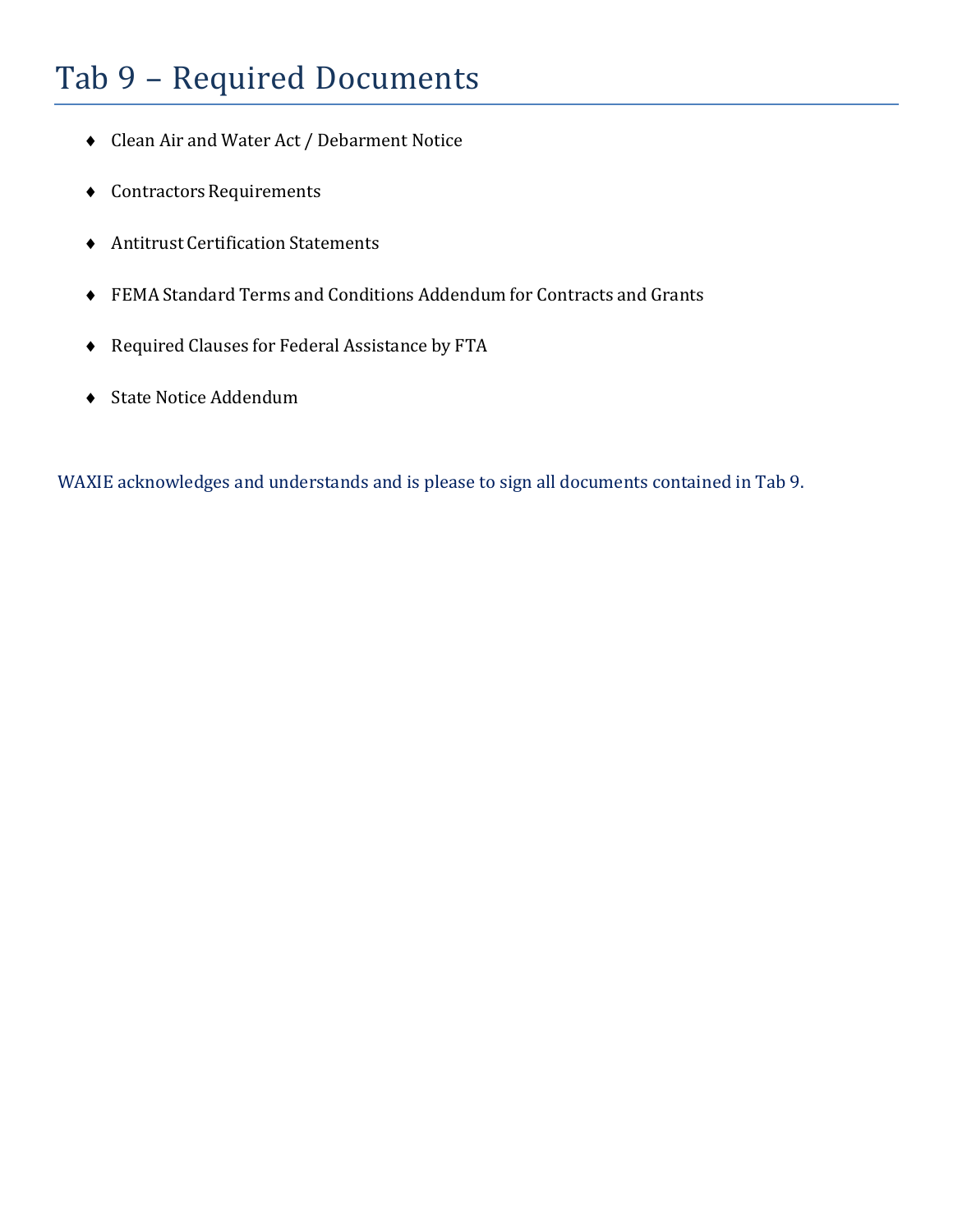### **Clean Air and Water Act & Debarment Notice**

I, the Vendor, am in compliance with all applicable standards, orders or regulations issued pursuant to the Clean Air Act of 1970, as Amended (42 U.S. C. 1857 (h), Section 508 of the Clean Water Act, as amended (33 U.S.C. 1368), Executive Order 117389 and Environmental Protection Agency Regulation, 40 CFR Part 15 as required under OMB Circular A-102, Attachment O, Paragraph 14 (1) regarding reporting violations to the grantor agency and to the United States Environment Protection Agency Assistant Administrator for the Enforcement.

I hereby further certify that my company has not been debarred, suspended or otherwise ineligible for participation in Federal Assistance programs under Executive Order 12549, "Debarment and Suspension", as described in the Federal Register and Rules and Regulations

| Potential Vendor             | <b>WAXIE Sanitary Supply</b>      |
|------------------------------|-----------------------------------|
| <b>Print Name</b>            | Mike Muscara                      |
| <b>Address</b>               | 9353 Waxie Way                    |
| City, Sate, Zip              | San Diego, CA 92123               |
| Authorized signature<br>Date | Michael Muscaro<br>March 28. 2016 |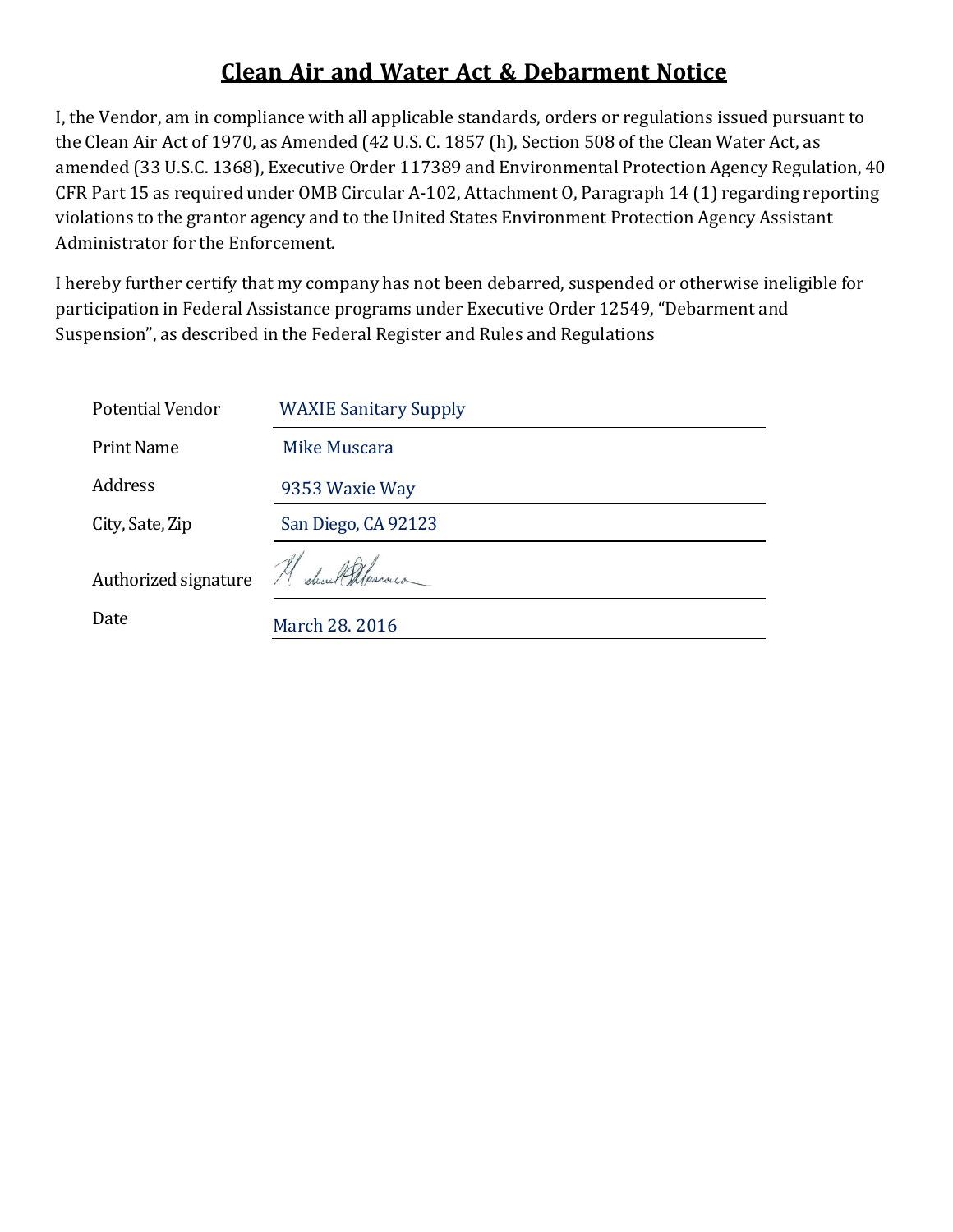### **Contractor Requirements**

#### **Contractor Certification Contractor's Employment Eligibility**

By entering the contract, Contractor warrants compliance with the Federal Immigration and Nationality Act (FINA), and all other federal and state immigration laws and regulations. The Contractor further warrants that it is in compliance with the various state statues of the states it is will operate this contract in.

Participating Government Entities including School Districts may request verification of compliance from any Contractor or subcontractor performing work under this Contract. These Entities reserve the right to confirm compliance in accordance with applicable laws.

Should the Participating Entities suspect or find that the Contractor or any of its subcontractors are not in compliance, they may pursue any and all remedies allowed by law, including, but not limited to: suspension of work, termination of the Contract for default, and suspension and/or debarment of the Contractor. All costs necessary to verify compliance are the responsibility of the Contractor.

The offeror complies and maintains compliance with the appropriate statutes which requires compliance with federal immigration laws by State employers, State contractors and State subcontractors in accordance with the E-Verify Employee Eligibility Verification Program.

Contractor shall comply with governing board policy of the NCPA Participating entities in which work is being performed

#### **Fingerprint & Background Checks**

If required to provide services on school district property at least five (5) times during a month, contractor shall submit a full set of fingerprints to the school district if requested of each person or employee who may provide such service. Alternately, the school district may fingerprint those persons or employees. An exception to this requirement may be made as authorized in Governing Board policy. The district shall conduct a fingerprint check in accordance with the appropriate state and federal laws of all contractors, subcontractors or vendors and their employees for which fingerprints are submitted to the district. Contractor, subcontractors, vendors and their employees shall not provide services on school district properties until authorized by the District.

The offeror shall comply with fingerprinting requirements in accordance with appropriate statutes in the state in which the work is being performed unless otherwise exempted.

Contractor shall comply with governing board policy in the school district or Participating Entity in which work is being performed

#### **Business Operations in Sudan, Iran**

In accordance with A.R.S. 35-391 and A.R.S. 35-393, the Contractor hereby certifies that the contractor does not have scrutinized business operations in Sudan and/or Iran.

Authorized signature

Michael Salascons

Date March 28, 2016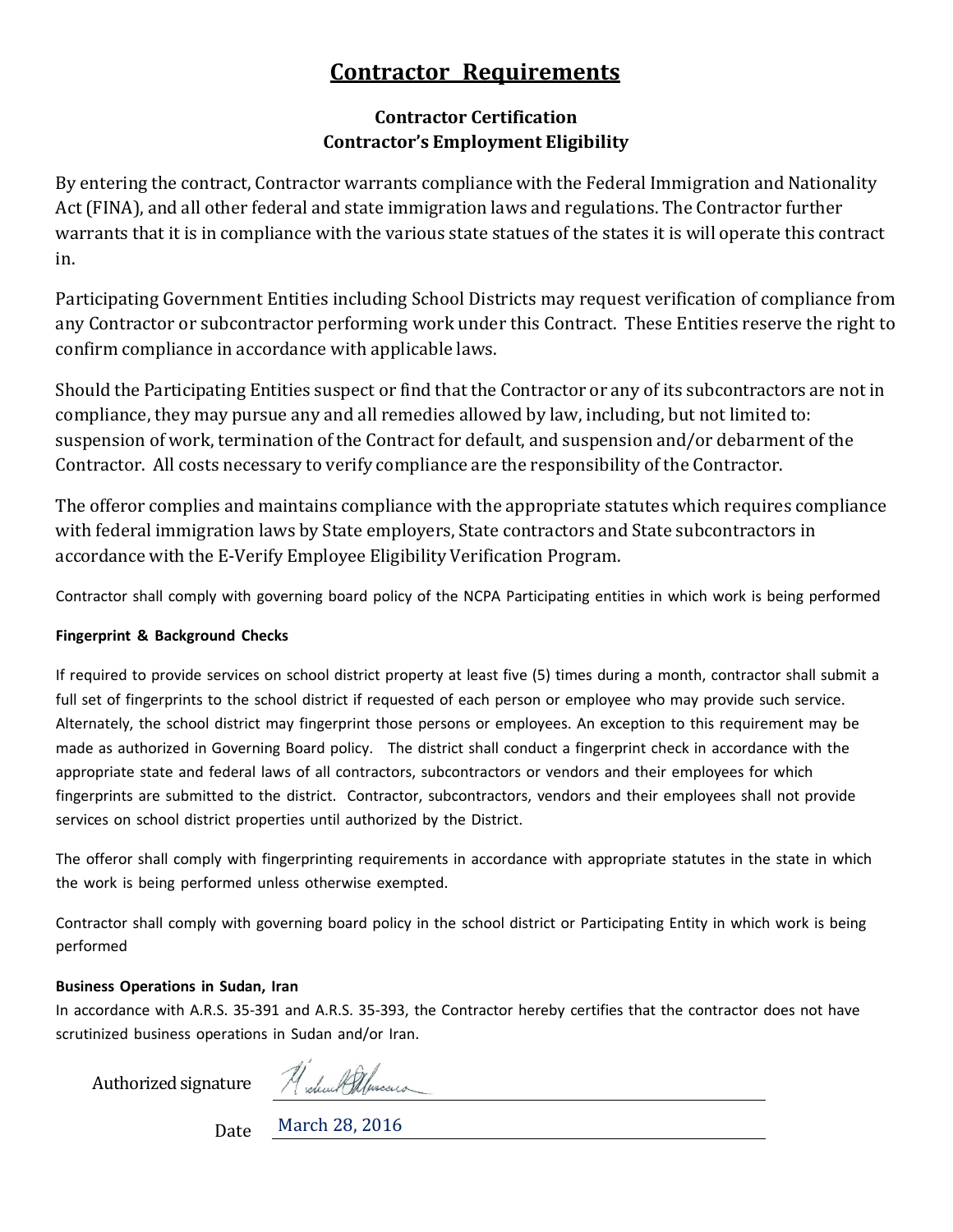### **Antitrust Certification Statements (Tex. Government Code § 2155.005)**

I affirm under penalty of perjury of the laws of the State of Texas that:

(1) I am duly authorized to execute this contract on my own behalf or on behalf of the company, corporation, firm, partnership or individual (Company) listed below;

(2) In connection with this bid, neither I nor any representative of the Company has violated any provision of the Texas Free Enterprise and Antitrust Act, Tex. Bus. & Comm. Code Chapter 15;

(3) In connection with this bid, neither I nor any representative of the Company has violated any federal antitrust law; and

(4) Neither I nor any representative of the Company has directly or indirectly communicated any of the contents of this bid to a competitor of the Company or any other company, corporation, firm, partnership or individual engaged in the same line of business as the Company.

| Company name          | <b>WAXIE Sanitary Supply</b>                  |  |
|-----------------------|-----------------------------------------------|--|
| <b>Address</b>        | 9353 Waxie Way                                |  |
| City/State/Zip        | San Diego, CA 92123                           |  |
| Telephone No.         | Office: 800/292-9437 x641; Cell: 480/213-1709 |  |
| Fax No.               | 619/615-2150                                  |  |
| Email address         | mmuscara@waxie.com                            |  |
| Printed name          | Mike Muscara                                  |  |
| Position with company | <b>Corporate Account Director</b>             |  |
| Authorized signature  |                                               |  |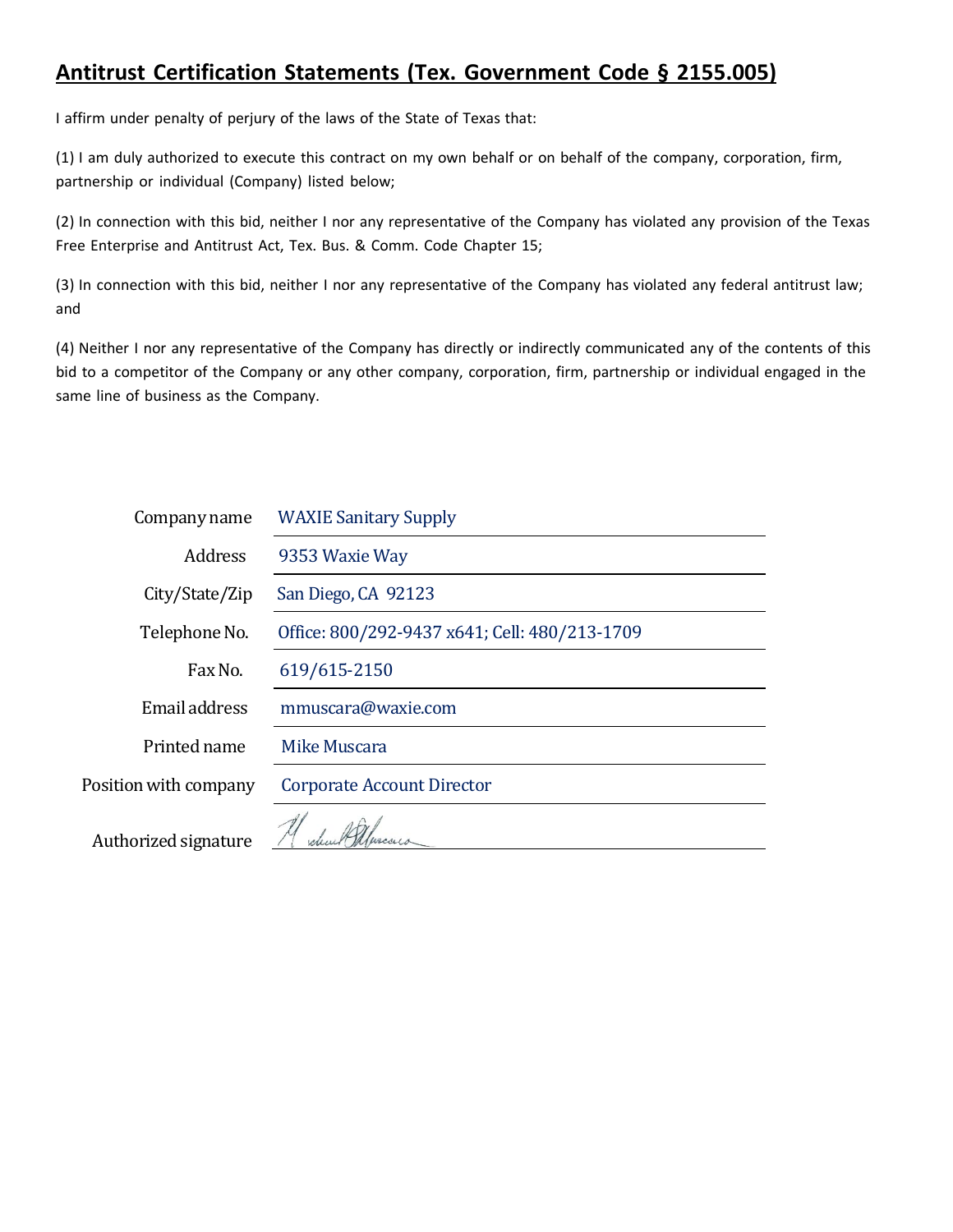### **FEMA Standard Terms and Conditions Addendum for Contracts and Grants**

If any purchase made under the Master Agreement is funded in whole or in part by Federal Emergency Management Agency ("FEMA") grants, Contractor shall comply with all federal laws and regulations applicable to the receipt of FEMA grants, including, but not limited to the contractual procedures set forth in Title 44 of the Code of Federal Regulations, Part 13 ("44 CFR 13").

In addition, Contractor agrees to the following specific provisions:

- 1) Pursuant to 44 CFR 13.36(i)(1), University is entitled to exercise all administrative, contractual, or other remedies permitted by law to enforce Contractor's compliance with the terms of this Master Agreement, including but not limited to those remedies set forth at 44 CFR 13.43.
- 2) Pursuant to 44 CFR 13.36(i)(2), University may terminate the Master Agreement for cause or convenience in accordance with the procedures set forth in the Master Agreement and those provided by 44 CFR 13.44.
- 3) Pursuant to 44 CFR 13.36(i)(3)-(6)(12), and (13), Contractor shall comply with the following federal laws:
	- a. Executive Order 11246 of September 24, 1965, entitled "Equal Employment Opportunity," as amended by Executive Order 11375 of October 13, 1967, and as supplemented in Department of Labor ("DOL") regulations (41 CFR Ch. 60);
	- b. Copeland "Anti-Kickback" Act (18 U.S.C. 874), as supplemented in DOL regulations (29 CFR Part 3);
	- c. Davis-Bacon Act (40 U.S.C. 276a-276a-7) as supplemented by DOL regulations (29 CFR Part 5);
	- d. Section 103 and 107 of the Contract Work Hours and Safety Standards Act (40 U.S.C. 327-30) as supplemented by DOL regulations (29 CFR Part 5);
	- e. Section 306 of the Clean Air Act (42 U.S.C. 1857(h), section 508 of the Clean Water Act (33 U.S.C. 1368), Executive Order 11738, and Environmental Protection Agency regulations (40 CFR part 15); and
	- f. Mandatory standards and policies relating to energy efficiency which are contained in the state energy conservation play issued in compliance with the Energy Policy and Conservation Act (Pub. L.94-163, 89 Stat. 871).
- 4) Pursuant to 44 CFR 13.36(i)(7), Contractor shall comply with FEMA requirements and regulations pertaining to reporting, including but not limited to those set forth at 44 CFR 40 and 41.
- 5) Pursuant to 44 CFR 13.36(i)(8), Contractor agrees to the following provisions 72 regarding patents:
	- a. All rights to inventions and/or discoveries that arise or are developed, in the course of or under this Agreement, shall belong to the participating agency and be disposed of in accordance with the participating agencies policy. The participating agency, at its own discretion, may file for patents in connection with all rights to any such inventions and/or discoveries.
- 6) Pursuant to 44 CFR 13.36(i)(9), Contractor agrees to the following provisions, regarding copyrights:
	- a. If this Agreement results in any copyrightable material or inventions, in accordance with 44 CFR 13.34, FEMA reserves a royalty-free, nonexclusive, and irrevocable license to reproduce, publish or otherwise use, for Federal Government purposes:
		- 1) The copyright in any work developed under a grant or contract; and
		- 2) Any rights of copyright to which a grantee or a contactor purchases ownership with grant support.
- 7) Pursuant to 44 CFR 13.36(i)(10), Contractor shall maintain any books, documents, papers, and records of the Contractor which are directly pertinent to this Master Agreement. At any time during normal business hours and as often as the participating agency deems necessary, Contractor shall permit participating agency, FEMA, the Comptroller General of United States, or any of their duly authorized representatives to inspect and photocopy such records for the purpose of making audit, examination, excerpts, and transcriptions.
- 8) Pursuant to 44 CFR 13.36(i)(11), Contractor shall retain all required records for three years after FEMA or participating agency makes final payments and all other pending matters are closed. In addition, Contractor shall comply with record retention requirements set forth in 44 CFR 13.42.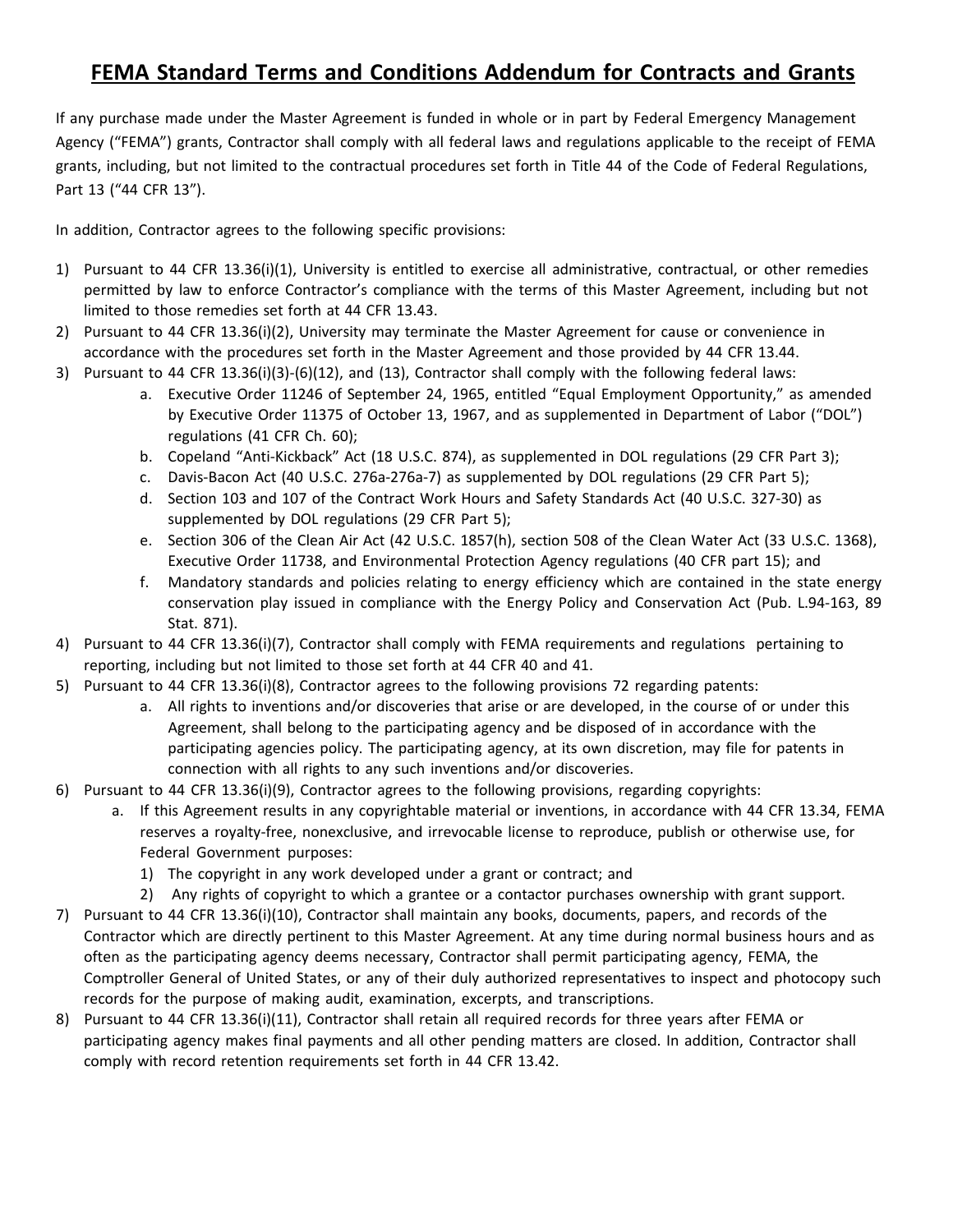### **Required Clauses for Federal Assistance provided by FTA**

#### **ACCESS TO RECORDS AND REPORTS**

Contractor agrees to:

- a) Maintain all books, records, accounts and reports required under this Contract for a period of not less than three (3) years after the date of termination or expiration of this Contract or any extensions thereof except in the event of litigation or settlement of claims arising from the performance of this Contract, in which case Contractor agrees to maintain same until Public Agency, the FTA Administrator, the Comptroller General, or any of their duly authorized representatives, have disposed of all such litigation, appeals, claims or exceptions related thereto.
- b) Permit any of the foregoing parties to inspect all work, materials, payrolls, and other data and records with regard to the Project, and to audit the books, records, and accounts with regard to the Project and to reproduce by any means whatsoever or to copy excerpts and transcriptions as reasonably needed for the purpose of audit and examination.

FTA does not require the inclusion of these requirements of Article 1.01 in subcontracts. Reference 49 CFR 18.39 (i)(11).

#### **CIVIL RIGHTS / TITLE VI REQUIREMENTS**

- 1) Non-discrimination. In accordance with Title VI of the Civil Rights Act of 1964, as amended, 42 U.S.C. § 2000d, Section 303 of the Age Discrimination Act of 1975, as amended, 42 U.S.C. § 6102, Section 202 of the Americans with Disabilities Act of 1990, as amended, 42 U.S.C. § 12132, and Federal Transit Law at 49 U.S.C. § 5332, Contractor or subcontractor agrees that it will not discriminate against any employee or applicant for employment because of race, color, creed, national origin, sex, marital status age, or disability. In addition, Contractor agrees to comply with applicable Federal implementing regulations and other implementing requirements FTA may issue.
- 2) Equal Employment Opportunity. The following Equal Employment Opportunity requirements apply to this Contract:
	- a. Race, Color, Creed, National Origin, Sex. In accordance with Title VII of the Civil Rights Act, as amended, 42 U.S.C. § 2000e, and Federal Transit Law at 49 U.S.C. § 5332, the Contractor agrees to comply with all applicable Equal Employment Opportunity requirements of U.S. Dept. of Labor regulations, "Office of Federal Contract Compliance Programs, Equal Employment Opportunity, Department of Labor, 41 CFR, Parts 60 et seq., and with any applicable Federal statutes, executive orders, regulations, and Federal policies that may in the future affect construction activities undertaken in the course of this Project. Contractor agrees to take affirmative action to ensure that applicants are employed, and that employees are treated during employment, without regard to their race, color, creed, national origin, sex, marital status, or age. Such action shall include, but not be limited to, the following: employment, upgrading, demotion or transfer, recruitment or recruitment advertising, layoff or termination, rates of pay or other forms of compensation; and selection for training, including apprenticeship. In addition, Contractor agrees to comply with any implementing requirements FTA may issue.
	- b. Age. In accordance with the Age Discrimination in Employment Act (ADEA) of 1967, as amended, 29 U.S.C. Sections 621 through 634, and Equal Employment Opportunity Commission (EEOC) implementing regulations, "Age Discrimination in Employment Act", 29 CFR Part 1625, prohibit employment discrimination by Contractor against individuals on the basis of age, including present and prospective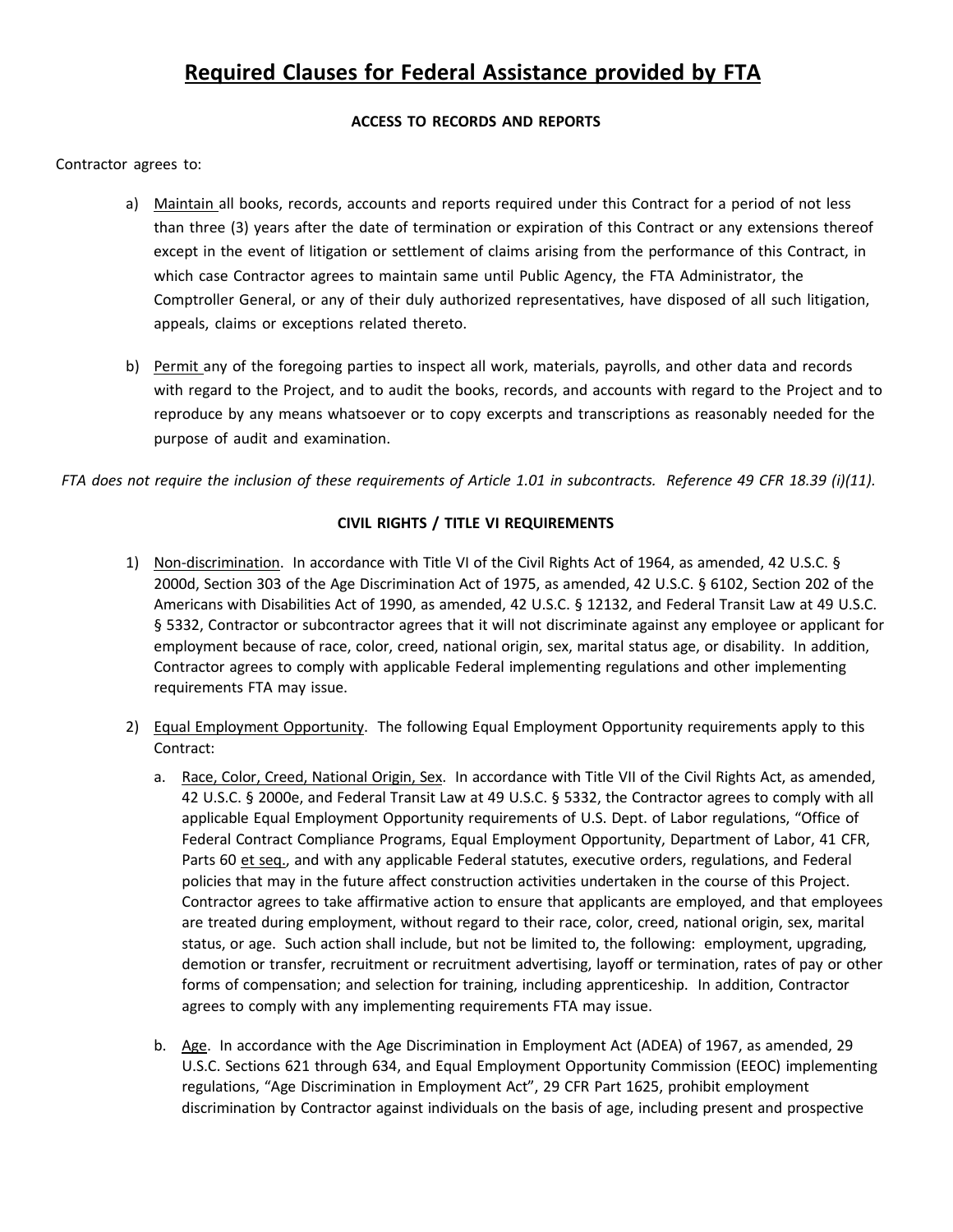employees. In addition, Contractor agrees to comply with any implementing requirements FTA may issue.

- c. Disabilities. In accordance with Section 102 of the Americans with Disabilities Act of 1990, as amended (ADA), 42 U.S.C. Sections 12101 *et seq.*, prohibits discrimination against qualified individuals with disabilities in programs, activities, and services, and imposes specific requirements on public and private entities. Contractor agrees that it will comply with the requirements of the Equal Employment Opportunity Commission (EEOC), "Regulations to Implement the Equal Employment Provisions of the Americans with Disabilities Act," 29 CFR, Part 1630, pertaining to employment of persons with disabilities and with their responsibilities under Titles I through V of the ADA in employment, public services, public accommodations, telecommunications, and other provisions.
- d. Segregated Facilities. Contractor certifies that their company does not and will not maintain or provide for their employees any segregated facilities at any of their establishments, and that they do not and will not permit their employees to perform their services at any location under the Contractor's control where segregated facilities are maintained. As used in this certification the term "segregated facilities" means any waiting rooms, work areas, restrooms and washrooms, restaurants and other eating areas, parking lots, drinking fountains, recreation or entertainment areas, transportation, and housing facilities provided for employees which are segregated by explicit directive or are in fact segregated on the basis of race, color, religion or national origin because of habit, local custom, or otherwise. Contractor agrees that a breach of this certification will be a violation of this Civil Rights clause.
- 3) Solicitations for Subcontracts, Including Procurements of Materials and Equipment. In all solicitations, either by competitive bidding or negotiation, made by Contractor for work to be performed under a subcontract, including procurements of materials or leases of equipment, each potential subcontractor or supplier shall be notified by Contractor of Contractor's obligations under this Contract and the regulations relative to non-discrimination on the grounds of race, color, creed, sex, disability, age or national origin.
- 4) Sanctions of Non-Compliance. In the event of Contractor's non-compliance with the non-discrimination provisions of this Contract, Public Agency shall impose such Contract sanctions as it or the FTA may determine to be appropriate, including, but not limited to: 1) Withholding of payments to Contractor under the Contract until Contractor complies, and/or; 2) Cancellation, termination or suspension of the Contract, in whole or in part.

Contractor agrees to include the requirements of this clause in each subcontract financed in whole or in part with Federal *assistance provided by FTA, modified only if necessary to identify the affected parties.*

#### **DISADVANTAGED BUSINESS PARTICIPATION**

This Contract is subject to the requirements of Title 49, Code of Federal Regulations, Part 26, "*Participation by Disadvantaged Business Enterprises in Department of Transportation Financial Assistance Programs"*, therefore, it is the policy of the Department of Transportation (DOT) to ensure that Disadvantaged Business Enterprises (DBEs), as defined in 49 CFR Part 26, have an equal opportunity to receive and participate in the performance of DOT-assisted contracts.

1) Non-Discrimination Assurances. Contractor or subcontractor shall not discriminate on the basis of race, color, national origin, or sex in the performance of this Contract. Contractor shall carry out all applicablerequirements of 49 CFR Part 26 in the award and administration of DOT-assisted contracts. Failure by Contractor to carry out these requirements is a material breach of this Contract, which may result in the termination of this Contract or other such remedy as public agency deems appropriate. Each subcontract Contractor signs with a subcontractor must include the assurance in this paragraph. (See 49 CFR 26.13(b)).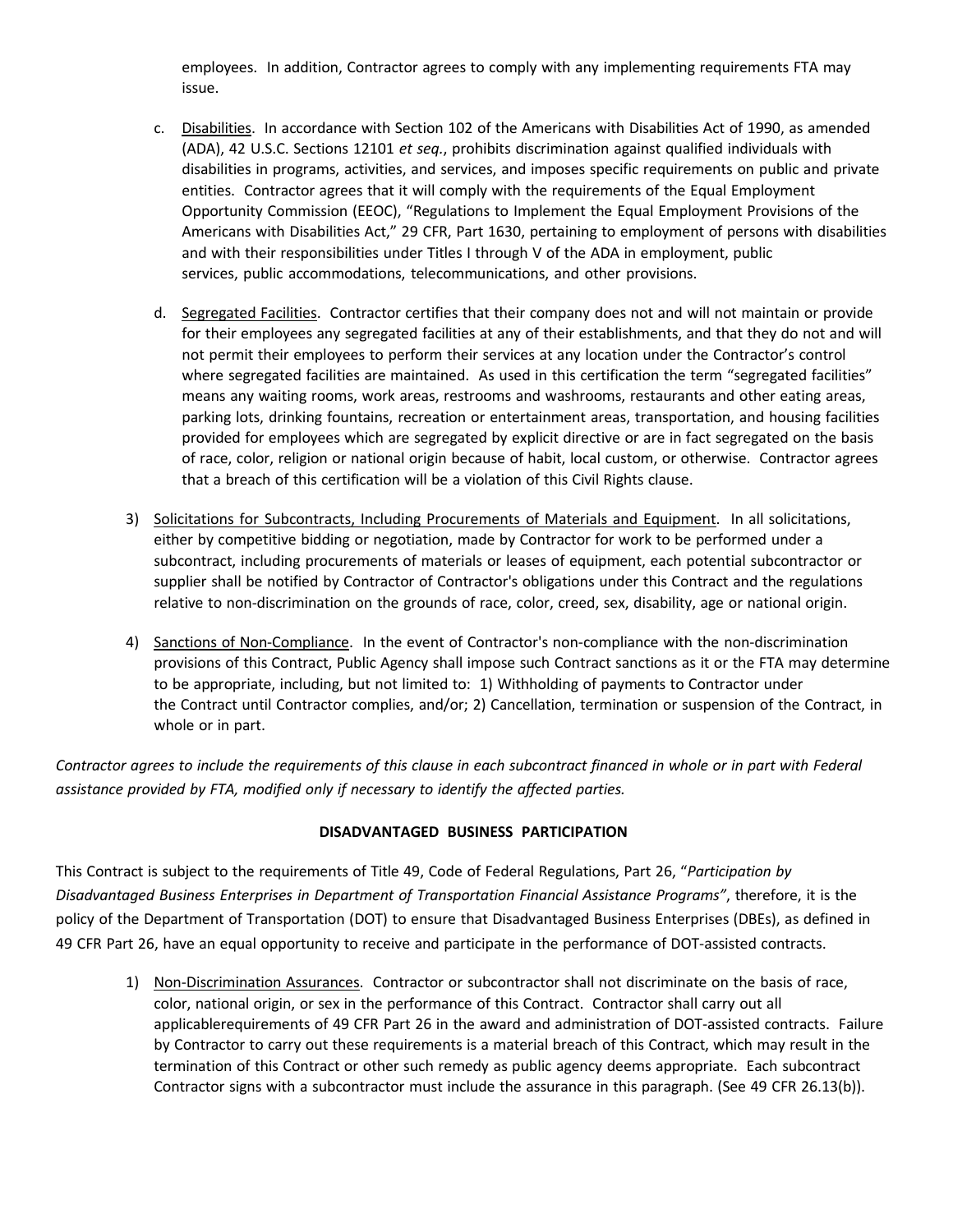- 2) Prompt Payment. Contractor is required to pay each subcontractor performing Work under this prime Contract for satisfactory performance of that work no later than thirty (30) days after Contractor's receipt of payment for that Work from public agency. In addition, Contractor is required to return any retainage payments to those subcontractors within thirty (30) days after the subcontractor's work related to this Contract is satisfactorily completed and any liens have been secured. Any delay or postponement of payment from the above time frames may occur only for good cause following written approval of public agency. This clause applies to both DBE and non-DBE subcontractors. Contractor must promptly notify public agency whenever a DBE subcontractor performing Work related to this Contract is terminated or fails to complete its Work, and must make good faith efforts to engage another DBE subcontractor to perform at least the same amount of work. Contractor may not terminate any DBE subcontractor and perform that Work through its own forces, or those of an affiliate, without prior written consent of public agency.
- 3) DBE Program. In connection with the performance of this Contract, Contractor will cooperate with public agency in meeting its commitments and goals to ensure that DBEs shall have the maximum practicable opportunity to compete for subcontract work, regardless of whether a contract goal is set for this Contract. Contractor agrees to use good faith efforts to carry out a policy in the award of its subcontracts, agent agreements, and procurement contracts which will, to the fullest extent, utilize DBEs consistent with the efficient performance of the Contract.

#### **ENERGY CONSERVATION REQUIREMENTS**

Contractor agrees to comply with mandatory standards and policies relating to energy efficiency which are contained in the State energy conservation plans issued under the Energy Policy and Conservation Act, as amended, 42 U.S.C. Sections 6321 *et seq.* and 41 CFR Part 301-10.

#### **FEDERAL CHANGES**

Contractor shall at all times comply with all applicable FTA regulations, policies, procedures and directives, including without limitation those listed directly or by reference in the Contract between public agency and the FTA, as they may be amended or promulgated from time to time during the term of this contract. Contractor's failure to so comply shall constitute a material breach of this Contract.

#### **INCORPORATION OF FEDERAL TRANSIT ADMINISTRATION (FTA) TERMS**

The provisions include, in part, certain Standard Terms and Conditions required by the U.S. Department of Transportation (DOT), whether or not expressly set forth in the preceding Contract provisions. All contractual provisions required by the DOT, as set forth in the most current FTA Circular 4220.1F, dated November 1, 2008, are hereby incorporated by reference. Anything to the contrary herein notwithstanding, all FTA mandated terms shall be deemed to control in the event of a conflict with other provisions contained in this Contract. Contractor agrees not to perform any act, fail to perform any act, or refuse to comply with any public agency requests that would cause public agency to be in violation of the FTA terms and conditions.

#### **NO FEDERAL GOVERNMENT OBLIGATIONS TO THIRD PARTIES**

Agency and Contractor acknowledge and agree that, absent the Federal Government's express written consent and notwithstanding any concurrence by the Federal Government in or approval of the solicitation or award of the underlying Contract, the Federal Government is not a party to this Contract and shall not be subject to any obligations or liabilities to agency, Contractor, or any other party (whether or not a party to that contract) pertaining to any matter resulting from the underlying Contract.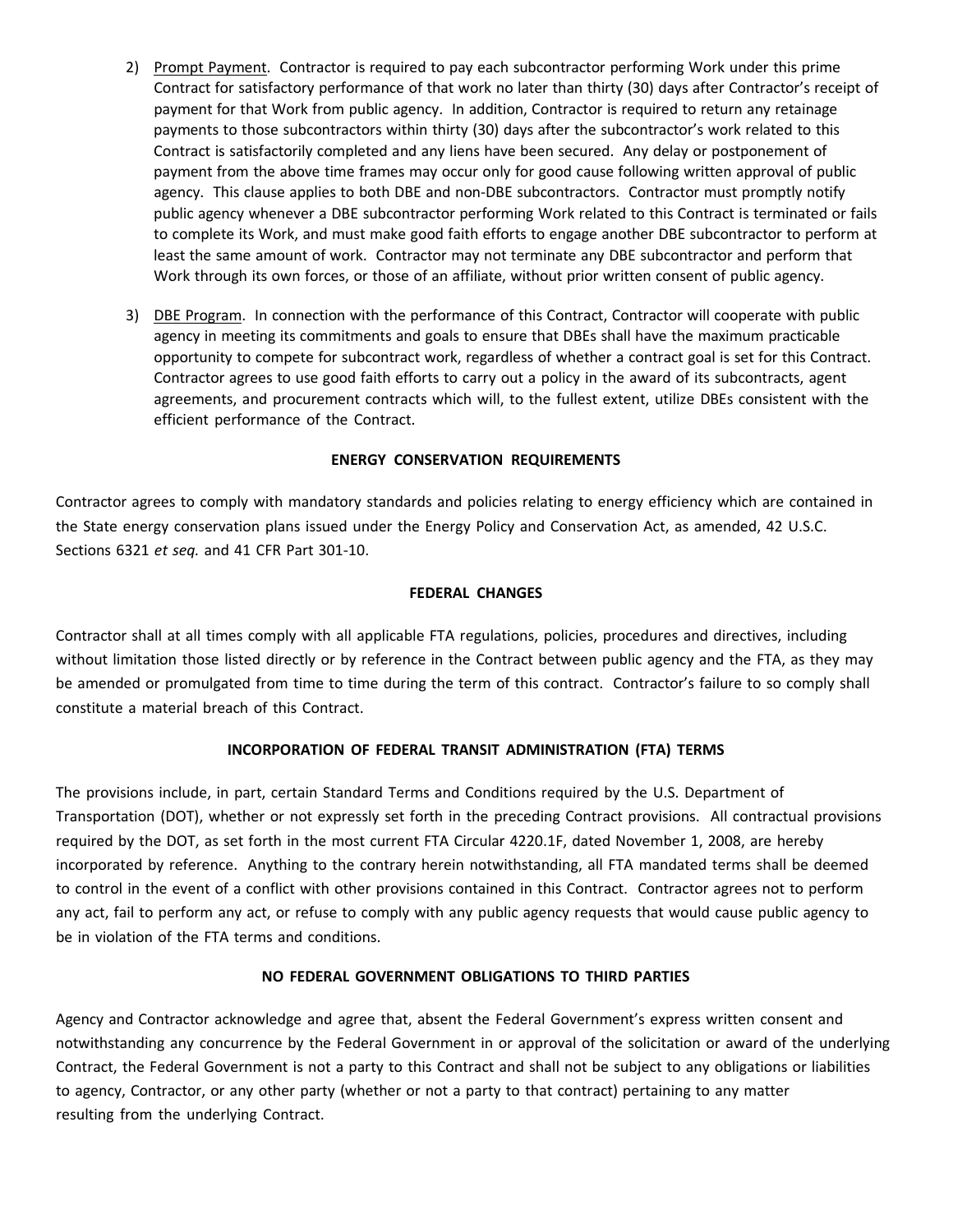Contractor agrees to include the above clause in each subcontract financed in whole or in part with federal assistance provided by the FTA. It is further agreed that the clause shall not be modified, except to identify the subcontractor who *will be subject to its provisions.*

#### **PROGRAM FRAUD AND FALSE OR FRAUDULENT STATEMENTS**

Contractor acknowledges that the provisions of the Program Fraud Civil Remedies Act of 1986, as amended, 31 U.S.C. §§ 3801 et seq. and U.S. DOT regulations, "Program Fraud Civil Remedies," 49 CFR Part 31, apply to its actions pertaining to this Contract. Upon execution of the underlying Contract, Contractor certifies or affirms the truthfulness and accuracy of any statement it has made, it makes, it may make, or causes to me made, pertaining to the underlying Contract or the FTA assisted project for which this Contract Work is being performed.

In addition to other penalties that may be applicable, Contractor further acknowledges that if it makes, or causes to be made, a false, fictitious, or fraudulent claim, statement, submission, or certification, the Federal Government reserves the right to impose the penalties of the Program Fraud Civil Remedies Act of 1986 on Contractor to the extent the Federal Government deems appropriate.

Contractor also acknowledges that if it makes, or causes to me made, a false, fictitious, or fraudulent claim, statement, submission, or certification to the Federal Government under a contract connected with a project that is financed in whole or in part with Federal assistance originally awarded by FTA under the authority of 49 U.S.C. § 5307, the Government reserves the right to impose the penalties of 18 U.S.C. § 1001 and 49 U.S.C. § 5307 (n)(1) on the Contractor, to the extent the Federal Government deems appropriate.

Contractor agrees to include the above clauses in each subcontract financed in whole or in part with Federal assistance provided by FTA. It is further agreed that the clauses shall not be modified, except to identify the subcontractor who will *be subject to the provisions.*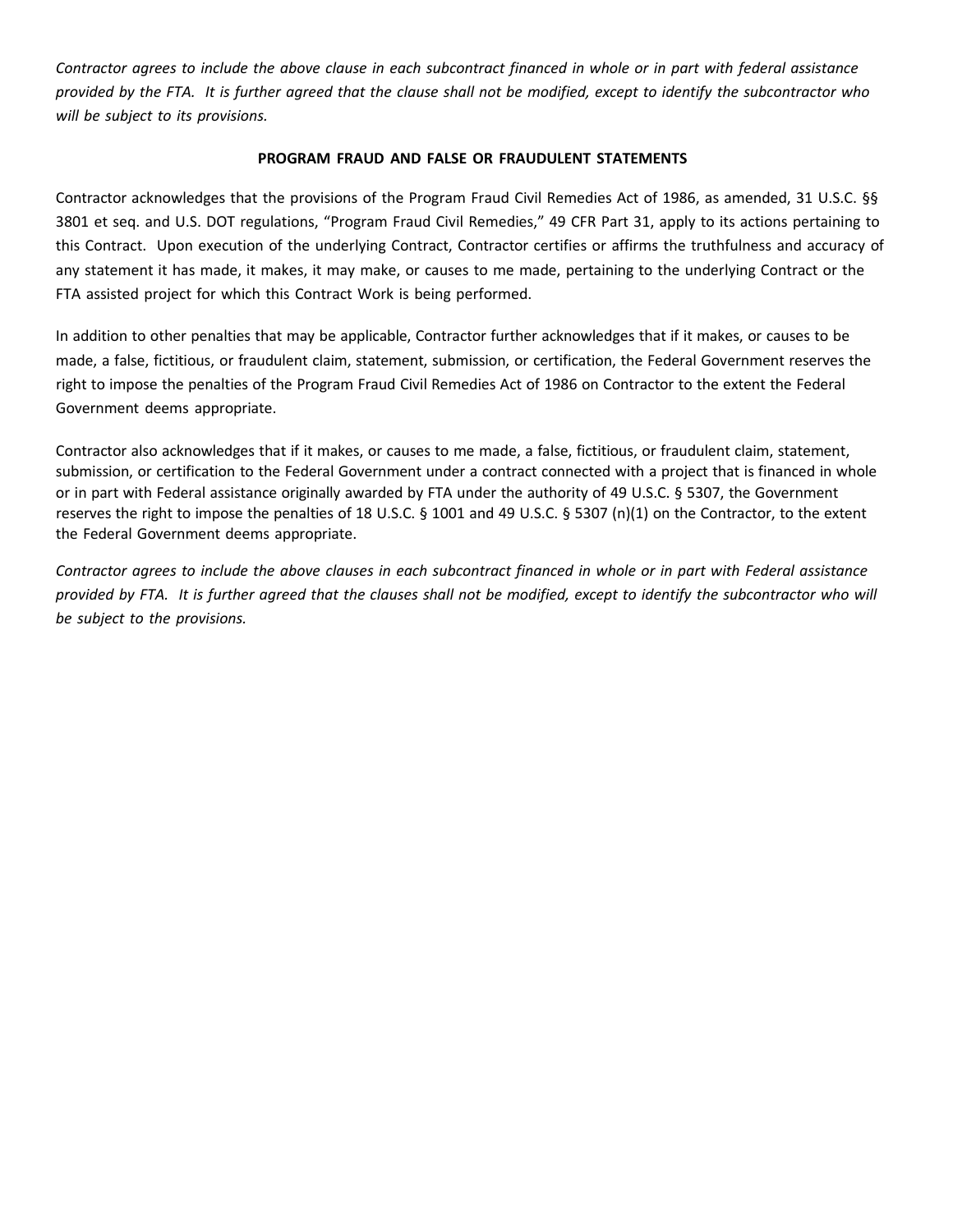### **State Notice Addendum**

Pursuant to certain state notice provisions the following public agencies and political subdivisions of the referenced public agencies are eligible to access the contract award made pursuant to this solicitation. Public agencies and political subdivisions are hereby given notice of the foregoing request for proposal for purposes of complying with the procedural requirement of said statutes:

CITY OF MOSIER

Nationwide: http://www.usa.gov/Agencies/Local\_Government/Cities.shtml

Other States: Cities, Towns, Villages, and Boroughs

| No.    |                                                       | 54             | <b>CITY OF MOSIER</b>                                              |
|--------|-------------------------------------------------------|----------------|--------------------------------------------------------------------|
|        | <b>Cities, Towns, Villages and Boroughs in Oregon</b> | 55             | <b>CITY OF NEWBERG</b>                                             |
|        |                                                       |                |                                                                    |
| 1      | CEDAR MILL COMMUNITY LIBRARY                          | 56             | <b>CITY OF NORTH PLAINS</b>                                        |
| 2      | CITY COUNTY INSURANCE SERVICES                        | 57             | <b>CITY OF OREGON CITY</b>                                         |
| 3      | <b>CITY OF ADAIR VILLAGE</b>                          | 58             | <b>CITY OF PHOENIX</b>                                             |
|        |                                                       | 59             | <b>CITY OF PILOT ROCK</b>                                          |
| 4<br>5 | <b>CITY OF ALBANY</b>                                 | 60             | <b>CITY OF PORT ORFORD</b>                                         |
|        | <b>CITY OF ASHLAND</b>                                | 61             | <b>CITY OF PORTLAND</b>                                            |
| 6      | <b>CITY OF ASTORIA OREGON</b>                         | 62             | <b>CITY OF POWERS</b>                                              |
| 7      | <b>CITY OF AUMSVILLE</b>                              | 63             | <b>CITY OF REDMOND</b>                                             |
| 8      | <b>CITY OF AURORA</b>                                 | 64             | <b>CITY OF REEDSPORT</b>                                           |
| 9      | <b>CITY OF BEAVERTON</b>                              | 65             | <b>CITY OF RIDDLE</b>                                              |
| 10     | <b>CITY OF BOARDMAN</b>                               | 66             | <b>CITY OF SALEM</b>                                               |
| 11     | <b>CITY OF BURNS</b>                                  | 67             | <b>CITY OF SANDY</b>                                               |
| 12     | <b>CITY OF CANBY</b>                                  | 68             | <b>CITY OF SANDY</b>                                               |
| 13     | CITY OF CANNON BEACH OR                               | 69             | <b>CITY OF SCAPPOOSE</b>                                           |
| 14     | <b>CITY OF CANYONVILLE</b>                            | 70             | <b>CITY OF SEASIDE</b>                                             |
| 15     | CITY OF CENTRAL POINT POLICE DEPARTMENT               | 71             | <b>CITY OF SHADY COVE</b>                                          |
| 16     | <b>CITY OF CLATSKANIE</b>                             | 72             | <b>CITY OF SHERWOOD</b>                                            |
| 17     | <b>CITY OF COBURG</b>                                 | 73             | <b>CITY OF SPRINGFIELD</b>                                         |
| 18     | <b>CITY OF CONDON</b>                                 | 74             | CITY OF ST. PAUL                                                   |
| 19     | CITY OF COOS BAY                                      | 75             | <b>CITY OF STAYTON</b>                                             |
| 20     | <b>CITY OF CORVALLIS</b>                              | 76             | CITY OF TIGARD, OREGON                                             |
| 21     | <b>CITY OF COTTAGE GROVE</b>                          | 77             | CITY OF TUALATIN, OREGON                                           |
| 22     | <b>CITY OF CRESWELL</b>                               | 78             | <b>CITY OF WARRENTON</b>                                           |
| 23     | <b>CITY OF DALLAS</b>                                 | 79             | CITY OF WEST LINN/PARKS                                            |
| 24     | <b>CITY OF DAMASCUS</b>                               | 80             | <b>CITY OF WILSONVILLE</b>                                         |
| 25     | <b>CITY OF DUNDEE</b>                                 | 81             | <b>CITY OF WINSTON</b>                                             |
| 26     | <b>CITY OF EAGLE POINT</b>                            | 82             | CITY OF WOOD VILLAGE                                               |
| 27     | CITY OF ECHO                                          | 83             | <b>CITY OF WOODBURN</b>                                            |
| 28     | <b>CITY OF ESTACADA</b>                               | 84             | <b>CITY OF YACHATS</b>                                             |
| 29     | <b>CITY OF EUGENE</b>                                 | 85             | FLORENCE AREA CHAMBER OF COMMERCE                                  |
| 30     | <b>CITY OF FAIRVIEW</b>                               | 86             | <b>GASTON RURAL FIRE DEPARTMENT</b>                                |
| 31     | <b>CITY OF FALLS CITY</b>                             | 87             | <b>GLADSTONE POLICE DEPARTMENT</b>                                 |
| 32     | <b>CITY OF GATES</b>                                  | 88             |                                                                    |
| 33     | <b>CITY OF GEARHART</b>                               | 89             | HOUSING AUTHORITY OF THE CITY OF SALEM<br>KEIZER POLICE DEPARTMENT |
| 34     | <b>CITY OF GERVAIS</b>                                | 90             | LEAGUE OF OREGON CITIES                                            |
| 35     | CITY OF GOLD HILL                                     | 91             | MALIN COMMUNITY PARK AND RECREATION DISTRICT                       |
| 36     | <b>CITY OF GRANTS PASS</b>                            |                |                                                                    |
| 37     | <b>CITY OF GRESHAM</b>                                | 92             | <b>METRO</b><br>MONMOUTH - INDEPENDENCE NETWORK                    |
| 38     | <b>CITY OF HAPPY VALLEY</b>                           | 93             |                                                                    |
| 39     | <b>CITY OF HILLSBORO</b>                              | 94             | PORTLAND DEVELOPMENT COMMISSION                                    |
| 40     | <b>CITY OF HOOD RIVER</b>                             | 95             | RAINIER POLICE DEPARTMENT                                          |
| 41     | <b>CITY OF JOHN DAY</b>                               | 96             | RIVERGROVE WATER DISTRICT                                          |
| 42     | <b>CITY OF KLAMATH FALLS</b>                          | 97             | SUNSET EMPIRE PARK AND RECREATION                                  |
| 43     | CITY OF LA GRANDE                                     | 98             | THE NEWPORT PARK AND RECREATION CENTER                             |
| 44     | CITY OF LAKE OSWEGO                                   | 99             | TILLAMOOK PEOPLES UTILITY DISTRICT                                 |
| 45     | <b>CITY OF LAKESIDE</b>                               | 100            | TUALATIN VALLEY FIRE & RESCUE                                      |
| 46     | <b>CITY OF LEBANON</b>                                | 101            | WEST VALLEY HOUSING AUTHORITY                                      |
| 47     | <b>CITY OF MALIN</b>                                  | No.            | <b>Counties and Parishes</b>                                       |
| 48     | <b>CITY OF MCMINNVILLE</b>                            | $\mathbf{1}$   | ASSOCIATION OF OREGON COUNTIES                                     |
| 49     | <b>CITY OF MEDFORD</b>                                | $\overline{2}$ | <b>BENTON COUNTY</b>                                               |
| 50     | <b>CITY OF MILL CITY</b>                              | 3              | CLACKAMAS COUNTY DEPT OF TRANSPORTATION                            |
| 51     | <b>CITY OF MILLERSBURG</b>                            | 4              | <b>CLATSOP COUNTY</b>                                              |
| 52     | <b>CITY OF MILWAUKIE</b>                              | 5              | COLUMBIA COUNTY, OREGON                                            |
| 53     | <b>CITY OF MORO</b>                                   | 6              | COOS COUNTY HIGHWAY DEPARTMENT                                     |
|        |                                                       | $\overline{7}$ | CROOK COUNTY ROAD DEPARTMENT                                       |
|        |                                                       |                |                                                                    |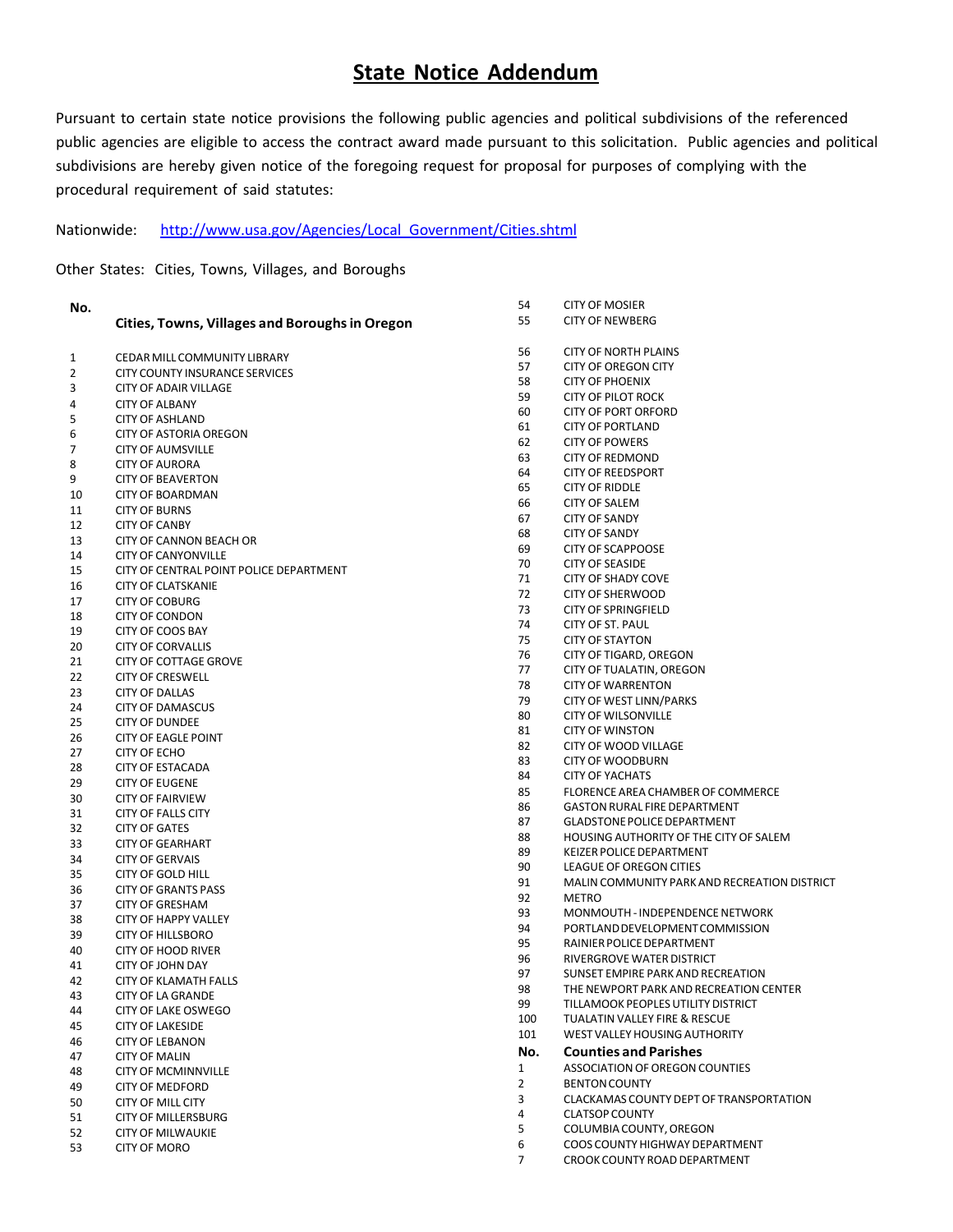9 DESCHUTESCOUNTY 4 BANDONSCHOOLDISTRICT 10 DOUGLASCOUNTY 5 BANKS SCHOOL DISTRICT 11 GILLIAM COUNTY **11 GILLIAM COUNTY 12 COUNTY 6** BEAVERTON SCHOOL DISTRICT 12 GILLIAMCOUNTYOREGON 7 BEND / LA PINE SCHOOL DISTRICT 13 GRANT COUNTY,OREGON 8 BEND-LA PINE SCHOOL DISTRICT 14 HARNEY COUNTY SHERIFFS OFFICE THE SUMMAN SERIES OF STATE STATES OF THE SERIES OF STATES OF THE STATES OF TH<br>10 TANRY SCHOOL DISTRICT 15 HOOD RIVER COUNTY 10 CANBY SCHOOL DISTRICT 16 HOUSING AUTHORITY OF CLACKAMAS COUNTY LAND 11 17 JACKSON COUNTY HEALTH AND HUMAN SERVICES 12 CASCADE SCHOOL DISTRICT 18 JEFFERSONCOUNTY 13 CASCADES ACADEMY OF CENTRAL OREGON 19 KLAMATH COUNTY VETERANS SERVICE OFFICE 14 CENTENNIAL SCHOOLDISTRICT 20 LAKE COUNTY **15** CENTRAL CATHOLIC HIGH SCHOOL 21 LANE COUNTY 16 CENTRAL POINT SCHOOL DISTRICT NO. 6 22 LINCOLNCOUNTY 17 CENTRAL SCHOOL DISTRICT 13J 23 LINNCOUNTY 18 CLACKAMAS EDUCATIONSERVICE DISTRICT 24 MARION COUNTY , SALEM, OREGON 19 COOS BAY SCHOOL DISTRICT 25 MORROWCOUNTY 20 COOS BAY SCHOOL DISTRICT NO.9 26 MULTNOMAHCOUNTY 21 COQUILLE SCHOOL DISTRICT 8 27 MULTNOMAHCOUNTY 22 COUNTY OF YAMHILL SCHOOL DISTRICT 29 28 MULTNOMAHLAWLIBRARY 23 CRESWELL SCHOOL DISTRICT 30 POLK COUNTY 25 CULVER SCHOOL DISTRICT NO. 31 SHERMANCOUNTY 26 DALLAS SCHOOL DISTRICT NO. 2 32 UMATILLACOUNTY,OREGON 27 DAVID DOUGLAS SCHOOL DISTRICT 33 UNIONCOUNTY 28 DAYTON SCHOOL DISTRICT NO.8 34 WALLOWACOUNTY 29 DE LA SALLE N CATHOLIC HS 35 WASCOCOUNTY 30 DESCHUTES COUNTY SD NO.6 - SISTERS SD 37 YAMHILLCOUNTY 32 DOUGLAS EDUCATIONSERVICE DISTRICT 1 BOARD OF WATER SUPPLY RELATION CONTROL TO A SAME SUPPLY AND STRICT ON A SAME SUPPLY SCHOOL DISTRICT NO.29<br>2 COUNTY OF HAWAII CONTROL OF STRICT ON A SAME SUPPLY AND SAME SUPPLY OF SAME SCHOOL DISTRICT NO.34 3 MAUI COUNTY COUNCIL 35 ESTACADA SCHOOL DISTRICT NO.108 **No. HigherEducation** 36 FOREST GROVE SCHOOL DISTRICT 1 BIRTHINGWAY COLLEGEOF MIDWIFERY 37 GASTONSCHOOL DISTRICT 511J 2 BLUE MOUNTAIN COMMUNITY COLLEGE AND SERIES AND SERIES OF SPACHURCH WITH SERIES OF SUMMAN OR SERIES OF SPACHURCH WI<br>39 GENTRAL OREGON COMMUNITY COLLEGE AND SERIES AND SERIES OF SPACE OF SPACE OR SERIES OF SPACE OR SERIES CENTRAL OREGON COMMUNITY COLLEGE  $\begin{array}{ccc} 39 & 6 \text{LADSTONE} \text{SCHOOL DISTRIC} \end{array}$ <br>CHEMEKETA COMMUNITY COLLEGE  $\begin{array}{ccc} 39 & 39 \end{array}$  GLENDALE SCHOOL DISTRICT 4 CHEMEKETACOMMUNITYCOLLEGE 40 GLENDALE SCHOOLDISTRICT 5 CLACKAMASCOMMUNITYCOLLEGE 41 GLIDE SCHOOL DISTRICT NO.12 6 COLUMBIAGORGE COMMUNITY COLLEGE 42 GRANTS PASS SCHOOL DISTRICT 7 8 KLAMATH COMMUNITY COLLEGE DISTRICT<br>9 CRESHAM-BARLOWSCHOOLDISTRICT<br>45 9 LANE COMMUNITY COLLEGE 1999 LANE COMMUNITY COLLEGE 1999 LANE RESOUNCE AND LOCAL COMMUNITY COLLEGE 10 MB 2011<br>10 TEWIS AND CLARK COLLEGE 1999 LANE RESOUNCE DISTRICT AND RESOUNCE DISTRICT AND LANE RESOUNCE DISTRICT AND RE 10 LEWIS AND CLARK COLLEGE 146 HARNEY EDUCATION SERVICE DISTRICT<br>11 LINETIN COLLEGE 47 HEAD START OF LANE COLLEGE 11 LINFIELD COLLEGE 1999 AND THEAD START OF LANE COUNTY<br>12 LINN-RENTON COMMUNITY COLLEGE 1999 AND 2009 AND 48 HERITAGE CHRISTIAN SCHOOL 12 LINN-BENTON COMMUNITY COLLEGE 48 https://www.assett.com/munityress/characters.com/munityress/characters/characters/characters/characters/characters/characters/characters/characters/characters/characters/characters/chara 13 MARYLHURST UNIVERSITY<br>14 MAT HOOD COMMUNITY COLLEGE THE STATE RESERVED SO HOOD RIVER COUNTY SCHOOL DISTRICT 14 MT. HOOD COMMUNITY COLLEGE 50 HOOD RIVER COUNTY SCHOOL DISTRICT 15 MULTNOMAHBIBLE COLLEGE 51 JACKSON CO SCHOOL DIST NO.9 16 NATIONAL COLLEGE OF NATURAL MEDICINE 1999 1999 1999 1999 12 JEFFERSON COUNTY SCHOOL<br>16 NORTHWEST CHRISTIAN COLLEGE 17 NORTHWEST CHRISTIANCOLLEGE 53 JEFFERSONSCHOOL DISTRICT 18 OREGON HEALTH AND SCIENCE UNIVERSITY<br>19 OREGON UNIVERSITY SYSTEM 19 OREGONUNIVERSITY SYSTEM 55 LA GRANDE SCHOOL DISTRICT 21 PORTLAND COMMUNITY COLLEGE 57<br>22 DOPTLAND STATE LINIV 22 PORTLAND STATE UNIV.<br>23 REED COLLEGE STATE UNIV. THE STATE STATE STATE STATE STATE STATE STATE STATE STATE STATE STATE STATE STATE<br>23 REED COLLEGE STATE STATE STATE STATE STATE STATE STATE STATE STATE STATE STATE STATE 23 REED COLLEGE 59 LEBANON COMMUNITY SCHOOLS NO.9<br>24 DOGLIE COMMUNITY COLLEGE 59 LEBANON COUNTY SCHOOL DISTRICT 24 ROGUE COMMUNITY COLLEGE 60 LINCOLNCOUNTY SCHOOL DISTRICT 25 SOUTHWESTERNOREGONCOMMUNITY COLLEGE 61 LINN CO. SCHOOL DIST. 95C - SCIO SD 26 TILLAMOOK BAY COMMUNITY COLLEGE 62 LOST RIVER JR/SR HIGH SCHOOL 27 UMPQUA COMMUNITY COLLEGE<br>28 DESTERN STATES CHIROPRACTIC COLLEGE AND SCHOOL DISTRICT NO.7121 28 WESTERN STATES CHIROPRACTIC COLLEGE 64 MARION COUNTY SCHOOL DISTRICT 103 - WASHINGTON ES<br>29 MILLAMETTE UNIVERSITY

8 CURRY COUNTY OREGON **1999 CURRY COUNTY OREGON 3** BAKER SCHOOL DISTRICT 5-J

- 
- 
- 
- 
- UNIVERSITY OF HAWAII AT MANOA

#### **No. K - 12**

- 1 ARCHBISHOP FRANCISNORBERT BLANCHET SCHOOL
- 2 BAKER COUNTY SCHOOL DIST. 16J MALHEUR ESD
- CROSSROADS CHRISTIAN SCHOOL DOUGLAS COUNTY SCHOOL DISTRICT 116 **ELKTON SCHOOL DISTRICT NO.34** 43 GREATER ALBANY PUBLIC SCHOOL DISTRICT<br>44 GRESHAM-BARI OW SCHOOL DISTRICT 20 **LAKE OSWEGO SCHOOL DISTRICT 7J**<br>20 PACIFIC COUNTY SCHOOL DISTRICT 41 29 WILLAMETTEUNIVERSITY 65 MCMINNVILLE SCHOOL DISTRICT NO.40 1 ARGOSYUNIVERSITY<br>2 BRIGHAM VOLING UNIVERSITY - HAWAII CHARGOST CONTRACT OF STATISTIC MITCH CHARTER SCHOOL 2 BRIGHAM YOUNG UNIVERSITY - HAWAII 67 MITCH CHARTER SCHOOL AND STOLEN ASSESS TO A LOCAL TRANSPORT OF THE MARTER SCHOOL AND STOLEN AND STOLEN AND STOLEN AND STOLEN AND STOLEN AND STOLEN AND STOLEN AND STOLEN AND STOLEN AND 3 COLLEGE OF THE MARSHALL ISLANDS 68 MOLALLA RIVERACADEMY 4 RESEARCH CORPORATION OF THE UNIVERSITY OF HAWAII 69 MOLALLA RIVER SCHOOL DISTRICT NO.35
	- 71 MORROW COUNTY SCHOOL DISTRICT
	- 72 MT. ANGEL SCHOOL DISTRICT NO.91 73 MT.SCOTT LEARNINGCENTERS
	-
	- 74 MULTISENSORYLEARNINGACADEMY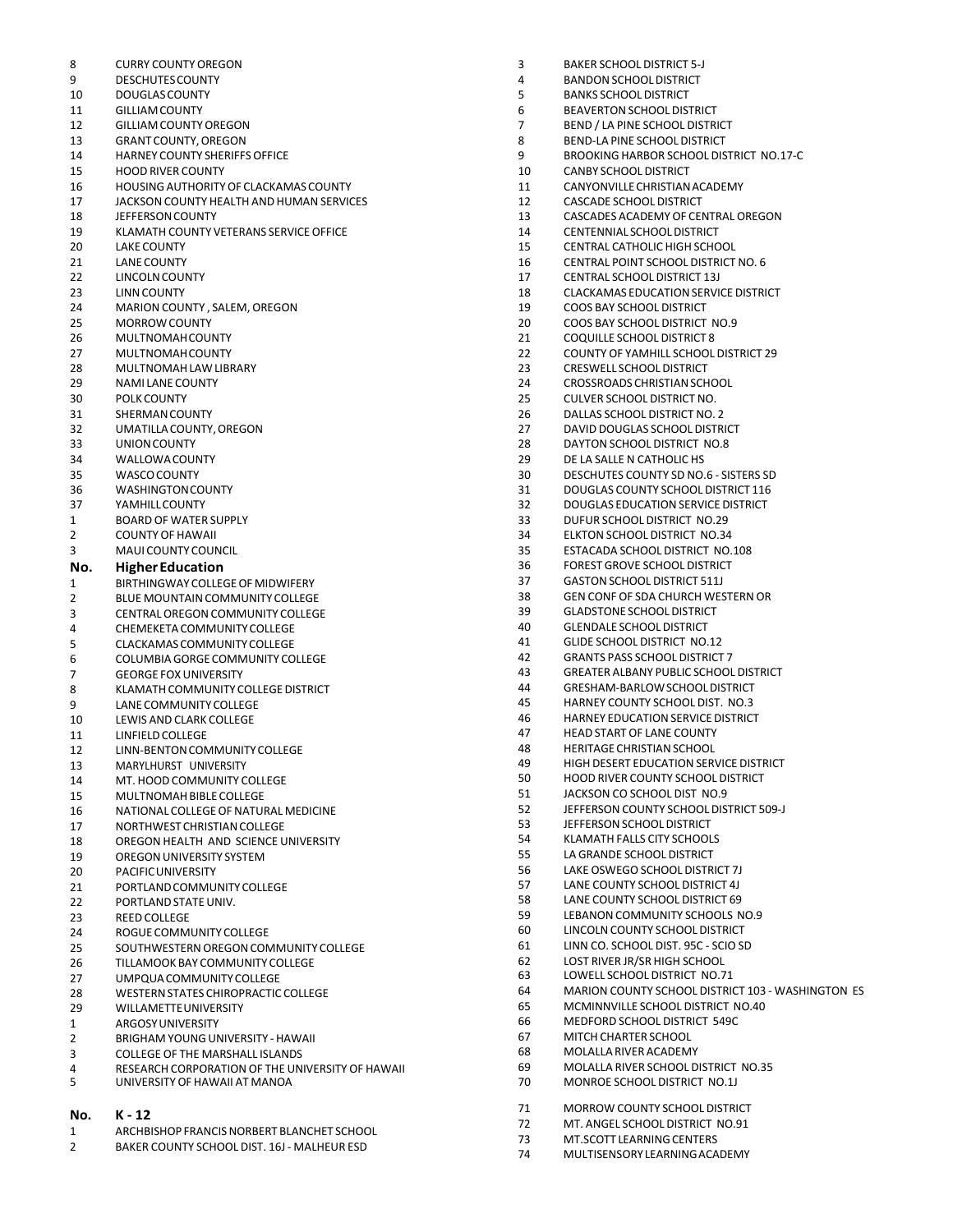75 MULTNOMAH EDUCATION SERVICE DISTRICT 16 BONNEVILLE ENVIRONMENTAL FOUNDATION 77 NEAH-KAH-NIE DISTRICT NO.56 18 BROAD BASE PROGRAMS INC. 78 NESTUCCA VALLEY SCHOOL DISTRICT NO.101 19 CANBY FOURSQUARE CHURCH NOBELLEARNINGCOMMUNITIES 20 CANCER CARE RESOURCES NORTH BEND SCHOOL DISTRICT 13 21 CASCADIABEHAVIORALHEALTHCARE NORTHCLACKAMAS SCHOOLDISTRICT 22 CASCADIA REGIONGREENBUILDING COUNCIL NORTH SANTIAM SCHOOL DISTRICT 29J 23 CATHOLICCHARITIES NORTH WASCO CTY SCHOOL DISTRICT 21 - CHENOWITH 24 CATHOLICCOMMUNITY SERVICES NORTHWEST REGIONAL EDUCATIONSERVICE DISTRICT 25 CENTER FOR RESEARCH TO PRACTICE NYSSA SCHOOL DISTRICT NO. 26 26 CENTRAL BIBLE CHURCH ONTARIO MIDDLE SCHOOL 27 CENTRAL CITY CONCERN OREGON TRAIL SCHOOL DISTRICT NO.46 28 CENTRAL DOUGLAS COUNTY FAMILY YMCA OUR LADY OF THE LAKE SCHOOL 29 CENTRALOREGONCOMMUNITY ACTIONAGENCY NETWORK PHILOMATHSCHOOLDISTRICT 30 CHILDPEACEMONTESSORI PHOENIX-TALENT SCHOOL DISTRICT NO.4 31 CITY BIBLE CHURCH PORTLANDADVENTISTACADEMY 32 CLACKAMAS RIVERWATER PORTLANDJEWISHACADEMY 33 CLASSROOM LAW PROJECT PORTLANDPUBLIC SCHOOLS 34 COAST REHABILITATIONSERVICES RAINIER SCHOOL DISTRICT 35 COLLEGEHOUSINGNORTHWEST REDMOND SCHOOLDISTRICT 36 COLUMBIA COMMUNITYMENTALHEALTH REEDSPORT SCHOOL DISTRICT 37 COMMUNITYACTIONORGANIZATION REYNOLDS SCHOOL DISTRICT 38 COMMUNITY ACTIONTEAM, INC. 98 ROGUE RIVER SCHOOL DISTRICT NO.35 39 COMMUNITY CANCER CENTER ROSEBURGPUBLIC SCHOOLS 40 COMMUNITY HEALTH CENTER, INC SALEM-KEIZER PUBLIC SCHOOLS 41 COMMUNITYVETERINARY CENTER SCAPPOOSE SCHOOL DISTRICT 1J 42 CONFEDERATED TRIBES OF GRAND RONDE SEASIDE SCHOOL DISTRICT 10 43 CONSERVATIONBIOLOGY INSTITUTE 103 SEVEN PEAKS SCHOOL 103 SEVEN PEAKS SCHOOL 104 SEVEN PEAKS SCHOOL DISTRICT 88J<br>104 SHERWOOD SCHOOL DISTRICT 88J 1004 SHERWOOD SCHOOL DISTRICT 88J SHERWOOD SCHOOL DISTRICT 88J 45 CORVALLIS MOUNTAINRESCUEUNIT SILVER FALLS SCHOOL DISTRICT 46 COVENANT CHRISTIANHOOD RIVER SIUSLAW SCHOOL DISTRICT 47 COVENANTRETIREMENTCOMMUNITIES SOUTHCOAST EDUCATIONSERVICE DISTRICT 48 DECISIONSCIENCE RESEARCH INSTITUTE, INC. SOUTH LANE SCHOOL DISTRICT 45J3 49 DELIGHT VALLEY CHURCH OF CHRIST 109 SOUTHERN OREGON EDUCATION SERVICE DISTRICT 50 DOGS FOR THE DEAF, INC. SOUTHWEST CHARTER SCHOOL 51 DOUGLAS ELECTRIC COOPERATIVE, INC. 111 SPRINGFIELD SCHOOL DISTRICT NO.19 52 EAST HILL CHURCH STANFIELDSCHOOLDISTRICT 53 EAST SIDE FOURSQUARE CHURCH THE CATLIN GABEL SCHOOL 55 EDUCATIONALPOLICY IMPROVEMENT CENTER TIGARD-TUALATINSCHOOLDISTRICT 56 ELMIRA CHURCH OF CHRIST UMATILLA-MORROWESD VERNONIA SCHOOL DISTRICT 47J 58 EMMAUS CHRISTIANSCHOOL 118 WEST HILLS COMMUNITY CHURCH 1990 EN AVANT, INC.<br>119 WEST LINN WILSONVILLE SCHOOL DISTRICT 1990 FOR THE RESERVES FO WHITEAKERMONTESSORI SCHOOL 61 EUGENEBALLET COMPANY 121 YONCALLA SCHOOL DISTRICT NO.32<br>1 CONGREGATION OF CHRISTIAN RROTHERS OF HAWAIL INC 63 FLIGENE WATER & FLECTRIC ROARD 1 CONGREGATION OF CHRISTIAN BROTHERS OF HAWAII, INC. EMMANUAL LUTHERANSCHOOL 64 EVERGREENAVIATION MUSEUM AND CAP. MICHAEL KING. HANAHAU`OLISCHOOL 65 FAIR SHARE RESEARCH AND EDUCATION FUND HAWAIITECHNOLOGYACADEMY 66 FAITHCENTER ISLANDSCHOOL 67 FAITHFUL SAVIOR MINISTRIES KAMEHAMEHASCHOOLS 68 FAMILIES FIRST OF GRANT COUNTY, INC. KE KULA O S. M. KAMAKAU 69 FANCONI ANEMIA RESEARCH FUND INC. 8 MARYKNOLLSCHOOL 2008 MARYKOLLSCHOOL 20 MARYKOLLSCHOOL 2008 MARYKOLLSCHOOL 2008 MARYKOLLSCHOOL PACIFIC BUDDHISTACADEMY 71 FIRST CHURCH OF THE NAZARENE **No. Nonprofit & Other** 72 FIRSTUNITARIANCHURCH 211INFO 73 FORDFAMILY FOUNDATION ACUMENTRAHEALTH 74 FOUNDATIONS FOR A BETTER OREGON ADDICTIONS RECOVERY CENTER, INC 75 FRIENDS OF THE CHILDREN ALLFOURONE/CRESTVIEWCONFERENCECTR. 76 GATEWAY TOCOLLEGENATIONAL NETWORK ALVORD-TAYLORINDEPENDENT LIVINGSERVICES 77 GOALONE COALITION ALZHEIMERS NETWORK OF OREGON 78 GOLDBEACHPOLICE DEPARTMENT 7 ASHLAND COMMUNITY HOSPITAL 79 GOODSHEEPHERD ON ASSOCIATION<br>2 GOODSHEPHERD ASSOCIATION 8 ATHENA LIBRARY FRIENDS ASSOCIATION CONTROL SOCIETY AND SOLD BOODWILL INDUSTRIES OF LANE AND SOUTH COAST COUNTIES<br>8.1 GRANT PARK CHURCH BARLOW YOUTHFOOTBALL 81 GRANT PARK CHURCH 10 BAY AREA FIRST STEP, INC.<br>10 BENTON HOSPICE SERVICE SUBSEX BENDER STEPS A STATE SERVICES, DRA GREATER HILLSBORO AREA CHAMBER OF COMPLETE 11 BENTON HOSPICE SERVICE<br>12 BETHEL CHILPCH OF GOD 12 BETHEL CHURCH OF GOD SANTIFIED AND RESOURCE SERVICES, INC. A SANTIFIED BY A HALFWAY HOUSE SERVICES, INC.<br>13 BIRCH COMMUNITY SERVICES. INC. A SANTIFIED AND SERVICE ON BIRCH COMMUNITY SERVICES, INC. BIRCH COMMUNITY SERVICES, INC. 85 HEARING AND SPEECH INSTITUTE INC BLACHLY LANE ELECTRIC COOPERATIVE 86 HELPNOW! ADVOCACY CENTER

15 BLIND ENTERPRISES OF OREGON

- 
- MYRTLE POINT SCHOOL DISTRICT NO.41 17 BOYS AND GIRLS CLUBS OF PORTLAND METROPOLITAN AREA
	- -
	-
	-
	-
	-
	-
	-
	-
	-
	-
	-
	-
	-
	-
	-
	-
	-
	-
	-
	-
	-
	-
	-
	-
	-
	-
	-
	-
	-
	-
	-
	-
	-
	-
	-
	- **EAST WEST MINISTRIES INTERNATIONAL**
	-
	-
	-
	-
	-
	- **ENTERPRISE FOR EMPLOYMENT AND EDUCATION**
	-
	-
	-
	-
	-
	-
	-
	-
	-
	-
	-
	-
	-
	-
	-
	-
	-
	-
	-
	-
	-
	-
	-
	-
	-
	-
	-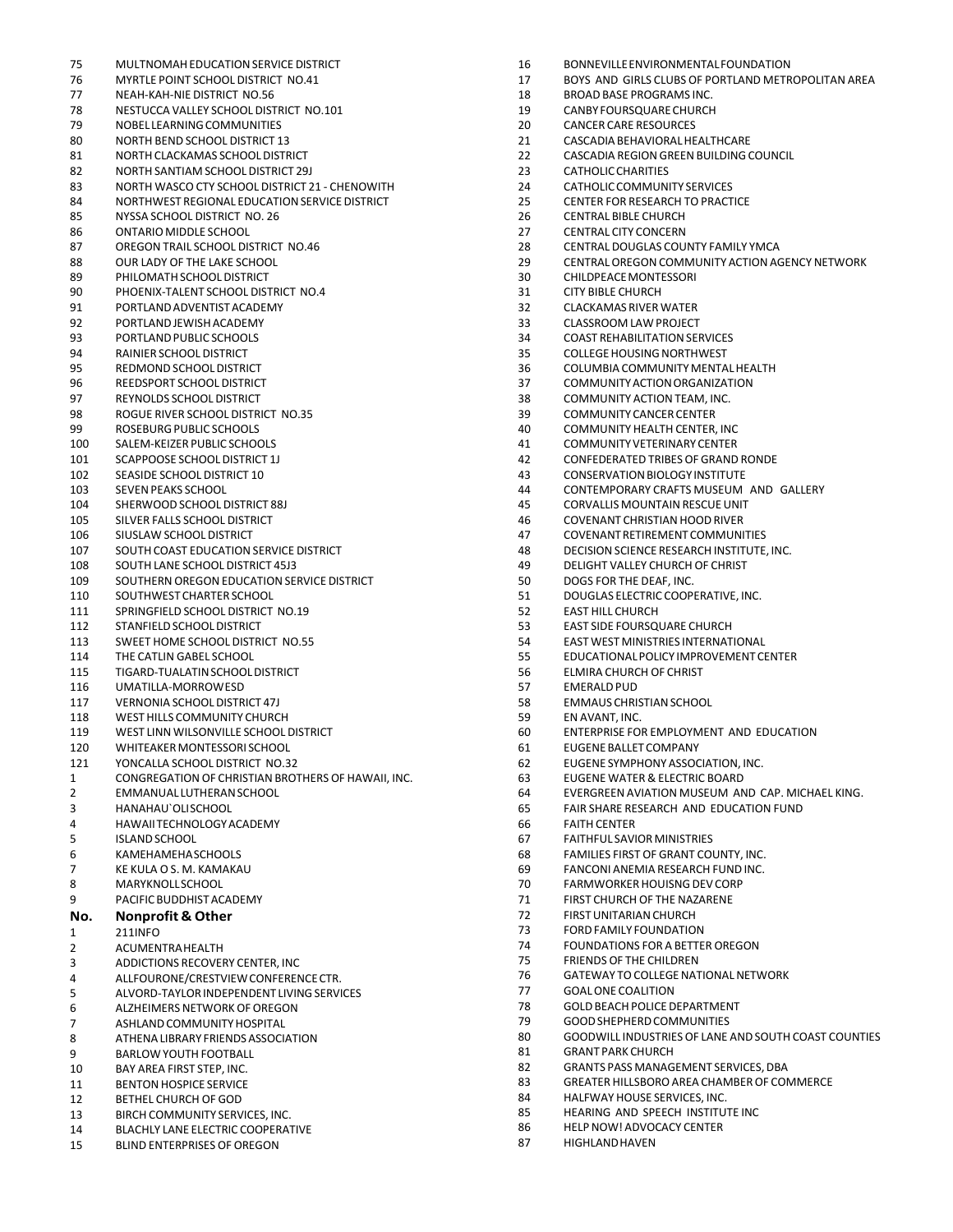- 
- 
- 90 HOUSING AUTHORITY OF LINCOLN COUNTY **162** PORTLAND ART MUSEUM
- 91 HOUSINGAUTHORITYOF PORTLAND 163 PORTLANDBUSINESSALLIANCE
- 
- 93 INDEPENDENT INSURANCE AGENTS AND BROKERS OF OREGON 165 PORTLAND SCHOOLS FOUNDATION
- 94 INTERNATIONAL SOCIETY FOR TECHNOLOGY IN EDUCATION 166 PORTLAND WOMENS CRISIS LINE
- 95 INTERNATIONAL SUSTAINABLE DEVELOPMENT FOUNDATION 167 PREGNANCY RESOUCE CENTERS OF GRETER PORTLAND
- 
- 
- 
- 
- 100 LA CLINICA DEL CARINO FAMILY HEALTH CARE CENTER 172 REGIONAL ARTS AND CULTURE COUNCIL
- 101 LA GRANDE UNITED METHODIST CHURCH 173 RELEVANT LIFE CHURCH
- 102 LANE ELECTRIC COOPERATIVE 174 RENEWABLE NORTHWEST PROJECT
- 103 LANE MEMORIAL BLOOD BANK 175 ROGUE FEDERAL CREDIT UNION
- 104 LANECOFEDERAL CREDIT UNION 176 ROSE VILLA, INC.
- 
- 106 LIFEWORKS NW **178 SAIFCORPORATION**
- 
- 
- 109 LOCAL GOVERNMENT PERSONNEL INSTITUTE 181 SAINT JAMES CATHOLIC CHURCH
- 110 LOOKING GLASS YOUTH AND FAMILY SERVICES 182 SALEM ALLIANCE CHURCH
- 111 MACDONALDCENTER 183 SALEM ELECTRIC
- 112 MAKING MEMORIES BREAST CANCER FOUNDATION. INC. 184 SALMON-SAFE INC.
- 113 METROHOME SAFETY REPAIR PROGRAM 185 SCIENCEWORKS
- 114 METROPOLITAN FAMILY SERVICE 186 SENORKS
- 
- 116 MID-COLUMBIA CENTER FOR LIVING 188 SELF ENHANCEMENT INC.
- 117 MID-WILLAMETTE VALLEY COMMUNITY ACTION AGENCY, INC 189 SERENITY LANE
- 118 MORNING STAR MISSIONARY BAPTIST CHURCH 190 SEXUAL ASSAULT RESOURCE CENTER
- 119 MORRISON CHILD AND FAMILY SERVICES 191 SEXUAL ASSAULT RESOURCE CENTER
- 120 MOSAICCHURCH 192 SHELTERCARE
- 121 NATIONALPSORIASISFOUNDATION 193 SHERIDANJAPANESE SCHOOL FOUNDATION
- 122 NATIONALWILDTURKEY FEDERATION 194 SHERMANDEVELOPMENT LEAGUE, INC.
- 123 NEW AVENUES FOR YOUTH INC 195 SILVERTONAREA COMMUNITY AID
- 124 NEW BEGINNINGS CHRISTIAN CENTER 196 SISKIYOU INITIATIVE
- 125 NEW HOPE COMMUNITY CHURCH 197 NO. 197 SMART
- 
- 126 NEWBERG FRIENDS CHURCH<br>127 NORTH BEND CITY- COOS/URRY HOUSING AUTHORITY 199 SOUTH COAST HOSPICE. INC. 127 NORTH BEND CITY- COOS/URRY HOUSING AUTHORITY 199 SOUTH COAST HOSPICE, INC.
- 128 NORTHWEST FOODPROCESSORSASSOCIATION 200 SOUTH LANE FAMILY NURSERY DBA FAMILY RELIEF NURSE
- 129 NORTHWEST LINE JOINT APPRENTICESHIP&TRAININGCOMMITTEE 201 SOUTHERN OREGON CHILD AND FAMILY COUNCIL, INC.
- 130 NORTHWESTREGIONALEDUCATIONALLABORATORY 202 SOUTHERNOREGONHUMANE SOCIETY
- 131 NORTHWEST YOUTH CORPS<br>132 OCHIN CORPS 204 SPIRIT WIRELESS
- 132 OCHIN 204 SPIRITWIRELESS
- 133 OHSUFOUNDATION 205 SPONSORS,INC.
- 134 OLIVET BAPTIST CHURCH 206 SPOTLIGHT THEATRE OF PLEASANT HILL
- 135 OMNIMEDIXINSTITUTE 207 SPRINGFIELDUTILITY BOARD
- 136 OPEN MEADOW ALTERNATIVE SCHOOLS, INC. **208** ST VINCENT DE PAUL
- 137 OREGON BALLET THEATRE 209 ST. ANTHONY CHURCH
- 138 OREGON CITY CHURCH OF THE NAZARENE **210** ST. ANTHONY SCHOOL
- 139 OREGONCOAST COMMUNITY ACTION 211 ST. MARYS OF MEDFORD, INC.
- 
- 140 OREGONDEATH WITH DIGNITY 212 ST. VINCENT DEPAUL OF LANE COUNTY 141 OREGON DONOR PROGRAM
- 142 OREGONEDUCATIONASSOCIATION 214 STAR OF HOPE ACTIVITY CENTER INC.
- 143 OREGONENVIRONMENTALCOUNCIL 215 SUMMIT VIEW COVENANT CHURCH
- 144 OREGON MUSUEM OF SCIENCE AND INDUSTRY 216 SUNNYSIDE FOURSQUARE CHURCH
- 145 OREGON PROGRESS FORUM 217
- 146 OREGONREPERTORY SINGERS 218 SUSTAINABLENORTHWEST
- 147 OREGONSTATEUNIVERSITYALUMNIASSOCIATION 219 TENAS ILLAHEE CHILDCARE CENTER
- 148 OREGON SUPPORTED LIVING PROGRAM 220
- 149 OSLCCOMMUNITYPROGRAMS 221 THENATIONAL ASSOCIATIONOF CREDIT MANAGEMENT-OREGON,
- 150 OUTSIDE IN **INC.**
- 151 OUTSIDE IN 222 THE NEXT DOOR
- 152 PACIFIC CASCADE FEDERAL CREDIT UNION 223 THEOREGONCOMMUNITY FOUNDATION
- 
- 153 PACIFIC FISHERY MANAGEMENT COUNCIL 224 THE SALVATION ARMY CASCADE DIVISION 154 PACIFIC INSTITUTES FOR RESEARCH 225 TILLAMOOK CNTY WOMENS CRISIS CENTER
- 155 PACIFIC STATES MARINE FISHERIES COMMISSION 226 TILLAMOOKESTUARIESPARTNERSHIP
- 156 PARALYZED VETERANS OF AMERICA 227 TOUCHSTONEPARENTORGANIZATION
- 157 PARTNERSHIPS INCOMMUNITY LIVING, INC. 228 TRAILS CLUB
- 158 PENDLETONACADEMIES 229 TRAININGEMPLOYMENTCONSORTIUM
- 159 PENTAGONFEDERAL CREDITUNION 230 TRI-COUNTY HEALTH CARE SAFETY NET ENTERPRISE
- 88 HIGHLAND UNITED CHURCH OF CHRIST 160 PLANNED PARENTHOOD OF SOUTHWESTERN OREGON
- 89 HIV ALLIANCE, INC. THE STATE RESEARCH STATES AND RESEARCH STATES AND RESEARCH STATES AND RESEARCH STATES AND RESEARCH STATES AND RESEARCH STATES AND RESEARCH STATES AND RESEARCH STATES AND RESEARCH STATES AND RESEARCH S
	-
	-
- 92 HOUSING NORTHWEST **164 PORTLAND HABILITATION CENTER, INC.** 
	-
	-
	-
- 96 IRCO 168 PRINGLE CREEK SUSTAINABLE LIVING CENTER
- 97 JASPER MOUNTAIN 169 HOTEL AND THE SERVICES OF LANE COUNTY, INC.
- 98 JUNIORACHIEVEMENT 170 QUADRIPLEGICSUNITEDAGAINST DEPENDENCY, INC.
- 99 KLAMATH HOUSING AUTHORITY 171 REBUILDING TOGETHER PORTLAND INC.
	-
	-
	-
	-
	-
- 105 LAUREL HILL CENTER 177 SACREDHEART CATHOLIC DAUGHTERS
	-
- 107 LIVINGWAY FELLOWSHIP 179 SAINT ANDREW NATIVITY SCHOOL
- 108 LOAVES & FISHES CENTERS, INC. 180 SAINT CATHERINE OF SIENA CHURCH
	-
	-
	-
	-
	-
	-
- 115 MID COLUMBIA COUNCIL OF GOVERNMENTS 187 187 SECURITY FIRST CHILD DEVELOPMENT CENTER